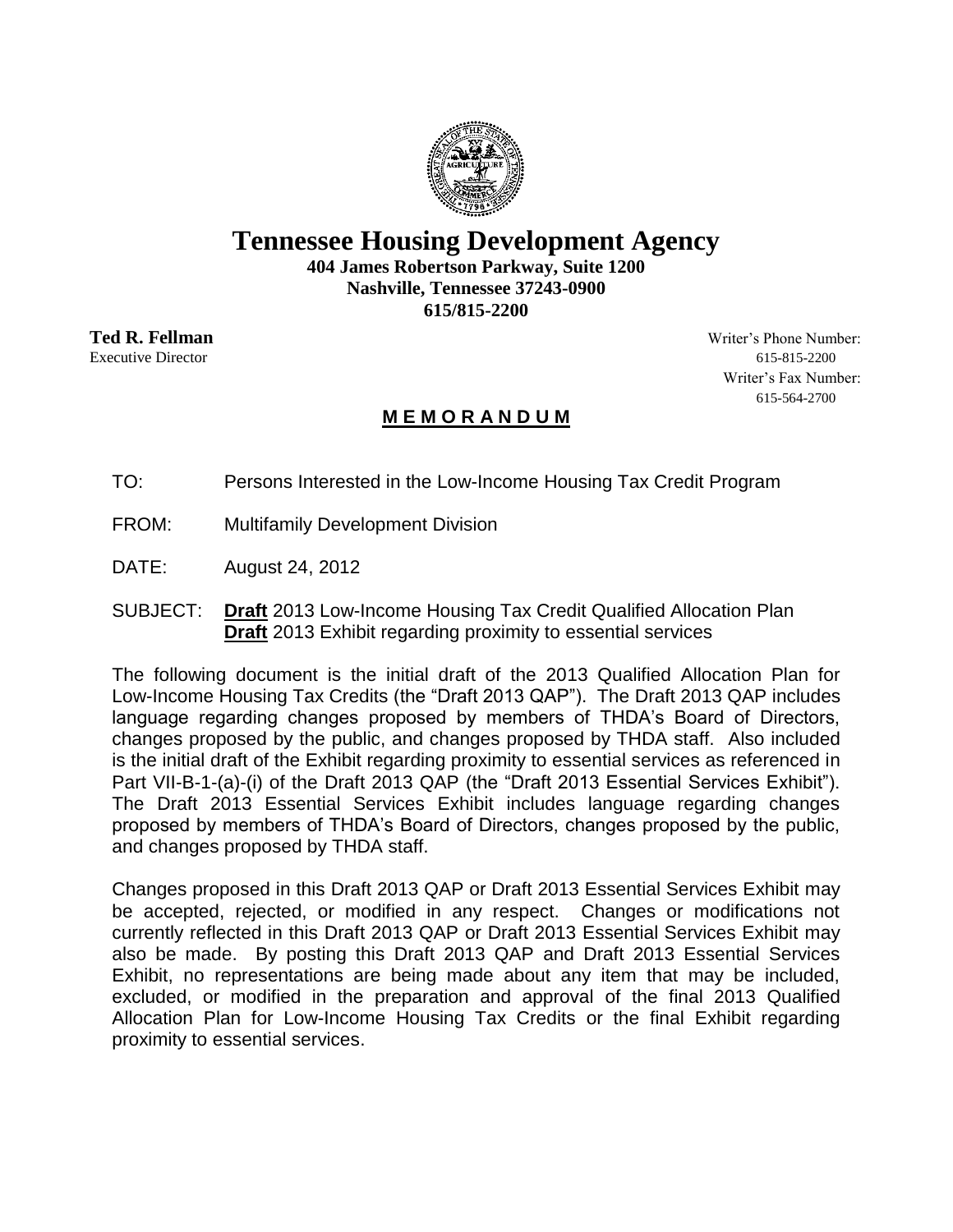# **TENNESSEE HOUSING DEVELOPMENT AGENCY**

# **Low-Income Housing Tax Credit**

# **2012 DRAFT 2013 QAP**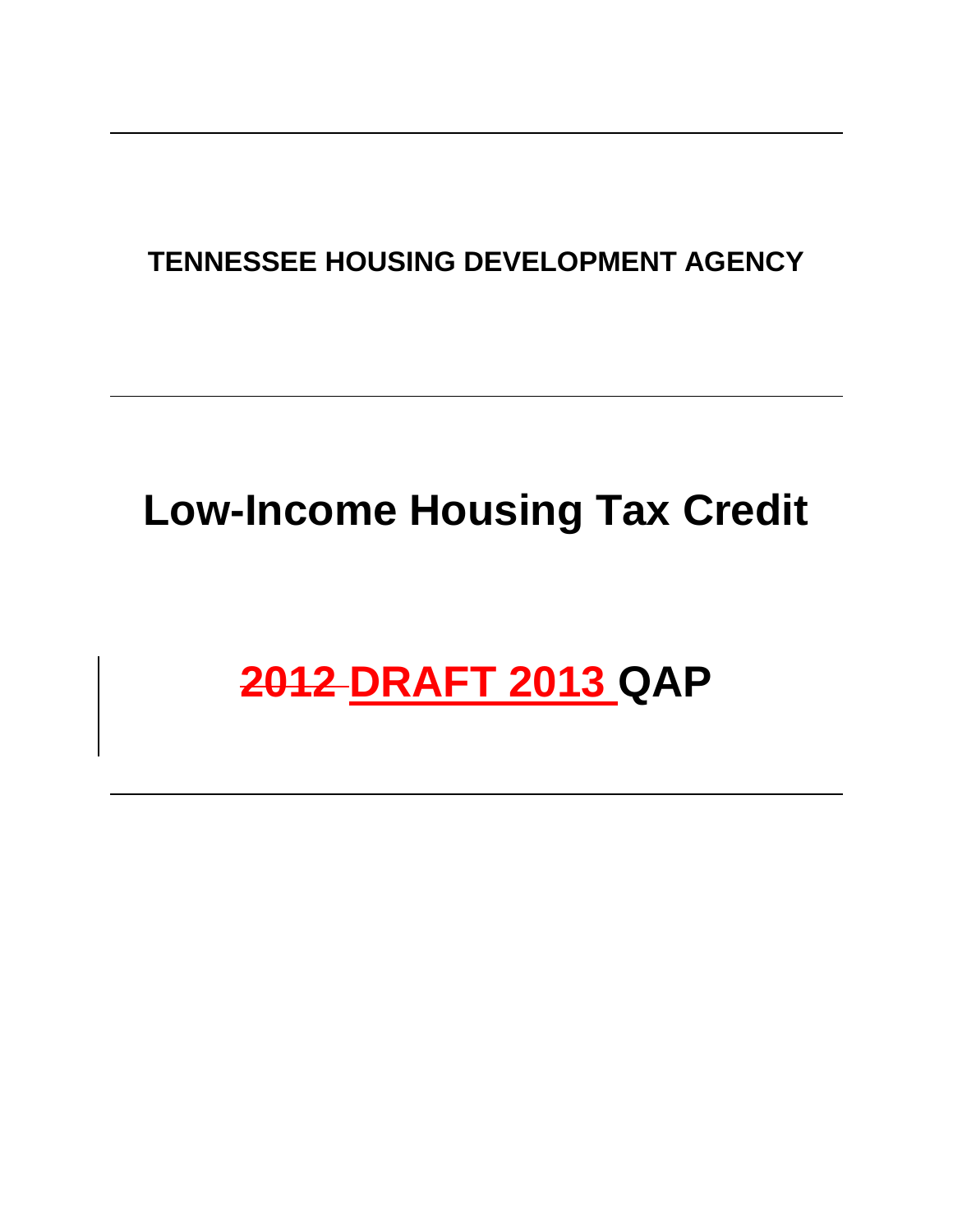# **TENNESSEE HOUSING DEVELOPMENT AGENCY LOW-INCOME HOUSING TAX CREDIT QUALIFIED ALLOCATION PLAN**

# **20122013**

#### **Part I: Introduction**

The Tennessee Housing Development Agency ("THDA") administers the Low-Income Housing Tax Credit program in Tennessee. The Low-Income Housing Tax Credit program was created by the Tax Reform Act of 1986 under Section 42 of the Internal Revenue Code of 1986, as amended ("Section 42"), to encourage the construction and rehabilitation of rental housing for low-income individuals and families. Under Section 42(m), THDA is required to develop a Qualified Allocation Plan ("QAP") to define the process by which it will allocate an annual amount of Low-Income Housing Tax Credits ("Tax Credits") in Tennessee.

This document is the QAP required by Section 42. This QAP incorporates all requirements of Section 42 unless more stringent requirements, as permitted under Section 42, are included. A public hearing was held to solicit comments. "**Exhibits**" are documents which accompany this QAP and which provide additional information. "**Attachments**" are forms or documents which must be submitted as part of the Initial Application. Exhibits, the Initial Application Form, and Attachments are all considered part of the QAP. The QAP has been approved by the THDA Board of Directors and adopted by the Governor of Tennessee.

# **Part II: Goals and Objectives**

The goal of this QAP is to use the Tax Credits allocated to Tennessee for 2012-2013 to the fullest extent possible to create, maintain, and preserve affordable rental housing for low-income households. Tax Credits are not intended to provide the primary or principal source of financing for a development, but are intended to provide financial incentives sufficient to fill "gaps" which would otherwise exist in developing affordable rental housing for low income households. Specific objectives of this QAP are to:

- 1. Make rental units affordable to households with as low an income as possible and for the longest time period possible;
- 2. Encourage the construction or rehabilitation of rental units in the areas of Tennessee with the greatest need for affordable housing;
- 3. Encourage development of appropriate housing units for persons with special needs, including the elderly and persons who are homeless or have disabilities;
- 4. Discourage allocation of Tax Credits to developments for which Tax Credits are not necessary to create, improve, or preserve rental housing for low-income persons;
- 5. Allocate only the minimum amount of Tax Credits necessary to make a development financially feasible and to ensure its viability as a qualified low-income development throughout the credit period;
- 6. Encourage Non-Profit entities to develop rental housing for low-income households;
- 7. Encourage energy efficient construction and rehabilitation;
- 8. Encourage fair distribution of Tax Credits among counties and developers or related parties;
- 9. Improve distribution among developments of varying sizes to ensure that developments with a smaller number of housing units receive fair consideration; and
- 10. Allocate Tax Credits fairly.

# **Part III: Tax Credits Available**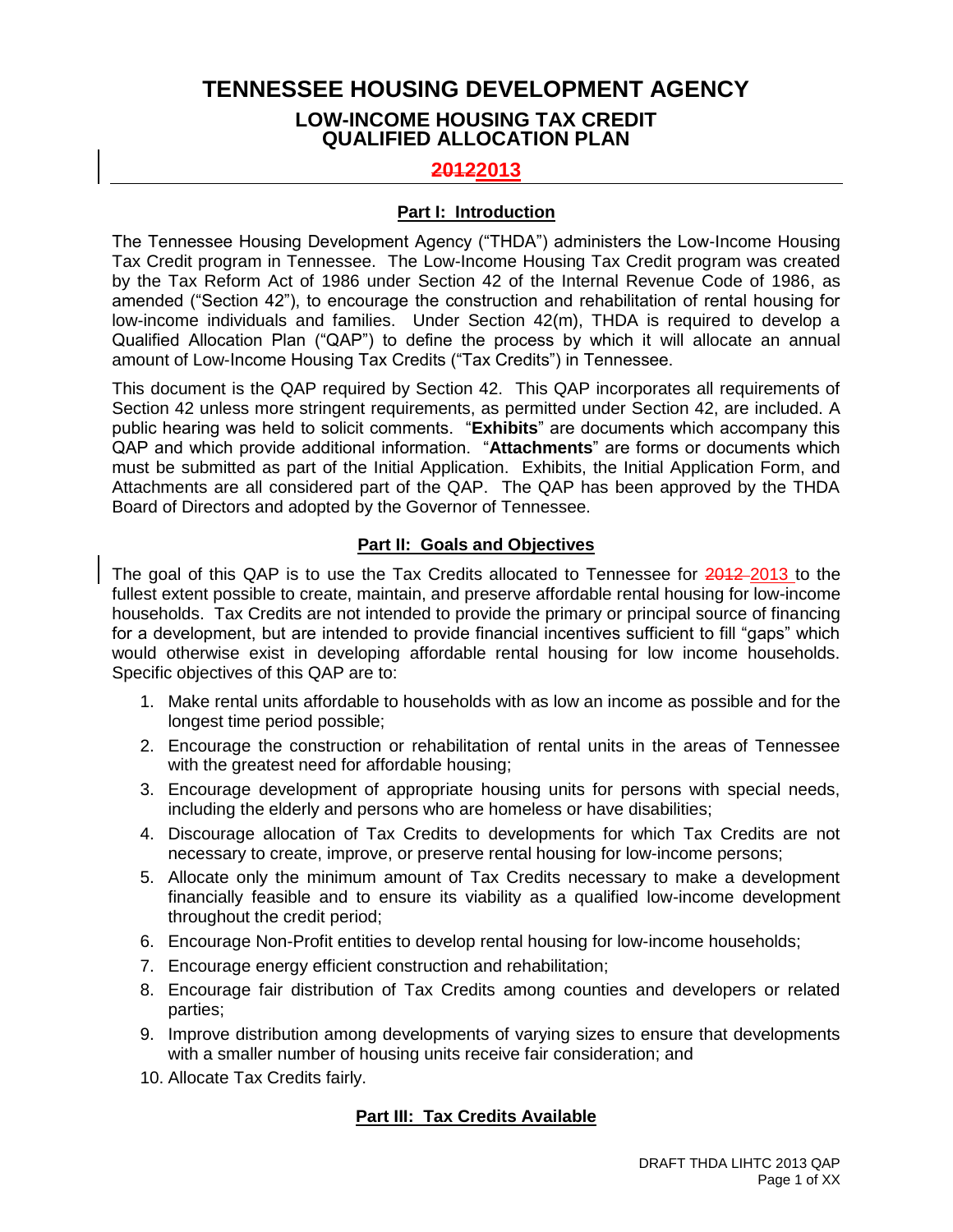# **A. Total Tax Credits**

The total amount of Tax Credits available for allocation in Tennessee for 2013 is the total of the following:

- 1. \$[XX], plus the cost of living adjustment specified in Section 42(h)(3)(H) x Tennessee's population;
- 2. Any unallocated credits from previous year;
- 3. Any returned credit from previous years; and
- 4. Any amount allocated to Tennessee by the IRS from the National Pool.

For purposes of calculating the initial Non-Profit Set-Aside and Special Housing Needs Set-Asides, the amount against which the percentages will be applied will be the sum of items 1, 2, and 3 above.

# **A. Total Tax Credits**

- 1. This 2012 QAP is limited to the Tax Credit available for allocation in 2012 that was not previously made available in 2011 as forward commitments under Part XI of the 2011 QAP.
- 2. The total amount of Tax Credits available for allocation in Tennessee under this 2012 QAP shall be no less than \$1,500,000 and shall include the total of the following:
- 3. a. Any amount not forward committed under Part XIX of the 2011 QAP;

4. b. Any unallocated credits from previous year;

- 5. c. Any returned credit from previous years; and
- 6. d. Any amount allocated to Tennessee by the IRS from the National Pool.

# **B. Set-Asides**

- 1. Non-Profit Set-Aside
- 1. Non-Profit Set-Aside
	- a. Qualified Non-Profit applicants (as specified in Part VII-A-2-a of this QAP) will be considered for an allocation of Tax Credits from the Non-Profit Set-Aside.
	- b. Ten percent (10%) of the total amount of Tax Credits available for allocation in Tennessee in 2013 is reserved for qualified Non-Profit applicants as required by Section 42(h)(5).
	- c. **THDA reserves the right to make additional allocations of Tax Credits to qualified Non-Profit applicants as needed to meet the requirements of Section 42(h)(5).**
	- a. Eligibility and forward commitments of 2012 Tax Credit shall be made as specified in Part XIX of the 2011 QAP. No additional awards shall be made under this 2012 QAP unless such awards are necessary to meet the requirements of Section 42(h)(5).
- 2. Preservation Set-Aside
	- a. Up to twenty-five percent (25%) of the sum of Part III-A-1, -2, and -3 will be set aside for developments involving preservation (as specified in Part VII-A-2-b).
- 23. Special Housing Needs Set-Aside
	- a. Up to ten percent (10%) of the sum of Part III-A-1, -2, and -3 will be set aside for developments serving households with special needs (as specified in Part VII-A-2 c).Eligibility and forward commitments of 2012 Tax Credit shall be made as specified in Part XIX of the 2011 QAP. No additional awards shall be made under this 2012 QAP.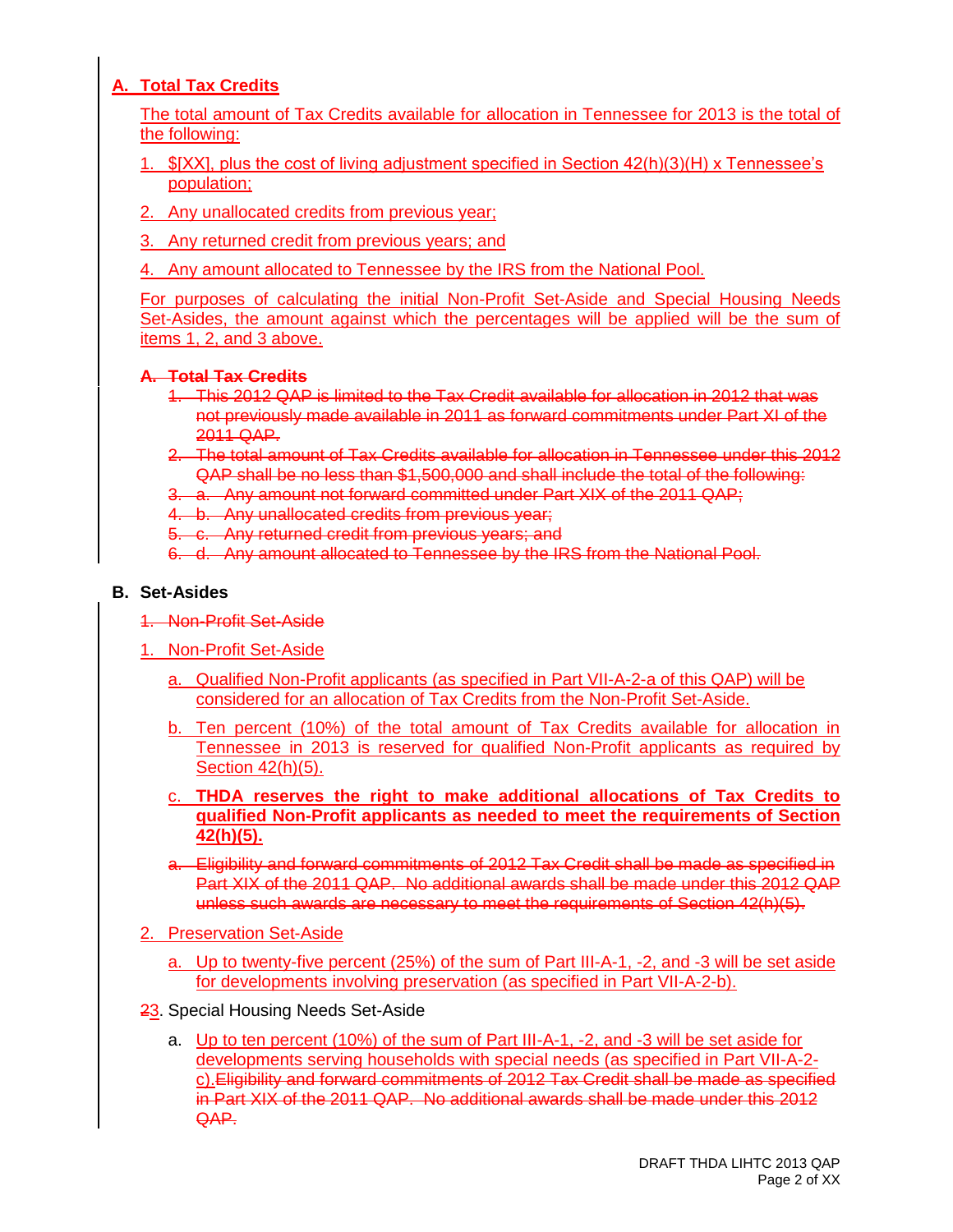- 34. Qualified Census Tract<sup>/</sup> and Contributing to a Community Revitalization Plan Set-Aside ( the "QCT and CRP Set-Aside")
	- a. Up to ten percent (10%) of the sum of Part III-A-1, -2, and -3 will be set aside for developments located in a Qualified Census Tract and contributing to/covered by a Community Revitalization Plan (as specified in Part VII-A-2-d).Eligibility and forward commitments of 2012 Tax Credit shall be made as specified in Part XIX of the 2011 QAP. No additional awards shall be made under this 2012 QAP.
- 45. Public Housing Authority Set-Aside
	- a. Up to ten percent (10%) of the sum of Part III-A-1, -2, and -3 will be set aside for developments involving a public housing authority (as specified in Part VII-A-2-e).At least one million five hundred thousand (\$1,500,000) of the amount of Tax Credits made available for 2012 shall be set aside for developments submitted by Public Housing Authorities (see Part VII-A-2-d).

# **Part IV: Limits on Amount of Tax Credits Available**

#### **A. Forward Commitments Under the 2011 QAP**

Forward commitments of 2012 Tax Credit made under Part XIX of the 2011 QAP will not be taken into account for purposes of applying the limits in this Part IV.

# **BA. By County**

The maximum amount of Tax Credits that may be allocated to developments in any one **urban** county shall not exceed three million three hundred thousand dollars (**\$3,300,000**). The maximum amount of Tax Credits that may be allocated to developments in any one **rural** county shall not exceed one million six hundred and fifty thousand dollars (**\$1,650,000**). **Exhibit 1** to this QAP identifies urban and rural counties.

# **CB. By Development**

The maximum amount of Tax Credits that may be allocated to a single development shall not exceed one million one hundred thousand dollars (**\$1,100,000**). THDA reserves the right, in its sole discretion, to determine whether Initial Applications received reflect a single development or multiple developments for the purpose of applying this limitation. In making this determination, THDA will consider the physical location of developments; the relationships among owners, developers, management agents, and other development participants; the structure of financing; and any other information which might clarify whether Initial Applications reflect a single development or multiple developments.

# **DC. By Developer or Related Parties**

- 1. The maximum amount of Tax Credits that may be allocated to a single applicant, developer, owner, or related parties shall not exceed two million two hundred thousand dollars (**\$2,200,000**). THDA reserves the right, in its sole discretion, to determine whether related parties are involved for the purpose of applying this limitation.
- 2. An applicant, developer, owner, or related party may not submit more than one Initial Application or be involved in more than one development per county with respect to 2012 Tax Credits. THDA reserves the right, in its sole discretion, to determine whether related parties are involved for the purpose of applying this limitation.
- 3. The following list includes, without limitation, related parties, however, THDA reserves the right to determine, in its sole discretion, that other related parties are involved for the purpose of applying this limitation: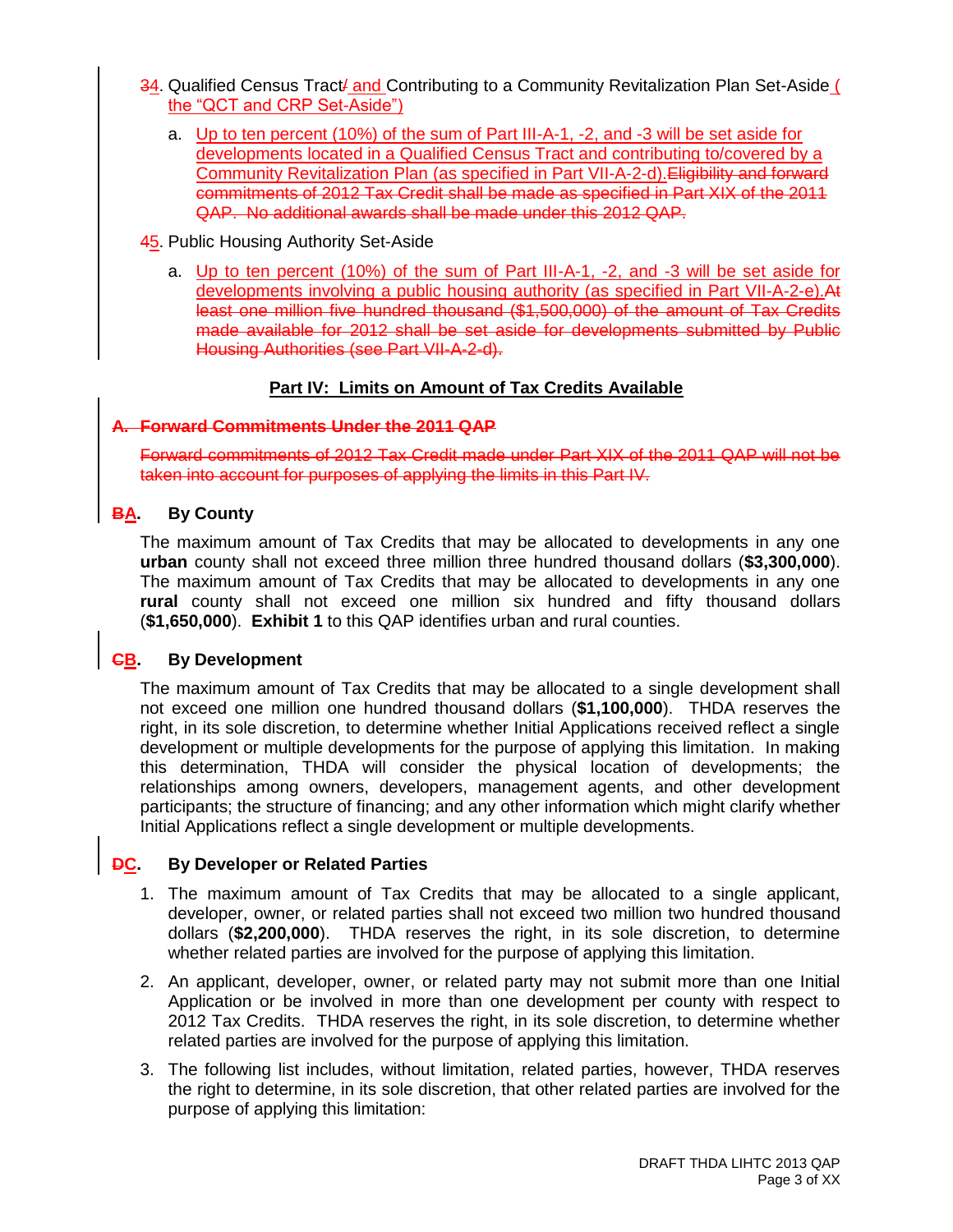- a. Any person or entity who has a right to (i) replace the developer, (ii) act as codeveloper, (iii) replace any individuals or entities who comprise a developer or codeveloper, or (iv) otherwise direct the activities of the developer will be considered a developer for purposes of applying this limit.
- b. Any person or entity who has a right to (i) replace the general partner of the owner or applicant, (ii) act as co-general partner of the owner or applicant, (iii) replace any individuals or entities who comprise a general partner or co-general partner of the owner or applicant, or (iv) otherwise direct the activities of the general partner of the owner or applicant will be considered an owner or applicant, as the case may be, for purposes of applying this limit.
- c. Any person or entity who has a right to (i) replace the controlling stockholder of the owner or applicant, (ii) act as controlling stockholder of owner or applicant, (iii) replace any individuals or entities who comprise a controlling stockholder of the owner or applicant, or (iv) otherwise direct the activities of the controlling stockholder of the owner or applicant will be considered an owner or applicant, as the case may be, for purposes of applying this limit.
- d. Any person or entity who has a right to (i) replace the managing member of the owner or applicant, (ii) act as co-managing member of the owner or applicant, (iii) replace any individuals or entities who comprise a managing member or comanaging member of the owner or applicant, or (iv) otherwise direct the activities of the managing member of the owner or applicant will be considered an owner or applicant, as the case may be, for purposes of applying this limit.
- e. Any person who is a signatory or guarantor of construction financing documents, permanent financing documents, and/or equity syndication documents.
- f. This limit will also apply to any person or entity that is related to any person or entity specified above.

# **ED. Other Limits**

- 1. No more than fifty percent (50%) of the of the total amount of Tax Credits available for allocation in Tennessee will be allocated to developments located completely and wholly within a Qualified Census Tract.
- 2. No more than forty percent (40%) of the total amount of Tax Credits available for allocation in Tennessee will be allocated to developments involving preservation or rehabilitation.

# **FE.For Financial Feasibility**

**Section 42(m)(2) requires that THDA not allocate more Tax Credits than necessary for the financial feasibility of a development and its viability as a qualified low-income housing development.** THDA reserves the right, in its sole discretion, to reject Initial Applications for Tax Credits when THDA determines that the proposed development is not financially feasible or does not need Tax Credits. THDA also reserves the right, in its sole discretion, to reserve or allocate an amount of Tax Credits less than the amount requested in an Initial Application, in a Carryover ApplicationCarryover Allocation Application or in a Placed in Service Application. THDA's determination under Section 42(m)(2) shall not be construed to be a representation or warranty by THDA as to the financial feasibility, viability, or lack thereof, of any development.

Tax Credits allocated pursuant to this QAP are not intended to provide the primary or principal source of financing for a development, but are intended to provide financial incentives sufficient to fill "gaps" which would otherwise exist in developing affordable rental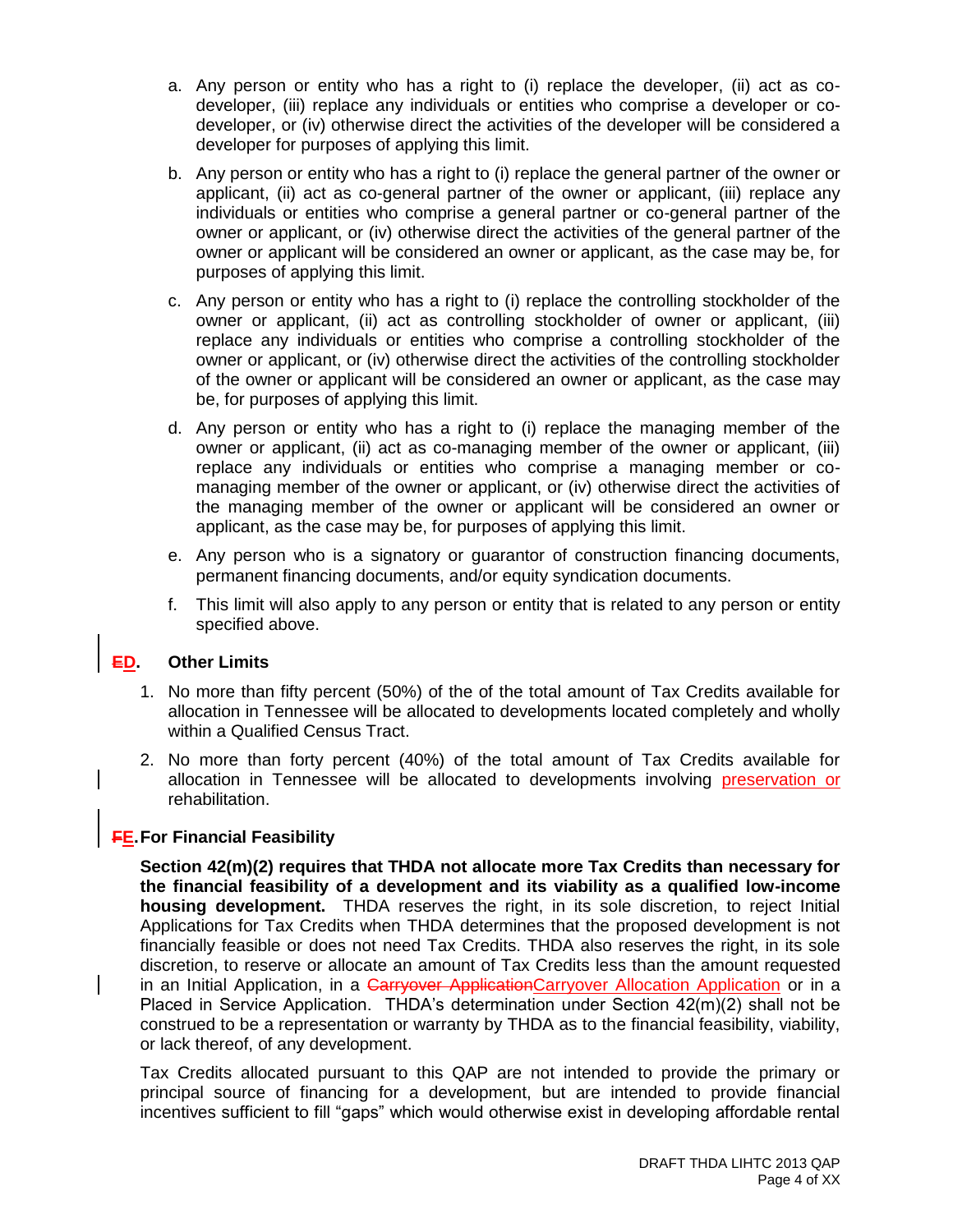housing for low and very-low income households. The maximum obtainable rents supported by the market study will be expected to support reasonable operating expenses and maximum mortgage debt service prior to Tax Credits filling any financial "gaps". When rents for Tax Credit units in an Initial Application, a Carryover ApplicationCarryover Allocation Application or a Placed in Service Application are below the maximum rents supported by the required market study, such rents, reflected as a percentage of maximum rents permitted under Section 42, must be maintained throughout the Compliance Period.

# **Part V: Limits On Developer and Consultant Fees, and Contractor Profit, Overhead, and General Requirements**

# **A. Limit on Developer Fees and Consultant Fees**

- 1. The combined total of developer and consultant fees (**AttachmentAttachment XX 15: Development Costs**; #10, columns B & C) which may be included in the determination of the amount of Tax Credits for a particular development cannot exceed fifteen percent (15%) of that portion of THDA determined eligible basis attributable to acquisition (before the addition of the developer and consultant fees), and cannot exceed fifteen percent (15%) of that portion of THDA determined eligible basis attributable to new construction or to rehabilitation (before the addition of the developer and consultant fees). Construction Advisory or Construction Supervision fees listed separately from the maximum allowed Contractor Fees will be considered as a Consultant and will be included in Consultant Fees.
- 2. If the developer and contractor are related persons as defined in Section  $42(d)(2)(D)(iii)$ , then the combined total of developer fees, consultant fees, and contractor profit, contractor overhead, and general requirements, which may be included in the determination of the amount of Tax Credits for a particular development, cannot exceed fifteen percent (15%) of THDA determined eligible basis of that portion of the development attributable to acquisition (before the addition of the fees), and cannot exceed twenty-five percent (25%) of that portion of THDA determined eligible basis attributable to new construction or to rehabilitation (before the addition of the fees).
- 3. THDA will determine, in its sole discretion, whether other fees will be considered consultant or developer fees for purposes of applying this limitation.

# **B. Limit on Contractor Fees, Profit, Overhead and General Requirements**

1. The total contractor fees, including contractor profit, contractor overhead and general requirements shall be limited to fourteen percent (14%) of total THDA determined site work costs, plus accessory buildings plus either new building hard costs or rehabilitation hard costs. The structure of this fee is limited to the following:

| Contractor profit:                        | may not exceed six percent (6%)       |
|-------------------------------------------|---------------------------------------|
| Contractor overhead:                      | may not exceed two percent (2%)       |
| Contractor general requirements (includes |                                       |
| payment and performance bonds):           | may not exceed six percent (6%)       |
| <b>Total Contractor fees</b>              | may not exceed fourteen percent (14%) |

2. If the developer and contractor are related persons as defined in Section 42(d)(2)(D)(iii), then the combined total for contractor profit, overhead, and general requirements, developer fees and consultant fees which may be included in the determination of the amount of Tax Credits for a particular development, cannot exceed fifteen percent (15%) of THDA determined eligible basis on that portion of the development attributable to acquisition (before the addition of the fees), and cannot exceed twenty-five percent (25%) of that portion of THDA determined eligible basis attributable to new construction or to rehabilitation (before the addition of the fees).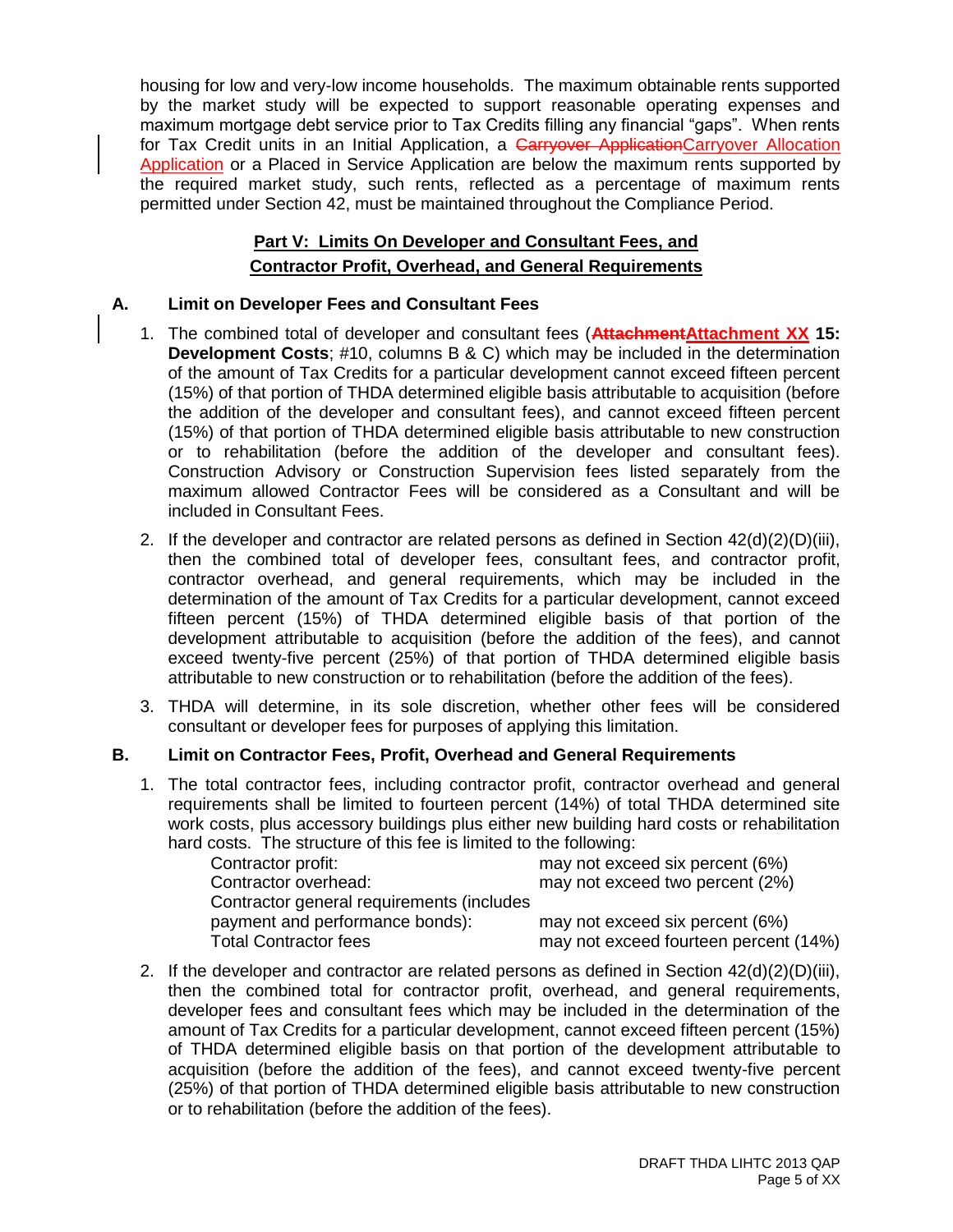3. THDA will determine, in its sole discretion, whether other fees will be considered contractor or developer fees for purposes of applying this limitation.

# **Part VI: Application Submission**

#### **A. Application Requirements**

A complete Initial Application must be submitted in accordance with Part VI-B by the Initial Application deadline specified in Part VI-C. To be considered complete, an Initial Application must meet **ALL** of the following requirements:

- 1. Have content, formatting and pagination identical to that of the attached Initial Application Form;
- 2. Be computer generated or typed **(hand written Initial Applications are prohibited)**;
- 3. Bear original signature(s) as specified in Part VI-D;
- 4. Include all required Attachments and supporting documentation, with all such Attachments and supporting documentation containing correct, complete, consistent, and current information, all as determined in THDA's sole discretion, as required in this QAP and bearing original signatures to the extent specified in Part VI-D;
- 5. Have no missing information or any information that is erroneous, incomplete or inconsistent
- a. Omission of any one of the following items will result in immediate disqualification of the Initial Application:
	- (i) Statement of Application & Certification; or
	- (ii) Initial Application Checklist; or
	- (ii) Attachment XX 4; or
	- (iii) Attachment XX ; or
	- (iv) Property Control (both levels); or
	- (v) Appraisal; or
	- (vi) Market Study; or
	- (vi) Physical Needs Assessment; or
	- (viii) Zoning letter (if zoning points are claimed)

# **DISQUALIFICATION UNDER THIS PART VI-A-5-a SHALL BE AT THE SOLE DISCRETION OF THDA STAFF AND SHALL NOT BE APPEALABLE TO THE THDA BOARD OR TO THE TAX CREDIT COMMITTEE OF THE THDA BOARD**

b. Any combination of the items in Part VI-A-5-b-(i) or Part VI-A-5-b-(ii) below totaling 5 or more "strikes" will result in the Initial Application being disqualified by THDA staff. Any applicant with an Initial Application so disqualified may appeal the disqualification to the THDA Executive Director and the THDA Board Chair. The determination of disqualification under this Part VI-A-5-b shall be in the sole discretion of the THDA Executive Director and the THDA Board Chair and shall not be appealable to the THDA Board or to the Tax Credit Committee of the THDA Board.

(i) Items resulting in **two strikes each**: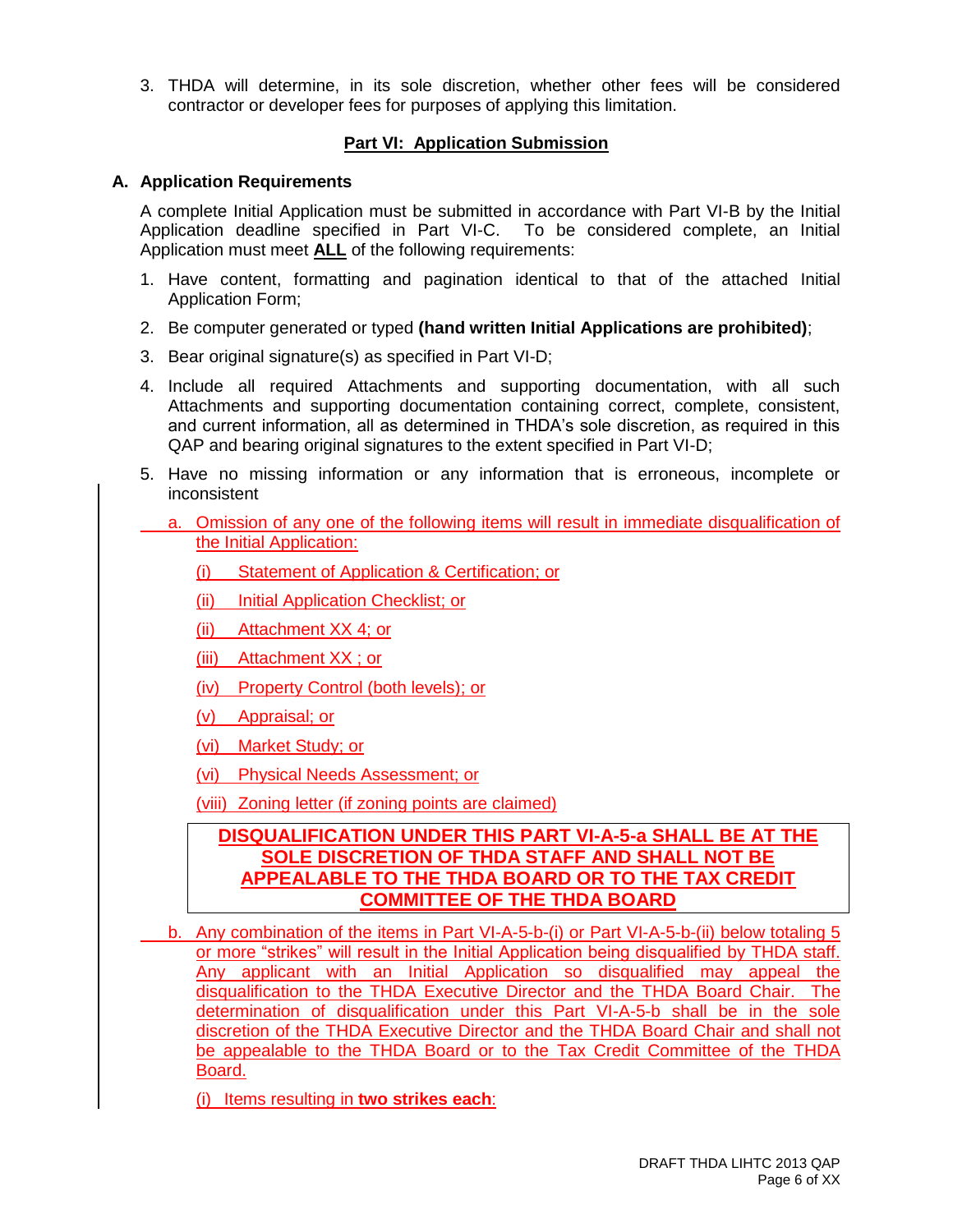- (a) Statement of Application & Certification with missing pages; or
- (b) Attachment 4 or 5 not fully complete; or
- (c) Property Control (one level missing) or incomplete or incorrect (i.e. legal description doesn't match); or
- (d) Any required Attachment missing completely.
- (ii) Items resulting in **one strike each**:
- (a) Statement of Application & Certification with signature or notary block incomplete or incorrect; or
- (b) Statement of Application & Certification with Question 1 not completed properly; or
- (c) Property Control not signed by proper parties (buyer or seller); or
- (d) Attachment XX 20 signature incorrect; or
- (e) Attachment XX 21 signature block incorrect; or
- (f) Attachment XX 23 not signed by proper city/county official; or
- (g) Question XX 5 of the application missing explanation of any question marked "yes"; or
	- (h) Any required attachment with one or more pages missing.
- 6. Include a complete original, 1 complete hard copy, and four 2 complete electronic copies on CD-ROM;
- 7. Be submitted by the Application deadline specified in this Part VI-C; and
- 8. Include a certified check in the amount of all fees required with the Initial Application as specified in Part XV-A.

# **B. Initial Application Delivery**

An Initial Application must be identified as a "Tax Credit Application" and be delivered to:

| <b>Tennessee Housing Development Agency</b> |  |  |
|---------------------------------------------|--|--|
| <b>Suite 1200</b>                           |  |  |
| 404 James Robertson Parkway                 |  |  |
| Nashville, TN 37243-0900                    |  |  |

Initial Applications may be delivered to THDA by mail, in person, by courier, or by other means of physical delivery. **(Applications by express delivery services should be sent to the address above but at Zip Code 37219-1598.)** Telecopy, facsimile, or other transmission or delivery of "copies" or "representations" of the Initial Application or other documents **will not be accepted.**

THDA assumes no responsibility for late delivery or delivery to locations other than stated above. **Only those Initial Applications arriving at the location stated above by the Initial Application deadline specified in Part VI-C will be considered.**

**C. Initial Application Deadline**

**No Initial Applications will be accepted after 1:00 PM Central Time on Thursday, March 1, 2012Friday, February 1, 2013. No Initial Applications will be accepted at any location other than the location specified in Part VI-B.**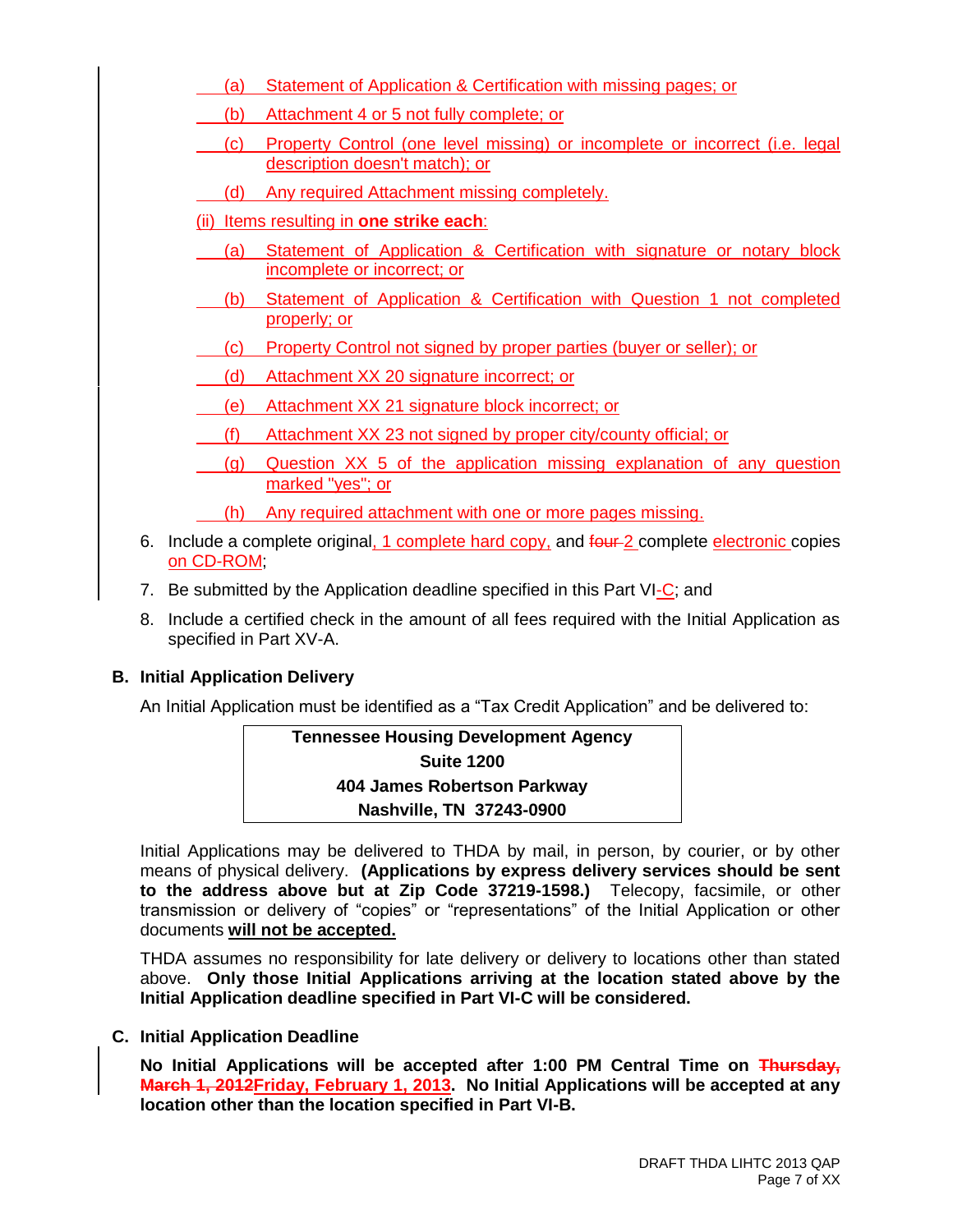**After the Initial Application deadline, no erroneous, missing, incomplete or inconsistent supporting documentation or Attachments, or clarifications to the Initial Application, supporting documentation, or Attachments, or any other materials required in the Initial Application or in support of the Initial Application will be accepted except as specified in Part VIII-B.**

# **D. Original Signatures Required**

All forms and documents provided by THDA to be completed as part of the Initial Application must bear **original** signatures where signatures are required. No photocopies, telecopies, or other reproductions of documents with signatures will be accepted on these forms and documents.

# **E. Local Government Notification**

Following receipt of Initial Applications, THDA will notify the chief executive officer (or the equivalent) of the local government in whose jurisdiction a development proposed in an Initial Application is to be located. Such individual will have an opportunity to comment on the development proposed in the Initial Application to be located in the jurisdiction, as required by Section 42(m)(1)(A)(ii).

# **Part VII: Initial Application Eligibility and Scoring**

# **A. Eligibility Determination**

THDA will evaluate each Initial Application that meets the requirements of Part VI to determine whether the following eligibility requirements are met:

1. Minimum Score Required

To be eligible, an Initial Application must obtain a **minimum score of 80 132 points** as determined by THDA in accordance with Part VII-B.

- 2**.** Special Set-Asides
	- a. Non-Profit Set-Aside: To be eligible for Tax Credits from the Non-Profit Set-Aside, an Initial Application must contain information satisfactory to THDA demonstrating that the development proposed in the Initial Application involves a qualified non-profit organization. To be qualified, a non-profit organization must meet ALL of the following:
		- (i) The organization must be a *bona fide* non-profit organization, as evidenced by the following:
			- (a) The organization must be an IRS  $501(c)(3)$  or  $501(c)(4)$  entity;
			- (b) The organization must be organized and existing in the State of Tennessee or if organized and existing in another state, must be qualified to do business in Tennessee;
			- (c) The organization must: (i) not be formed by one or more individuals or forprofit entities for the principal purpose of being included in the Non-Profit Set-Aside; (ii) not be controlled by a for-profit organization; and (iii) not have any staff member, officer or member of the board of directors who will materially participate, directly or indirectly, in the proposed development as or through a for-profit entity; and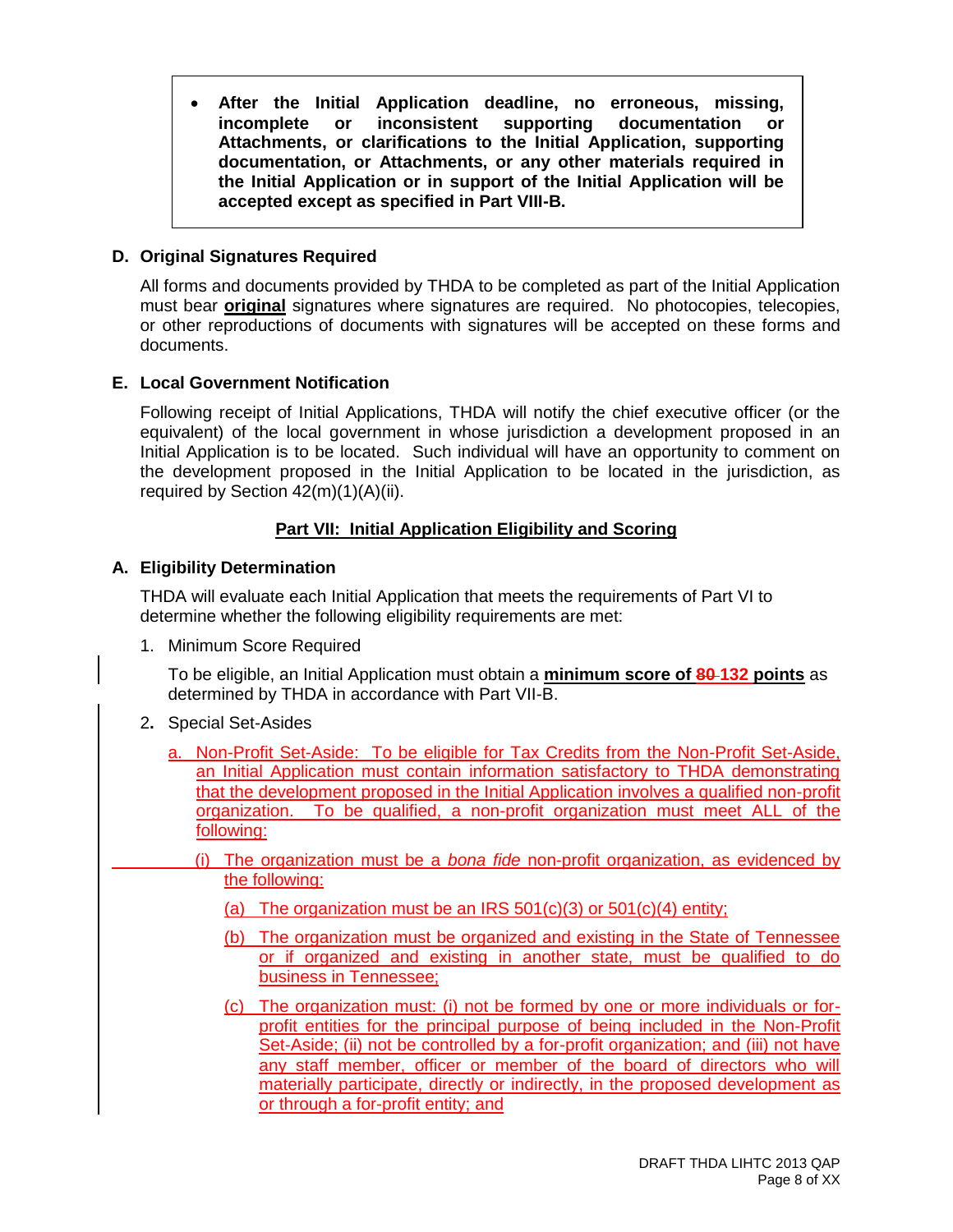- (d) The organization must be engaged in the business of developing and building low-income rental housing in Tennessee and must have been so engaged at all times since January 1, 2011.
- (ii) The organization must, prior to the reservation of Tax Credits: (i) own all of the general partnership interests of the ownership entity of the development; or (ii) own, alone or with other non-profits who meet all of the requirements of this Part VII-A-2-a, one hundred percent (100%) of the stock of a corporate ownership entity of the development; or (iii) own, alone or with other non-profits who meet all of the requirements of this Part VII-A-2-a, one hundred percent (100%) of the stock or 100% of the partnership interests of an entity that is the sole general partner or sole managing member of the ownership entity of the development proposed in the Initial Application;
- (iii) The organization must be materially participating (regular, continuous and substantial on-site involvement) in the development and operation of the development throughout the "compliance period" (as defined in Section 42(i)(1)).
- (iv) To demonstrate eligibility under this Part VII-A-2-a, ALL of the following must be submitted as part of the Initial Application:
	- (a) A copy of the IRS determination letter clearly stating the organization's status as an IRS  $501(c)(3)$  or  $501(c)(4)$  entity; and
	- (b) (i) if organized and existing under the laws of the State of Tennessee, a Certificate of Existence from the Tennessee Secretary of State's Office dated not more than thirty (30) days prior to the date of the Initial Application.
	- (ii) if organized and existing under the laws of another state, a certificate of existence from the secretary of state of the state in which the organization was organized and is existing, together with other documentation from such secretary of state indicating that the organization is in good standing under such laws and a certificate from the Tennessee Secretary of State indicating that the organization is qualified to do business in Tennessee, all dated not more than thirty (30) days prior to the date of the Initial Application;
	- (c) A certification in the form of **Attachment XX 17**; and
	- (d) Attachment XX 18.
	- b. Preservation Set-Aside: The Initial Application must propose a development that involves preservation of a development with existing income and rent restrictions through programs such as the Low-Income Housing Tax Credit, Multifamily Tax-Exempt Bonds, or programs administered by USDA or HUD. The Initial Application must include documentation, acceptable to THDA, in its sole discretion, verifying the existing income and rent restrictions.
	- c. Special Housing Needs Set-Aside: The Initial Application must propose a development that serves households with special housing needs. Special needs housing is housing that has been constructed or rehabilitated with special features (e.g. location, design, layout, on-site services) to help people live at the highest level of independence in the community. For example, the unit may be adapted to accommodate special physical or medical needs; or provide on-site services such as staff support for the elderly, individuals with mental health issues, developmental, or other social needs. **In order to qualify for the Special Housing Needs Set-Aside, the proposed development must include on-site services for the targeted tenant population. The Initial Application must include a comprehensive**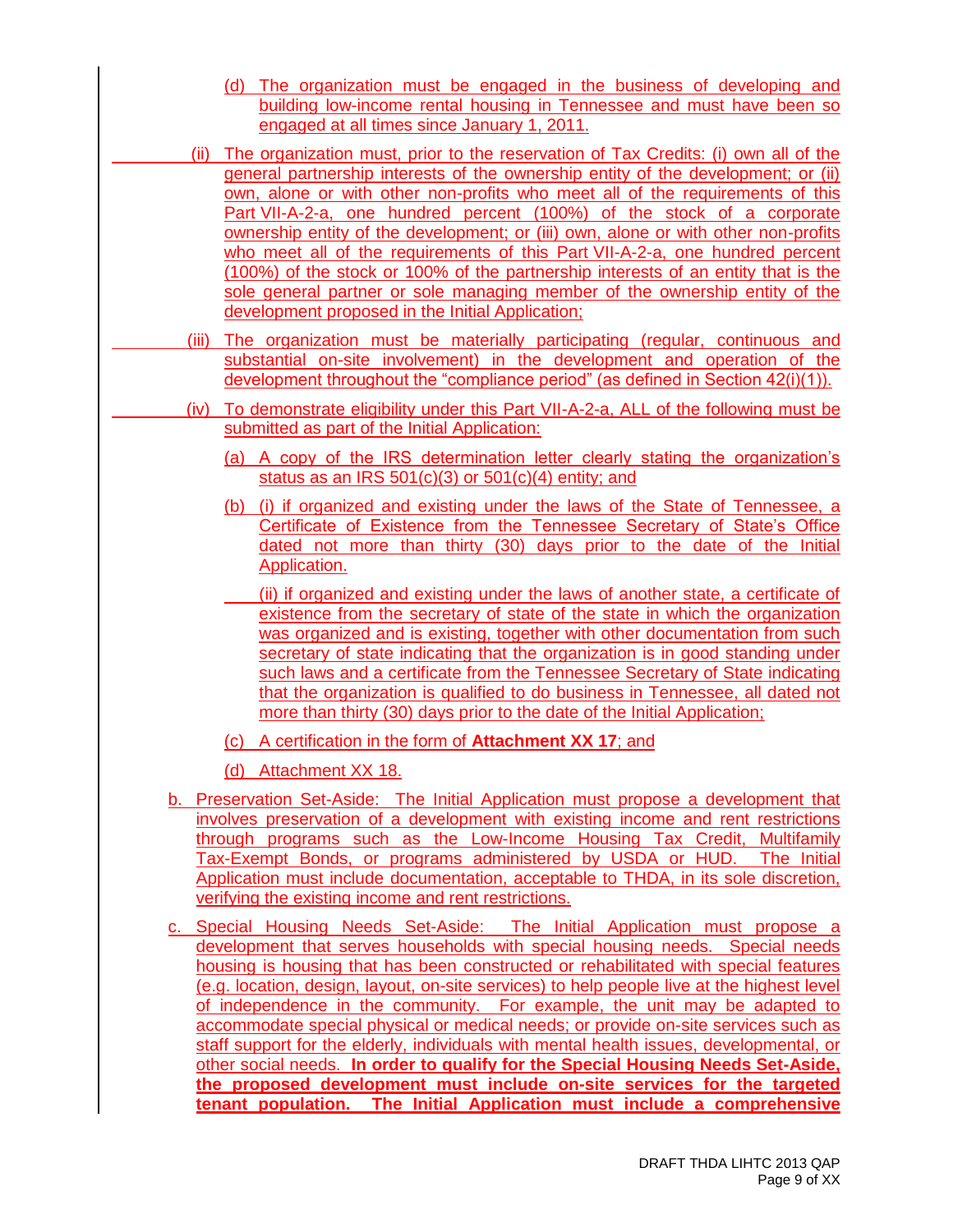**service plan that identifies each service to be provided; the anticipated source of funding for each service; the physical space that will be used to provide each service; and the anticipated supportive service provider for each service and their experience in providing service to the targeted population. Verification of agreements with providers of on-site services for the duration of the compliance period must be included with the Initial Application. Certification in the form of Attachment XX 30 will be required with the Carryover Allocation Application and prior to issuing the IRS Form 8609. The proposed development must also satisfy at least one of the following**:

- (i) **Disabled**: The proposed development must be designed and built so that least thirty-five percent (35%) of the total number of units in the development (which number shall be rounded up to the next whole unit) are fully equipped for persons with disabilities in accordance with the Americans with Disabilities Act, as applicable, and the Fair Housing Act (including one of the eight safe harbors recognized by HUD as shown on Exhibit 7).
- (ii) **Elderly**: The proposed development must be designed and built to be one hundred percent (100%) occupied by the elderly. For purposes of this QAP the definition of elderly is as follows:
	- (A) for proposed developments utilizing other state or federal financing (e.g. HUD, USDA), the definition of elderly shall be consistent with the requirements of such other state or federal financing; or
	- (B) for all other proposed developments, the definition of elderly shall be a household whose head or head's spouse or sole member is a person who is at least 62 years of age.
	- (iii) **Homeless**: The proposed development must have one hundred percent (100%) of the low-income units designed as *permanent, non-transient* (within the meaning of Section 42 (i)(3)(B)) housing for households whose primary residence prior to residing in the development is a privately or publicly operated shelter designed to provide temporary living accommodations, or a private or public place not designed for or ordinarily used as a regular sleeping accommodation for human beings.
- d. QCT and CRP Set-Aside: The Initial Application must propose a development located completely and entirely in a Qualified Census Tract (identified on **Exhibit 4**, excluding Difficult to Develop Areas), the development of which contributes to an approved concerted community revitalization plan, as certified in the form of **Attachment XX 23** executed by the City Mayor or City Attorney if the development is located within the applicable city limits, or the County Mayor or County Attorney if the development is located within the relevant county but is outside all city limits.
- ae. Public Housing Authority Set-Aside: An Initial Application may qualify for the Public Housing Authority Set-Aside in one of two ways, either through a public housing authority ("PHA") without use of the HOPE VI Revitalization Program (the "HOPE VI Program") or through a PHA using the HOPE VI Program. **NOTWITHSTANDING ANY OTHER PROVISIONS OF THIS QAP, INITIAL APPLICATIONS THAT QUALIFY FOR THE PUBLIC HOUSING AUTHORITY SET-ASIDE THROUGH A PHA USING THE HOPE VI PROGRAM WILL BE GIVEN PRIORITY WITHIN THE PUBLIC HOUSING AUTHORITY SET-ASIDE.**
	- (i) To qualify for the Public Housing Authority Set-Aside without use of the HOPE VI Program, an Initial Application must contain information satisfactory to THDA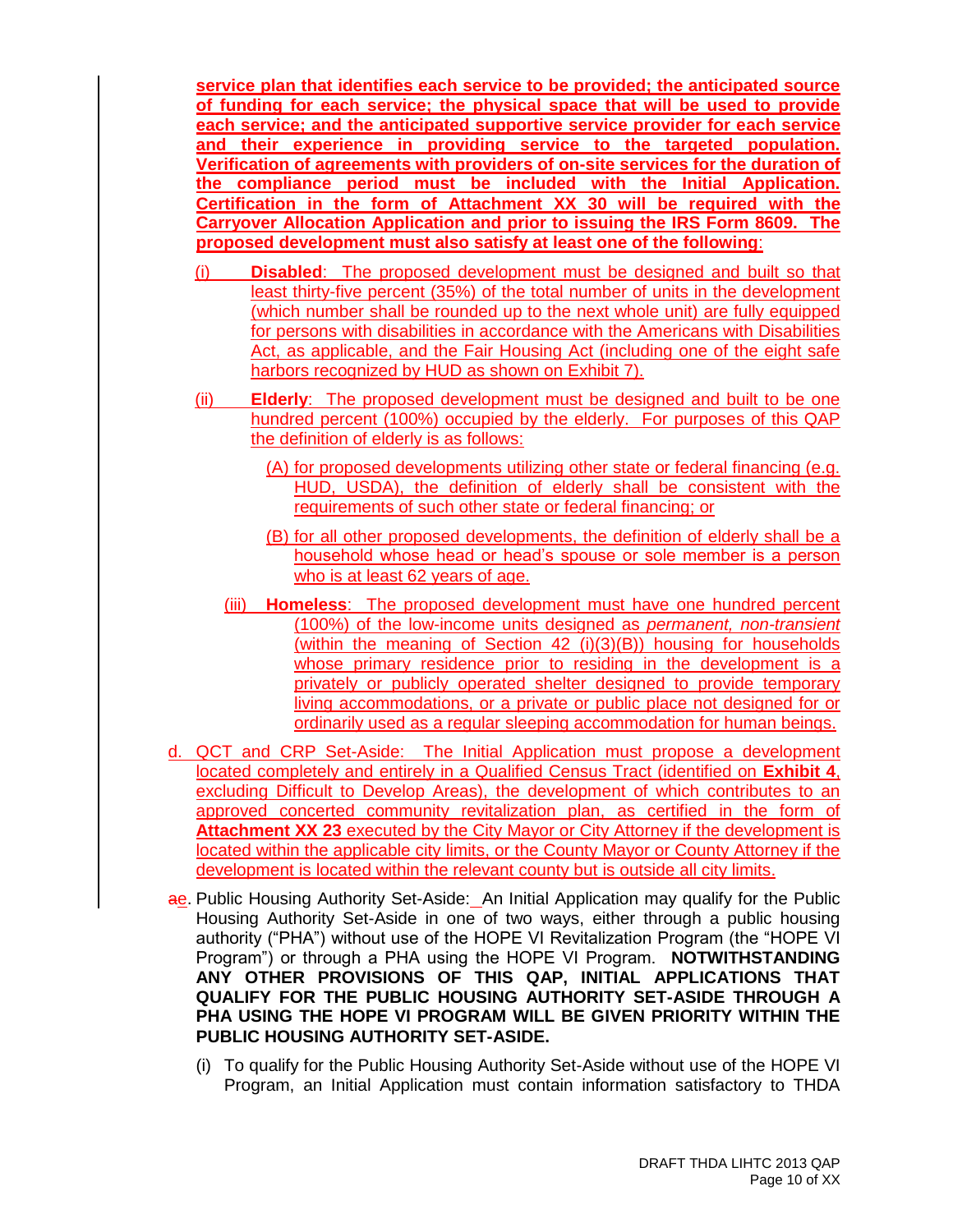demonstrating that the development proposed in the Initial Application involves a qualified PHA. To be qualified, a PHA must meet ALL of the following:

- (Aa) The PHA must, prior to the reservation of Tax Credits: (1) be the sole general partner or the sole managing member of the ownership entity of the development; or (2) own, alone or with qualified non-profits (as described in Part VII-A-2-a of the 2011 Qualified Allocation Plan) or other qualified PHAs who meet all the requirements of this QAP, one hundred percent (100%) of the stock of a corporate ownership entity of the development; or (3) own, alone or with qualified non-profits (as described in Part VII-A-2-a-of the 2011 Qualified Allocation Plan) or other qualified PHAs who meet all the requirements of this QAP, one hundred percent (100%) of the stock or 100% of the partnership interests of an entity that is the sole general partner or sole managing member of the ownership entity of the development proposed in the Initial Application;
- (Bb) The PHA must materially participate (regular, continuous and substantial on-site involvement) in the development and operation of the development throughout the "compliance period" (as defined in Section 42(i)(1));
- (Gc) The PHA must be acting solely within the geographic area of its jurisdiction.
- $(\overline{Pd})$  To demonstrate eligibility under this Part VII-A-2-d, a certification, in the form of AttachmentAttachment XX 26, must be submitted as part of the Initial Application.
- (ii) To qualify for the Public Housing Authority Set-Aside using the HOPE VI Program, the Initial Application must contain the following:
	- (Aa) A copy of the HOPE VI Revitalization Grant Assistance Award (form HUD-1044) which identifies the PHA receiving the HOPE VI grant and the amount of the grant;
	- (Bb) A letter from the Executive Director of the identified PHA in the form of AttachmentAttachment XX 27 certifying that: (1) the development proposed in the Initial Application is identified in the PHA's HUD approved HOPE VI application or Revitalization Plan; (2) the housing units are an essential element of that Plan; and (3) the Tax Credits for the development proposed in the Initial Application are an essential component of the financing plan for the PHA's HOPE VI Program; and
	- $(GC)$  A copy of the HUD approved Revitalization Plan.
- (iii) An Initial Application may qualify for the Public Housing Set-Aside under Part VII-A-2-d-(i) or under Part VII-A-2-d-(ii), but not both.
- 3. Non-compliance
	- a. To be eligible, individuals involved (either directly or indirectly) with the developer or the ownership entity (whether formed or to be formed) identified in the Initial Application must not have any involvement (either directly or indirectly) with the developer or the ownership entity of any prior Tax Credit development which has an uncured event of noncompliance under (i) Section 42; (ii) the restrictive covenants recorded in connection with such development or (iii) an IRS form 8823. Ineligibility due to noncompliance shall be in effect for the calendar year in which the noncompliance was identified and for the following calendar year. THDA will determine, in its sole discretion, whether an event of noncompliance exists which has not been cured.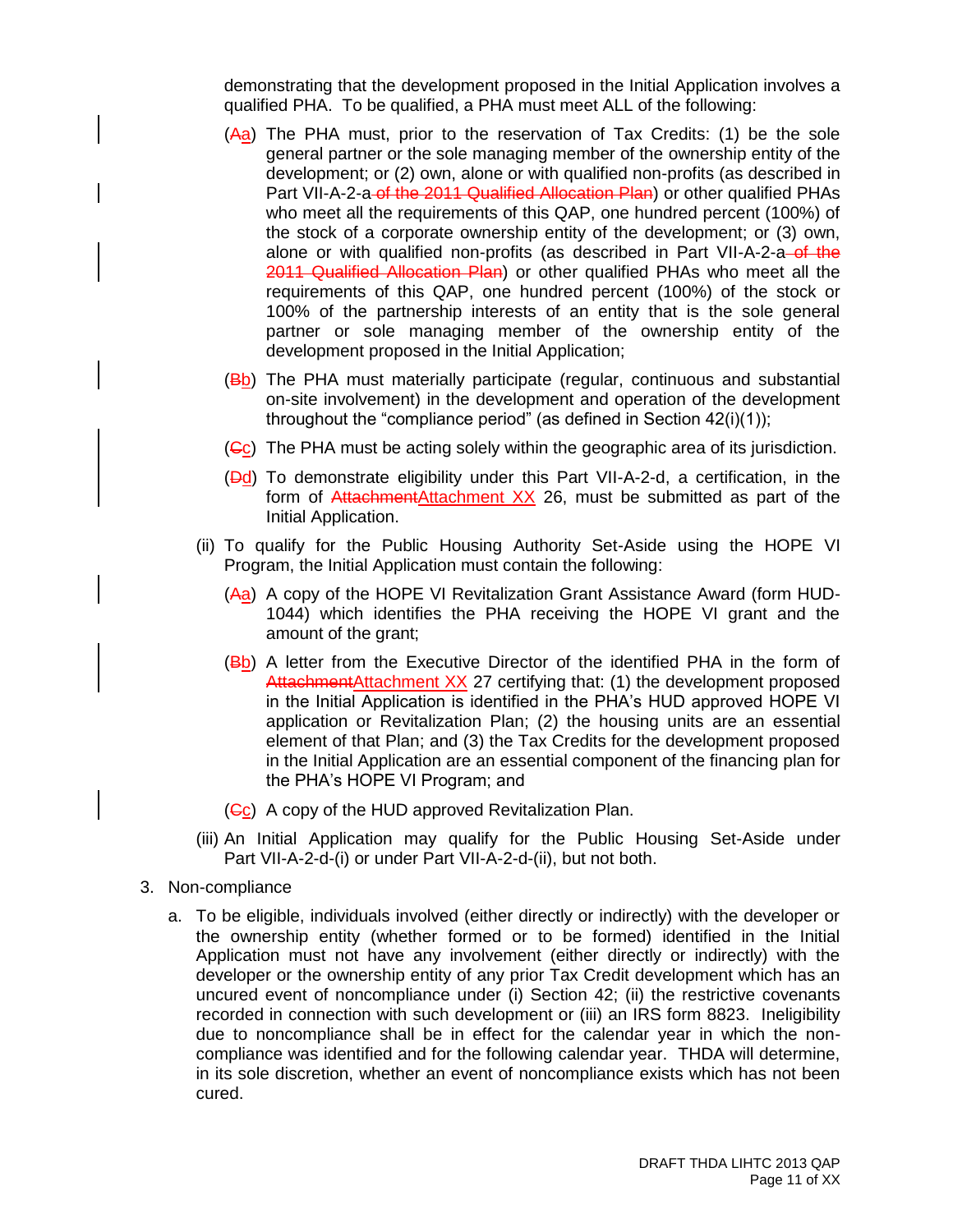- b. Notwithstanding a. above
	- (i) If the noncompliance identified by THDA, in its sole discretion, is capable of cure, but has not been cured within the periods identified in a. above, ineligibility shall continue beyond those periods and shall end with the Initial Application cycle that follows the delivery of documentation demonstrating to the satisfactory of THDA, in its sole discretion, that the identified noncompliance has been cured.
	- (ii) An outstanding IRS Form 8823 issued for potential violations under the Fair housing Act (FHA) as described pursuant to the *Memorandum of Understanding* among Treasury Department, HUD, and DOJ, dated August, 2000, is not considered noncompliance under this section unless there has been a finding of discrimination by an adverse final decision from a federal court or a judgment enforcing the terms of a consent decree.
- c. **AttachmentAttachment XX 19** must be submitted as part of the Initial Application to demonstrate eligibility under this Part VII-A-3.
- 4. Developments
	- a. The Initial Application must propose an eligible development. To be eligible, a development proposed in the Initial Application must meet ALL of the following:
		- (i) The development must be a qualified low-income housing development as defined in Section 42(g), containing qualified low-income buildings as defined in Section 42(c)(2) and low-income units as defined in Section 42(i)(3). THDA, in its sole discretion, may require opinions from relevant counsel regarding transitional housing for the homeless, single room occupancy units, service provision or other matters in connection with a determination of eligibility;
		- (ii) One hundred percent (100%) of the units in buildings with elevators in the development and all ground floor units in non-elevator buildings in the development are "covered multifamily dwellings" (as defined in the Fair Housing Act). All covered multifamily dwellings must meet all accessible design requirements under the Fair Housing Act and must otherwise be designed and built in accordance with the Fair Housing Act (including one of the eight safe harbors recognized by HUD as shown on **Exhibit 7**) and all other areas in the development open to the public are "public accommodations" as defined in the Americans with Disabilities Act and must be designed and built in accordance with the Americans With Disabilities Act. Certification in the form of **AttachmentAttachment XX 30** will be required following the issuance of the Reservation NoticeCarryover Allocation Agreement and prior to issuing the IRS Form 8609;
		- (iii) All newly constructed single family units, duplexes, triplexes, and townhomes must meet the visitability requirements as set forth in the THDA Flexible Home Concepts Program.
	- $(iiiiv)$  Proposed developments that request acquisition Tax Credits must meet Section 42(d)(2) (10-year rule), except for federally assisted buildings such as Section 8, 221(d)(3), 221(d)(4), 236 or 515;
		- $(iv)$  If the development proposed in the Initial Application is located on scattered sites, then the Initial Application must reflect that all sites are included under a common plan of financing and the scattered sites must be appraised as a single proposed development, using appraisal methodology appropriate for rental property as described in Part VII-A-10;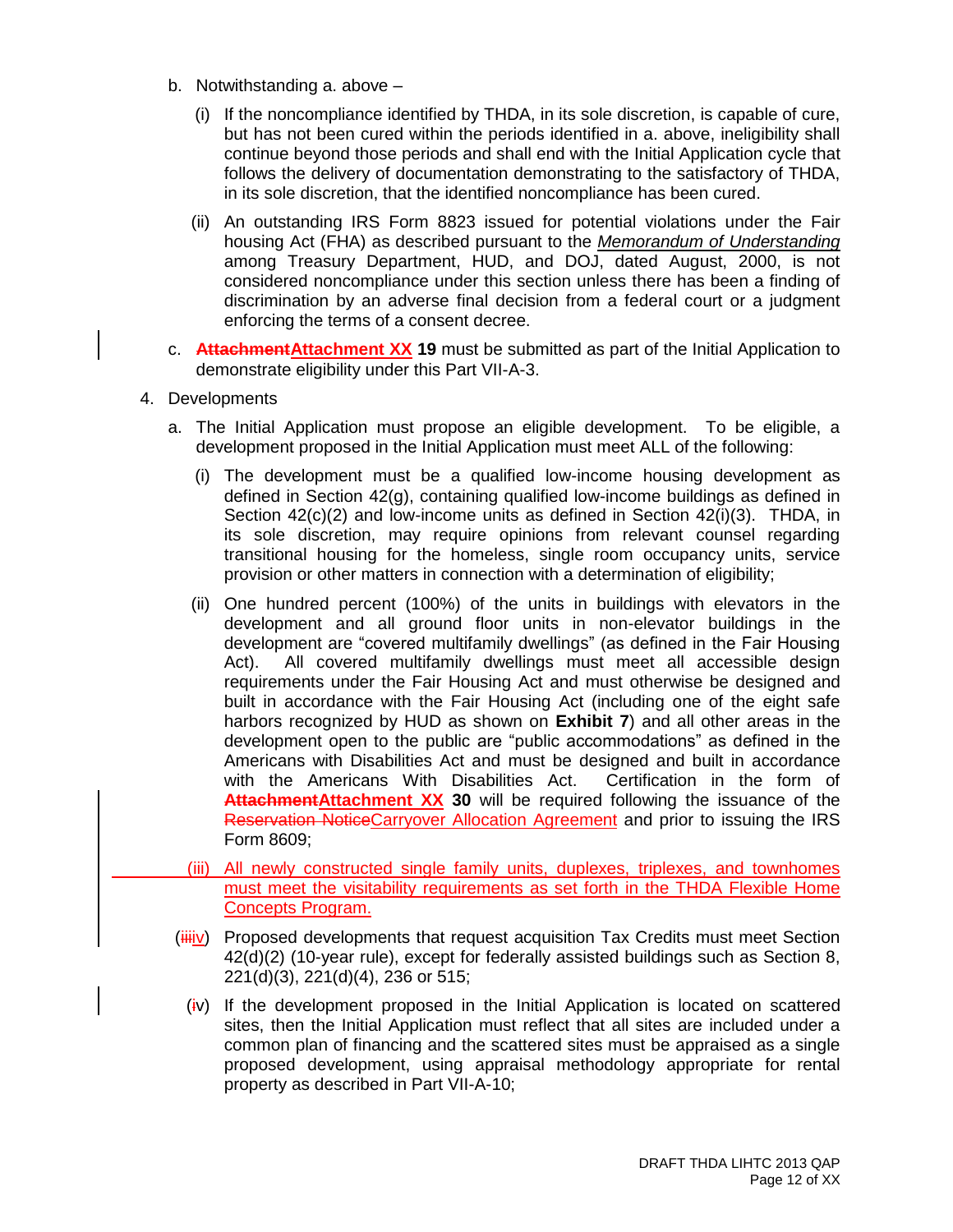- (vi) If the development proposed in the Initial Application involves rehabilitation and does not involve tax-exempt financing, rehabilitation hard costs (number from line item "Rehabilitation Hard Costs" in section 3, column A of **Attachment Attachment XX 15: Development Costs**) must be at least forty percent (40%) of total development costs (number from section 12, column A of **AttachmentAttachment XX 15: Development Costs**). If the development proposed in the Initial Application involves rehabilitation and involves tax-exempt financing, rehabilitation hard costs must be the greater of (A) thirty percent (30%) of building acquisition costs or (B) an amount sufficient to satisfy the requirements of Section 42(e)(3)(A)(ii). Certification in the form of Attachment Attachment XX 30 will be required following the issuance of the Reservation NoticeCarryover Allocation Agreement and prior to issuing the IRS Form 8609;
- (vii) If the development proposed in the Initial Application will have vinyl siding on all or any part of the exterior, all such vinyl siding must meet a 15-year maintenance free standard. Certification in the form of **AttachmentAttachment XX 30** will be required following the issuance of the Reservation NoticeCarryover Allocation Agreement and prior to issuing the IRS Form 8609;
- (viii) The development must meet all applicable local building codes or in the absence of such codes, the development must meet the following, as applicable: new construction of multi-family apartments of 3 or more units must meet the 2009 International Building Code; new construction or reconstruction of single-family units or duplexes must meet the 2009 International Residential Code for One- and Two-Family Dwellings; and rehabilitation of rental units must meet the 2009 International Existing Building Code and the 2009 International Property Maintenance Code. Certification in the form of **AttachmentAttachment XX 30** will be required following the issuance of the Reservation NoticeCarryover Allocation Agreement and prior to issuing the IRS Form 8609.
- $(v\ddot{+}W\ddot{+}W\ddot{+}W\ddot{+}W\ddot{+}W\ddot{+}W\dot{+}W\dot{+}W\dot{+}W\dot{+}W\dot{+}W\dot{+}W\dot{+}W\dot{+}W\dot{+}W\dot{+}W\dot{+}W\dot{+}W\dot{+}W\dot{+}W\dot{+}W\dot{+}W\dot{+}W\dot{+}W\dot{+}W\dot{+}W\dot{+}W\dot{+}W\dot{+}W\dot{+}W\dot{+}W\dot{+}W\dot{+}W\dot{+}W\dot{+}W\dot{$ smoke detectors, with battery backup, in the bedroom areas of all units. Certification in the form of **AttachmentAttachment XX 30** will be required following the issuance of the Reservation NoticeCarryover Allocation Agreement and prior to issuing the IRS Form 8609.
- b. A proposed development may receive, in THDA's sole discretion, an increase in eligible basis of up to 30%. The provisions of this Part VII-A-4-b do not apply to proposed developments with tax-exempt financing as described in Section 42(h)(4).
- c. The following types of developments are not eligible for Tax Credits:
	- (i) Developments that have been part of "Bargain Sales" with a "step-up" in sales price paid to an intervening Non-Profit;
	- (ii) Developments containing units that are not for use by the general public, including, but not limited to, hospitals, nursing homes, sanitariums, life care facilities, trailer parks, or intermediate care facilities for persons with mental and physical disabilities;
	- (iii) Developments in which continual or frequent nursing, medical, or psychiatric services are provided. Examples include, but are not limited to, hospitals, nursing homes, sanitariums, life care facilities, or intermediate care facilities for persons with mental and physical disabilities; or
	- (iv) Developments involving, either directly or indirectly, individuals (all as identified on relevant AttachmentAttachment XXs 4 and 5) who are also involved directly or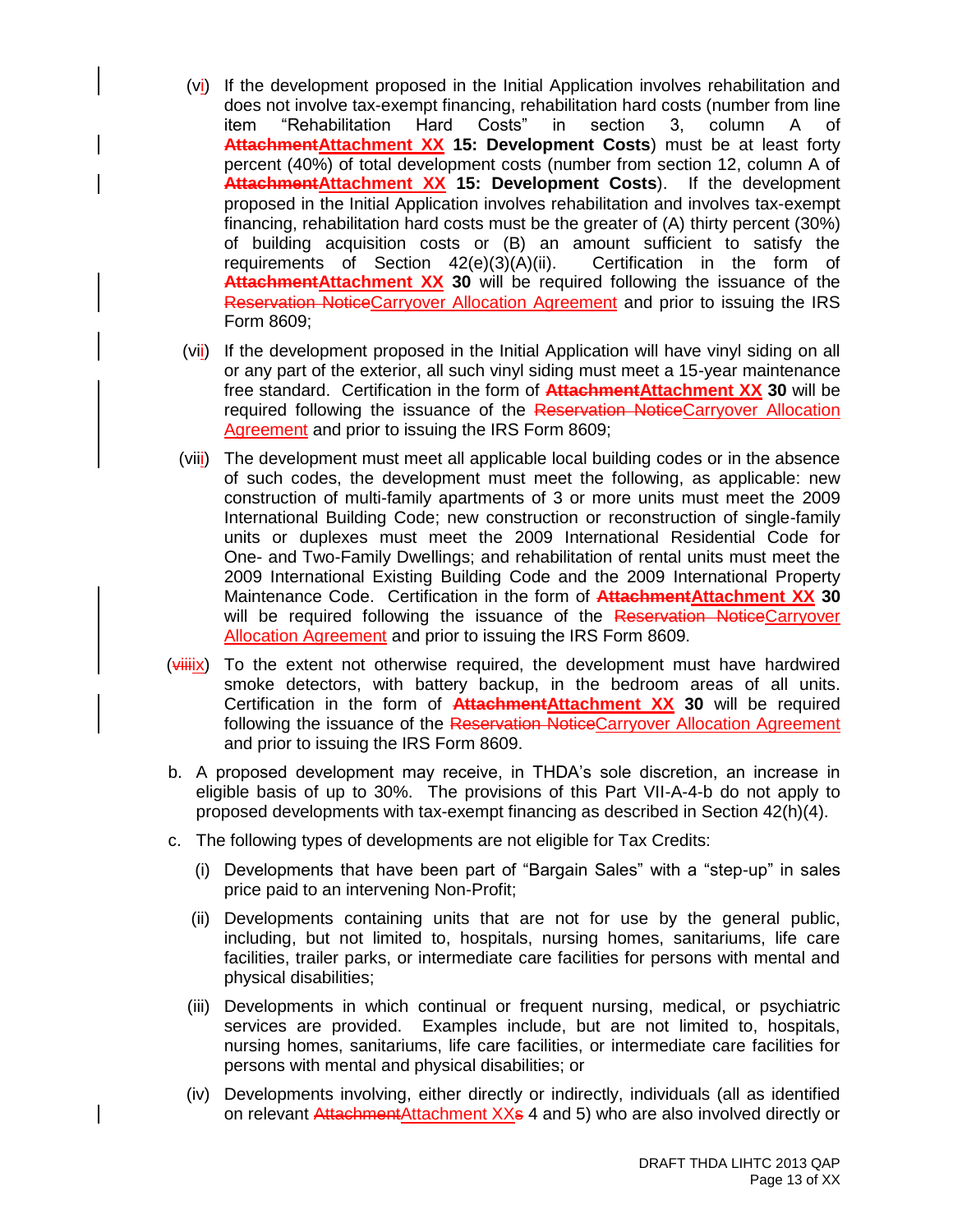indirectly in developments identified on **AttachmentAttachment XX 19** that submitted a Final Application for Tax Credits prior to January 1, 2011–2012 and, prior to April 1, 20122013, have not satisfied all THDA requirements for theregarding release of the Owner's copies of the IRS Form(s) 8609.

- (v) Developments involving, either directly or indirectly, individuals (all as identified on relevant Attachment XX 4 and 5) who are currently prohibited from participating in the Low-Income Housing Tax Credit program in Tennessee as described in part VII-A-4-d below.
- d. In the event that any of the following triggering events occur with regard to a development or proposed development that has received an allocation of Tax Credit from THDA, all individuals identified on Attachment XX 4 and/or Attachment XX 5 of the relevant development will be prohibited from participating in the Low-Income Housing Tax Credit program in Tennessee for a period of five (5) years commencing with the year in which THDA becomes aware of the occurrence of the triggering event:
	- (i) General Partner/Managing Member/Sole Stockholder entity being removed from the ownership entity of a previous development due to poor performance and/or malfeasance. THDA staff will communicate with other parties involved in the development (e.g. lender and syndicator) to determine the circumstances surrounding the removal; or
	- (ii) Uncured event of default under the Section 1602 or Tax Credit Assistance Program; or
	- (iii) Fair Housing Act violations involving a finding of discrimination by an adverse final decision from a federal court or a judgment enforcing the terms of a consent decree;
	- (iv) Foreclosure involving loss of units to the affordable housing stock or failure to notify THDA of foreclosure (including a deed in lieu of foreclosure transaction); or
	- (v) Claiming Tax Credits by submitting to the IRS an IRS Form 8609 that was not from THDA or that contains information that is not consistent with the Form 8609 created by THDA; or
	- (vi) Misrepresentation of eligibility items; or

(vii) Failure to fulfill commitments made in the *Initial Application for points.* 

- e. Prohibition of an individual's participation in the Low-Income Housing Tax Credit program in Tennessee pursuant to Part VII-A-4-d shall be determined by THDA staff. Any individual so prohibited may appeal the determination to the THDA Executive Director and the THDA Board Chair. The determination of prohibition shall be at the sole discretion of the THDA Executive Director and the THDA Board Chair and shall not be appealable to the THDA Board or the Tax Credit Committee of the THDA Board.
- (i) There will be no prohibition if the triggering event occurs prior to the Governor's approval of this QAP.
- (ii) There will be no prohibition if THDA becomes aware of the triggering event more than five (5) years after its occurrence.
- (iii) No prohibition will be imposed on a development or proposed development involving the prohibited individuals that received an allocation of Tax Credit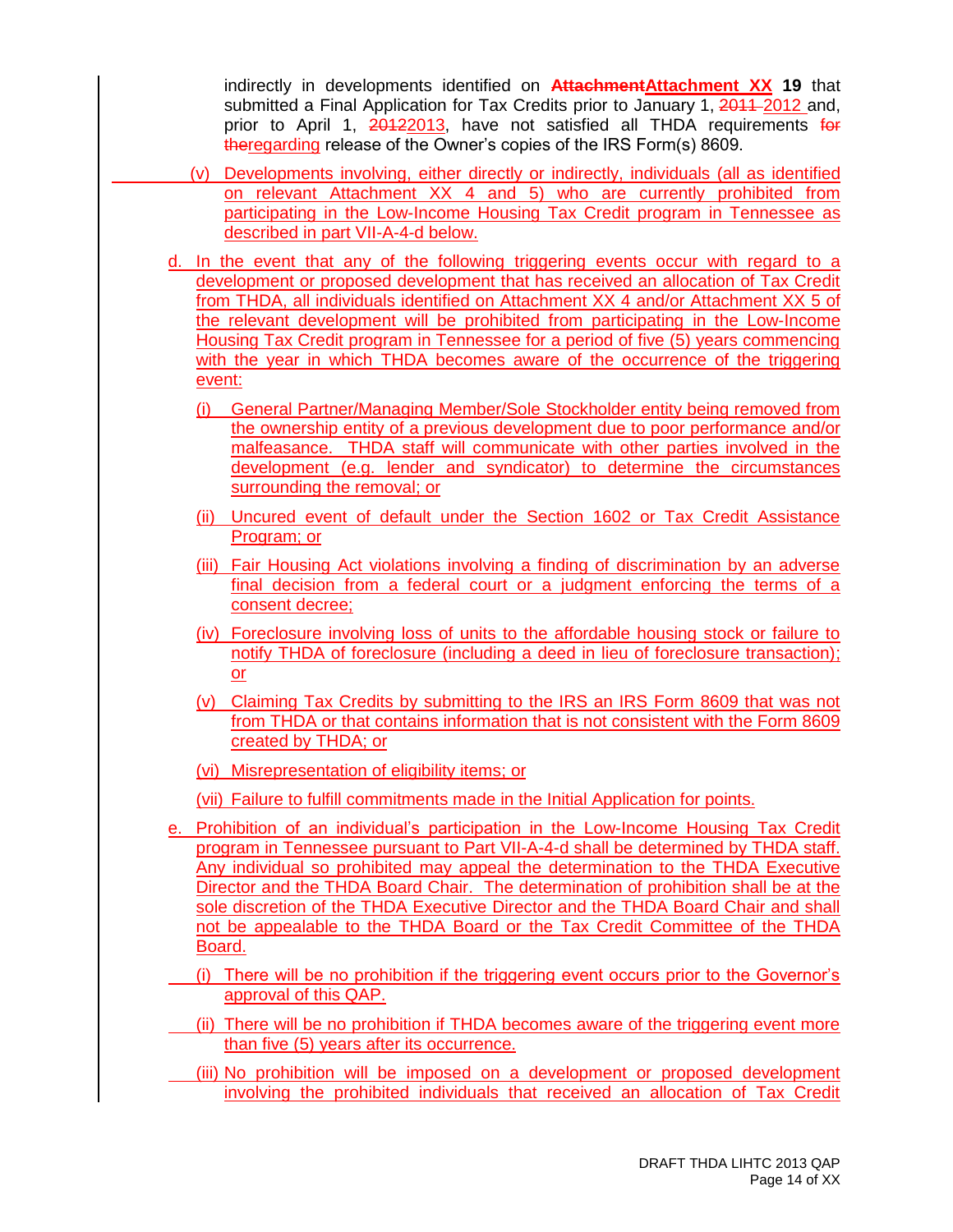between the occurrence of the triggering event and the time THDA becomes aware of the triggering event.

- df. A certification in the form of **AttachmentAttachment XX 20** must be submitted as part of all Initial Applications to demonstrate eligibility under this Part VII-A-4.
- eg. A certification in the form of **AttachmentAttachment XX 21** must be submitted as part of any Initial Application that requests acquisition Tax Credits to demonstrate eligibility under Part VII-A-4-a-(iii).
- 5. Existing, Incremental, and New Developments
	- a. Developments which received reservations/allocations of Tax Credits under QAPs at any time during the prior fifteen (15) years and which are not proposing additional housing units will be considered "existing" developments. Developments which have received reservations/allocations of Tax Credits under the 2010-2012 QAP, but which are proposing additional housing units will be considered "incremental" developments. All other developments will be considered "new" developments.
	- b. Initial Applications proposing "incremental" developments will be reviewed, evaluated and scored based solely on the costs, characteristics, and other elements of the development attributable to the housing units added pursuant to the Initial Application submitted for 2012-2013 Tax Credits. None of the costs, characteristics, or other elements attributable to the existing development will be considered, evaluated, or scored. If Tax Credits are allocated to an "incremental" development, the limitations specified in Part IV, and the limitations specified in Part V will apply, based on the cumulative amount of Tax Credits allocated to the entire development for 2010–2012 and 2012–2013 and the cumulative costs of the development as proposed in 2011-2012 and 20122013.
	- c. If there are sufficient qualified Initial Applications for "new" developments and/or "incremental" developments, Initial Applications for "existing" developments will not be reviewed or scored, and the application fee will be returned.
	- d. If Tax Credits are allocated to an "existing" development, the limitations specified in Part IV and the limitations specified in Part V will apply, based on the cumulative amount of Tax Credits reserved for the entire development in 2012-2013 and allocated to the development at any time during the prior fifteen (15) years and the cumulative costs of the development as proposed in 2012-2013 and for the prior fifteen (15) years.
- 6. Development Participants
	- a. All development participants must be identified in Sections 3, 4, and 5 of the Initial Application and on **AttachmentAttachment XX 6**, which must be submitted with the Initial Application.
	- b. **AttachmentAttachment XXs 4A, 4B, or 4C** must be fully completed and submitted with the Initial Application for the Ownership Entity identified in Section 3 of the Initial Application. If the copies of **AttachmentAttachment XXs 4A, 4B, or 4C** included in the Initial Application do not contain enough pages to fully describe the Ownership Entity identified in Section 3 of the Initial Application, make additional copies of the relevant portions of **AttachmentAttachment XXs 4A, 4B, or 4C,** as needed, and complete all additional pages until no entities and only individuals are identified. Provide the required information for all entities and individuals at each layer of the organizational structure of the Ownership Entity. **TRACE THE PROPOSED OWNERSHIP ENTITY THROUGH ALL LAYERS OF ITS ORGANIZATIONAL STRUCTURE REGARDLESS OF THE TYPE OF ENTITY AT ANY PARTICULAR**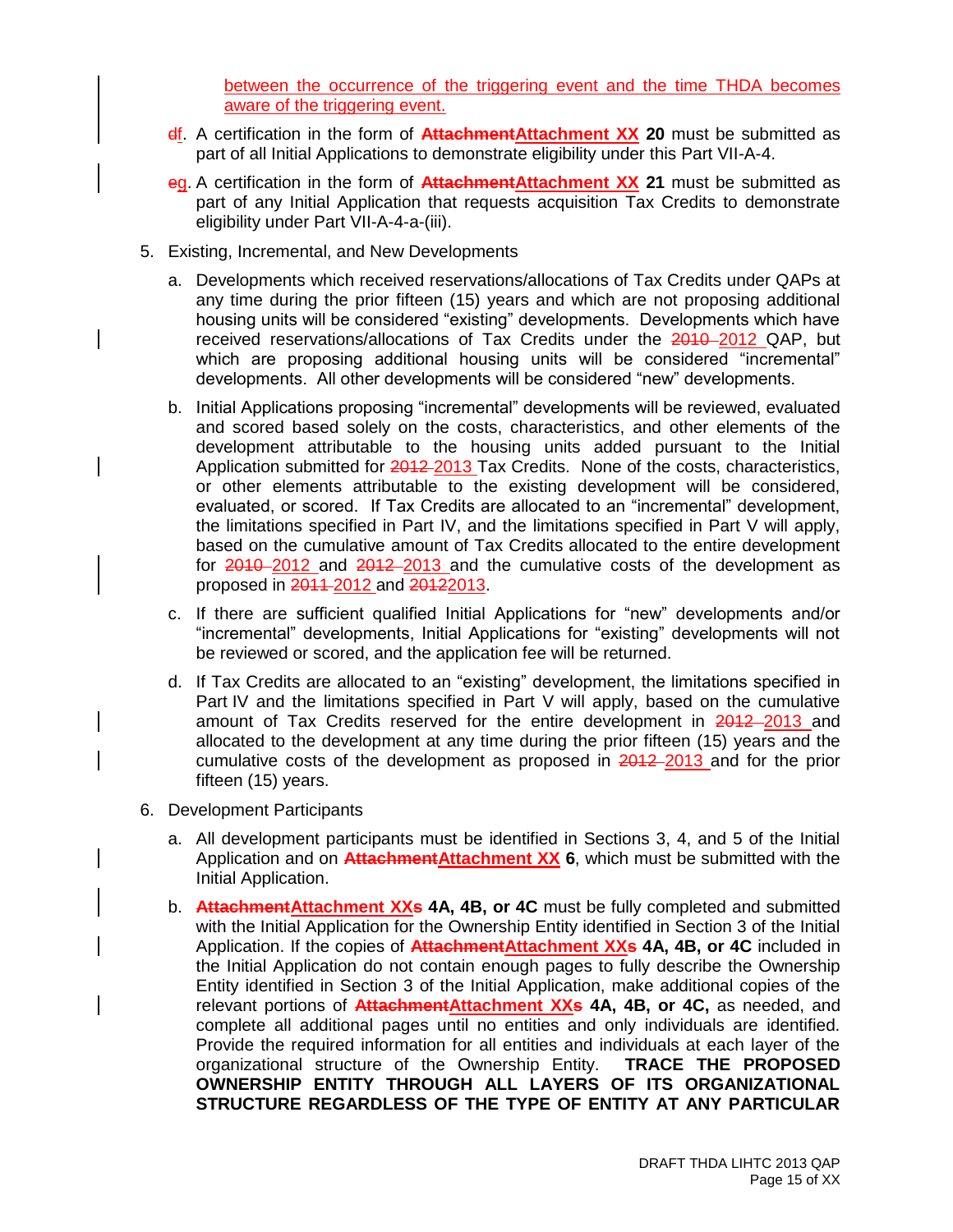**LAYER.** Applicants are encouraged, but not required, to submit an organizational chart when the proposed Ownership Entity is complex and contains multiple layers.

- c. **AttachmentAttachment XXs 5A, 5B, or 5C** must be fully completed and submitted with the Initial Application for the Developer Entity identified in Section 4 of the Initial Application. If the copies of **AttachmentAttachment XXs 5A, 5B, or 5C** included in the Initial Application do not contain enough pages to fully describe the Developer entity identified in Section 5 of the Initial Application, make additional copies of the relevant portions of **AttachmentAttachment XXs 5A, 5B, or 5C**, as needed, and complete all additional pages until no entities and only individuals are identified. Provide the required information for all entities and individuals at each layer of the organizational structure of the Developer Entity. **TRACE THE PROPOSED DEVELOPER ENTITY THROUGH ALL LAYERS OF ITS ORGANIZATIONAL STRUCTURE REGARDLESS OF THE TYPE OF ENTITY AT ANY PARTICULAR LAYER.** Applicants are encouraged, but not required, to submit an organizational chart when the proposed Developer Entity is complex and contains multiple layers.
- d. In the event any entity identified in **AttachmentAttachment XXs 4A, 4B, or 4C**, and/or **AttachmentAttachment XXs 5A, 5B, or 5C** is a corporation that is publicly traded on a nationally recognized stock exchange or similar entity, the information required in **AttachmentAttachment XXs 4A, 4B, or 4C**, and/or Attachment Attachment XXs 5A, 5B, or 5C need not be provided for that entity. Complete information must be provided on **AttachmentAttachment XXs 4A, 4B, or 4C**, and/or **AttachmentAttachment XXs 5A, 5B, or 5C** for all other types of entities at each layer of the organizational structure until no entities and only individuals are identified. An opinion of counsel in the form of **Attachment Attachment XX 28** must be provided with the Initial Application for this exception to apply.
- e. In the event any entity identified in **AttachmentAttachment XXs 4A, 4B, or 4C**, and/or **AttachmentAttachment XXs 5A, 5B, or 5C** is a trust, information must be provided in the relevant Attachment about the trustee and beneficiary of each trust at each layer of organizational structure. Information about trustees and beneficiaries must be traced through all levels of organizational structure.
- f. An **AttachmentAttachment XX 22** (Disclosure Form) is required for each individual identified in **AttachmentAttachment XXs 4A, 4B, and 4C** for the Ownership Entity and for each individual identified in **AttachmentAttachment XXs 5A, 5B, and 5C** for the Developer Entity. Each Disclosure Form must include responses to each question and must bear the original signature of the individual, in their individual capacity. Provided, however, **AttachmentAttachment XX 22** is NOT required for individuals who are officers, directors of shareholders of a corporation that is publicly traded on a nationally recognized stock exchange or similar entity which is identified in Attachment Attachment XXs 4A, 4B, or 4C, and/or Attachment Attachment XXs **5A, 5B, or 5C**. An opinion of counsel in the form of **AttachmentAttachment XX 28** must be provided with the Initial Application for this exception to apply.
- g. An Initial Application is ineligible if any of the following apply:
	- (i) **Attachment 4A, 4B, or 4C** is not fully completed and submitted as specified above.
	- (ii) **Attachment 5A, 5B, or 5C** is not fully completed and submitted as specified above.
	- (iii) **Attachment 6** is not fully completed and submitted.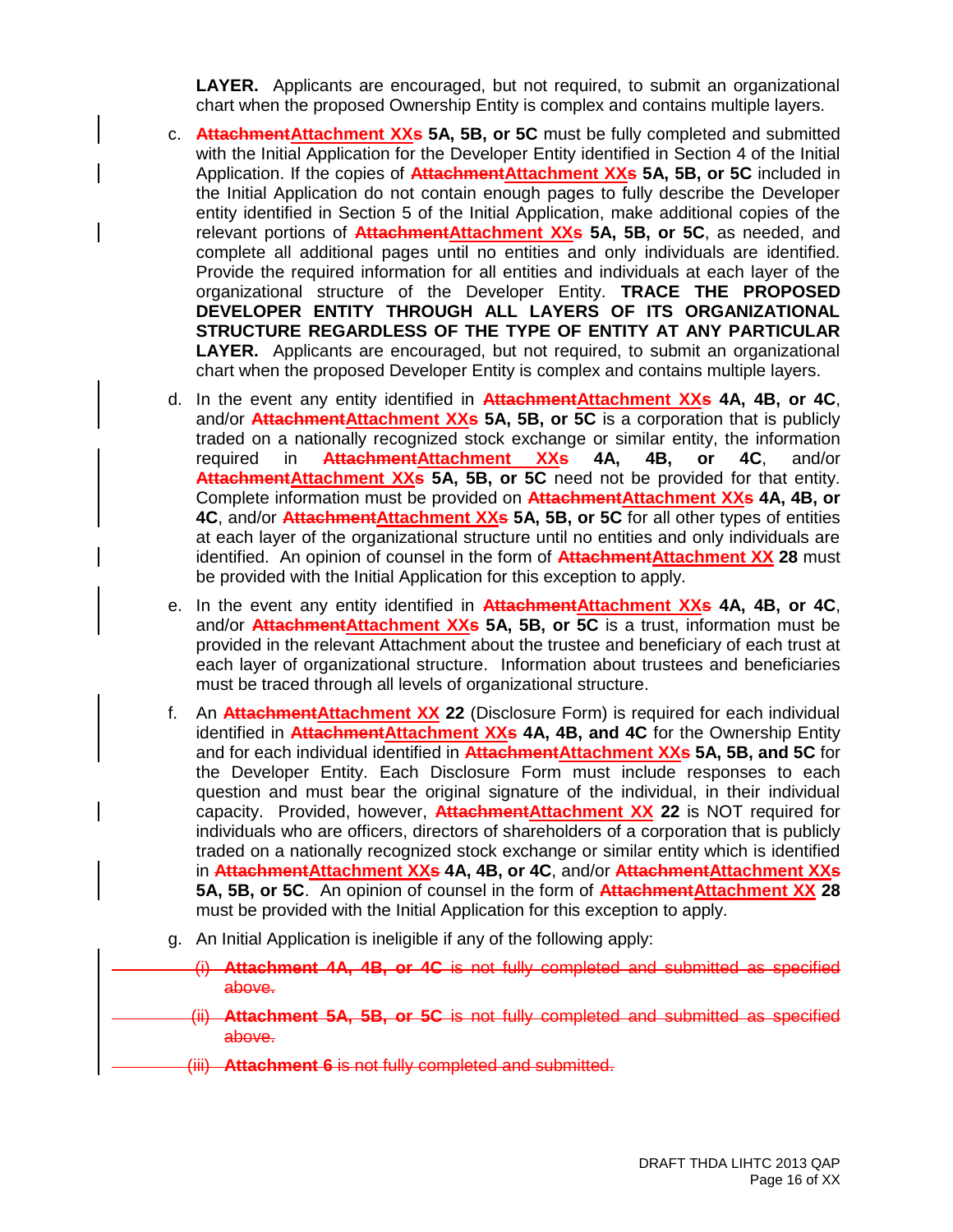- (iv) **Attachment 22** is not fully completed as specified above, with an original signature, in an individual capacity, and submitted for each required individual as identified in **Attachment 4A, 4B, or 4C** and **Attachment 5A, 5B, and 5C.**
- (vi) **AttachmentAttachment XX 22** for any required individual shows that any one of the following is true for that individual:
	- $(A<sub>a</sub>)$  A felony conviction of any type within the last ten (10) years;
	- (Bb) A fine, suspension or debarment involving financial or housing activities within the last five (5) years imposed by any federal agency;
	- $(GC)$  The individual currently in bankruptcy or a bankruptcy discharged within the last four (4) years or any organization or entity in which the individual had significant control currently is in bankruptcy or had a bankruptcy discharged within the last four (4) years;
		- (i) Individual bankruptcy of a member of the board of directors of an entity that is, or is wholly controlled by, a government entity will not be grounds for ineligibility under this Part VII-A-6-g-(v)-(C) provided that the individual certifies that he/she will not have substantial decision-making authority with regard to the proposed development; or
	- (Dd)Any suspensions of required state licenses (Tennessee or any other state) within the last ten (10) years.
	- (ii) The Initial Application is disqualified or deemed ineligible pursuant to any other provisions of this QAP.
- (vi) An opinion of counsel in the form of **Attachment 28** is not submitted with the Initial Application if the exception in Part VII-A-6-d and Part VII-A-6-e is claimed.
- 7. Property Control
	- a. To be eligible, an Initial Application must demonstrate control of the property on which the development proposed in the Initial Application is to be located (the "property"). **Acceptable documentation must be in full force and effect, fully executed and include a correct legal description for the property.** The person executing the documentation on behalf of the Ownership Entity must be a person identified in **AttachmentAttachment XXs 4A, 4B, or 4C**. A copy of any one of items (i)-(iv) below must be part of the Initial Application:
		- (i) Recorded instrument of conveyance (warranty deed, quitclaim deed, trustee deed, court order) evidencing title to the property vested in (A) the currently existing Ownership Entity identified in the Initial Application or (B) a person or entity identified in the Initial Application as the general partner or managing member of the Ownership Entity to be formed;
		- (ii) Acceptable evidence demonstrating the ability to acquire the property through the power of eminent domain by (A) the currently existing Ownership Entity identified in the Initial Application or (B) a person or entity identified in the Initial Application as the general partner or managing member of the Ownership Entity to be formed;
		- (iii) Contract for sale or a contract for a 50-year ground lease, which contract must show that the ground lease, when executed, will meet the requirements specified in Part VII-A-7-a-(v), executed by (A) the owner of record of the property and (B) the currently existing Ownership Entity identified in the Initial Application or a person or entity identified in the Initial Application as the general partner or managing member of the Ownership Entity to be formed; or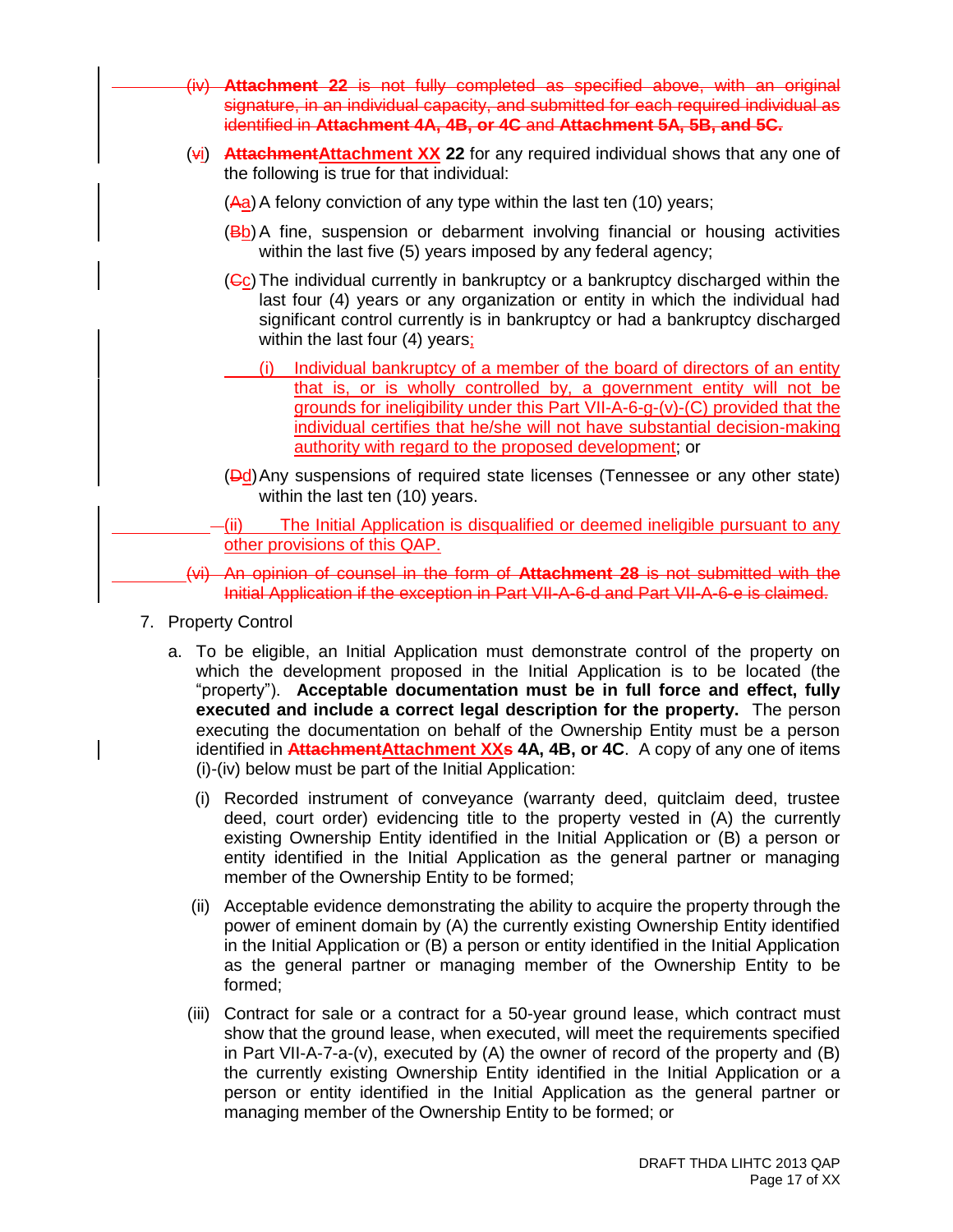- (iv) An option to purchase or an option for a 50-year ground lease, which option must show that the ground lease, when executed, will meet the requirements specified in Part VII-A-7-a-(v), executed by (A) the owner of record of the property and (B) the currently existing Ownership Entity identified in the Initial Application or a person or entity identified in the Initial Application as the general partner or managing member of the Ownership Entity to be formed.
- (v) A ground lease for the property must have a minimum term of 50 years with no provisions for termination or reversion prior to the expiration of the extended use period as defined in Section 42(h)(6)(D). Proposed developments which are the subject of a Payment In Lieu of Taxes ("PILOT") agreement may be exempt from this minimum term requirement subject to THDA's review of and satisfaction with the terms of the PILOT agreement, as determined in THDA's sole discretion.
- b. Documentation required as part of the Initial Application to demonstrate eligibility under this Part VII-A-7:
	- (i) A copy of one of the items identified in Part VII-A-7-a above, **AND**
	- (ii) One of the following: (I) a commitment for title insurance evidencing that title to the property is vested in the person or entity who executed the document required in Part VII-A-7-a above as owner; or (II) an executed, unqualified attorney title opinion, rendered by an independent third party attorney, indicating title to the property is vested in the person or entity who executed the document required in Part VII-A-7-a above as owner.
- c. Copies of assignments of contracts or options without copies of the underlying contract or option that meets the requirements set forth above will not be accepted.
- d. If the property identified in an Initial Application under this QAP includes land for which the purchase cost has already been taken into account in connection with a prior allocation of Tax Credits, no cost for the purchase of the land will be permitted in connection with the property identified in the Initial Application under this QAP.
- 8. Market Study
	- a. A market study, performed by an independent third party selected from **Exhibit 9** and prepared in accordance with the requirements of **Exhibit 8** (the"Market Study"), must be submitted with the Initial Application for all proposed developments. The Market Study, in a form and with content acceptable to THDA in its sole discretion, must support the need and demand for the proposed development.
	- b. The Market Study will be used to determine points for the scoring items in Part VII-B-1-a of this QAP.
	- cb. The Market Study must be less than six months old at the time of submission in order to be acceptable.
	- dc. Based on the information and analysis presented in the Market Study, and based on other information available to THDA, THDA may determine, in its sole discretion, that market demand is not sufficient to support the proposed development.

#### ed. *The determinations of the market analyst as reflected in the Market Study are determinative as to eligibility and points.*

9. Physical Needs Assessment

For Initial Applications proposing rehabilitation, the Initial Application must include a physical needs assessment conducted by an independent third party. The physical needs assessment must be in a form and with content acceptable to THDA in its sole discretion, and must include a complete and detailed work plan showing all necessary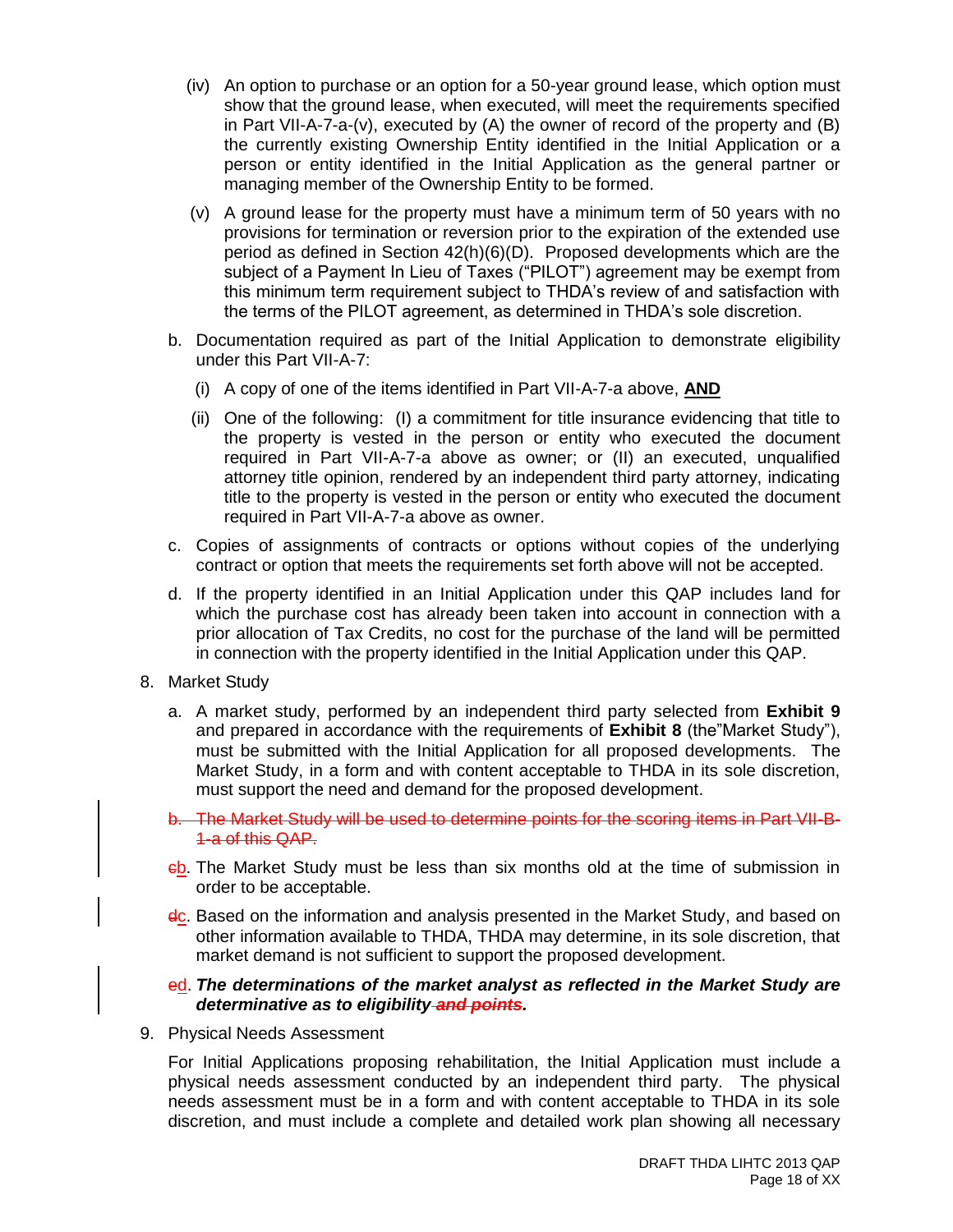and contemplated improvements and the projected cost. Physical needs assessments must be less than six months old at the time of submission in order to be acceptable.

- 10. Appraisal
	- a. For Initial Applications requesting acquisition Tax Credits for five or more units, an "as is" market rate appraisal not including Tax Credit benefits must be included with the Initial Application. The appraisal must be performed by a Certified General Appraiser licensed in Tennessee. The appraisal cannot be based solely or largely on a "cost" approach to value, but must also consider market and income approaches to value. If the development is proposed for scattered sites, the scattered sites must be appraised as a single rental development, using appraisal methodology appropriate for rental property as described here. The acquisition cost for Tax Credit purposes shall not exceed the lesser of the purchase price or the appraised value. Appraisals must be less than six months old at the time of submission in order to be acceptable.
	- b. For all other Initial Applications, a land appraisal must be included with the Initial Application. The appraisal must be performed by a Certified General Appraiser licensed in Tennessee. If the development is proposed for scattered sites, the scattered sites must be appraised as a single rental development, using appraisal methodology appropriate for rental property. The land cost for Tax Credit purposes shall not exceed the lesser of the purchase price or the appraised value. Appraisals must be less than six months old at the time of submission in order to be acceptable.
- 11. 100-Year Flood Plain

No portion of the improvements associated with the proposed development (other than parking lots) may be within a 100-year flood plain unless covered by flood insurance. Certification in the form of **AttachmentAttachment XX-24** will be required following the issuance of the Reservation NoticeCarryover Allocation Agreement. Proof of flood insurance, if applicable, must be submitted with the Final Application.

# **B. Scoring Initial Applications**

Only Applicants, Initial Applications and developments that meet all application requirements specified in Part VI and all eligibility requirements stated abovespecified in Part VII-A will be evaluated according to the scoring criteria specified below based on the information provided in each Initial Application. **A minimum of 80 132 points of the 181 300 points available is required for an Initial Application to be eligible for further consideration** under this QAP.

THDA will award points only if an Initial Application is complete, contains all required documentation, no documentation is incomplete, erroneous, or inconsistent and is submitted by the application deadline, all as specified in Part VI of this QAP. If documentation is incomplete, erroneous, or there are inconsistencies between Attachments or other supporting documentation and the Initial Application form itself or any other type of inconsistency, THDAPoints will not be awarded points for the any scoring category which wasthat is incomplete, in errorerroneous, or inconsistent with Attachments, other required supporting documentation, the Initial Application itself, or any other type of inconsistency. Completion, correction, or clarification of such items will be subject to the requirements of Part VIII-B and -C.

- **1. Development Location and Housing Needs: Maximum 27 78 Points**
	- a. Market StudyProximity to Essential Services: **Maximum 22 75 points**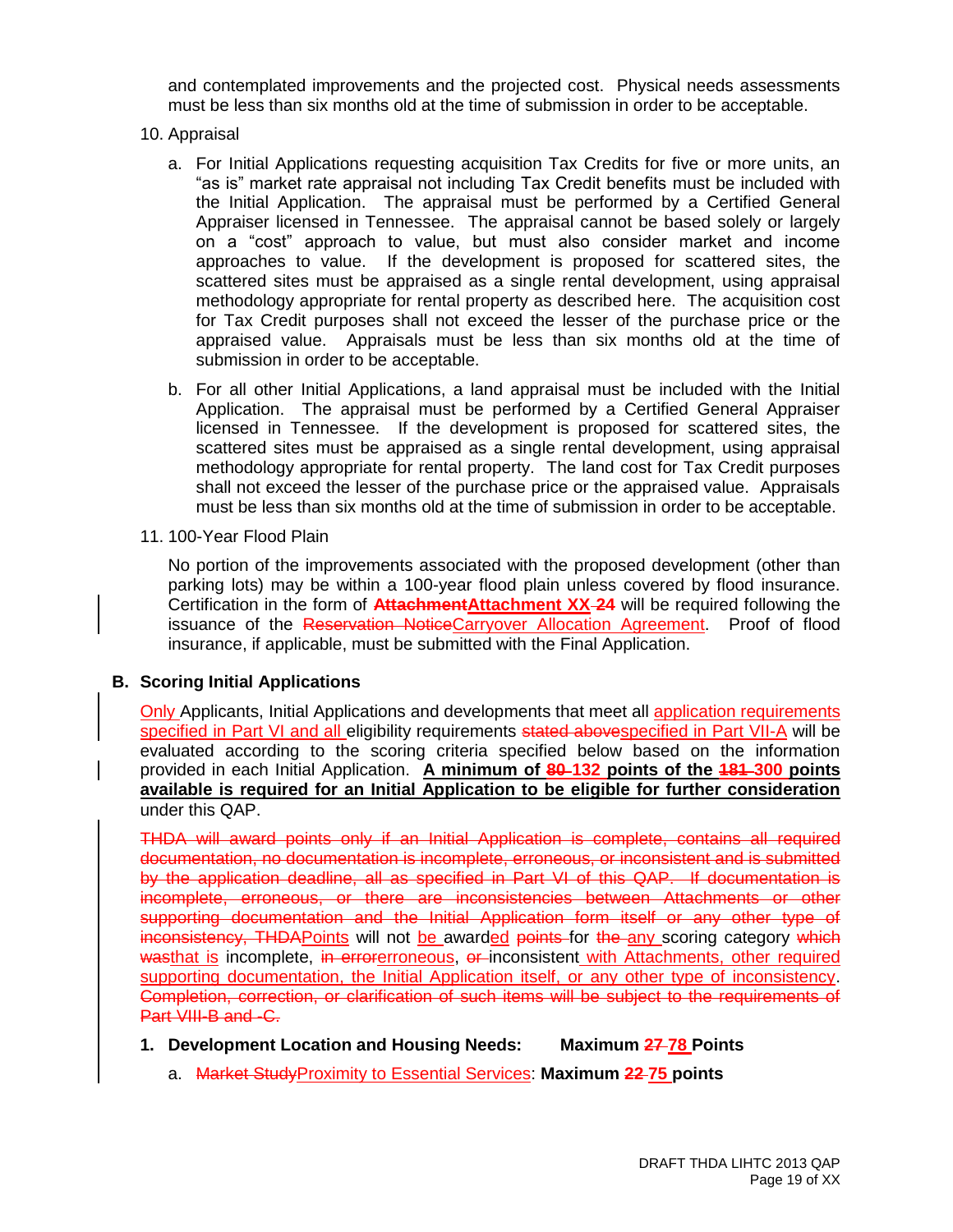- (i) Developments or proposed developments located within **2 miles** driving distance (for **urban** counties as specified in **Exhibit 1**) or **4 miles** driving distance (for **rural** counties as specified in **Exhibit 1)** of the following neighborhood amenities will receive 1 point for each amenity type. The distance will be as determined in the market Studyproscribed distances of certain essential services as reflected in **Exhibit XX**. For urban counties (as specified in Exhibit XX), distances will be determined by [www.walkscore.com.](http://www.walkscore.com/) For rural counties (as specified in Exhibit XX), distances will be determined by [www.maps.google.com.](http://www.maps.google.com/) : Maximum 10 pointsVerification of distance generated by the applicable web site must be included in the Initial Application.
	- Full service grocery (if the full service grocery contains a full service bank, 1 point may be claimed for each)
	- **Eull service restaurant and/or retail center**
	- Public transportation access (e.g. bus stop or passenger train station)
	- **Eull service bank or credit union (ATMs do not qualify)**
	- **•** Public or private non-profit educational institution
	- Doctor's office (general practioners, not specialized practices), Dentist's office, or Emergency Clinic or Hospital (facilities must not be exclusive)
	- **Public recreation or community center (e.g. senior center)**
	- **.** Library
	- **A** Public park
	- **•** Police or Sheriff Station
	- **•** Fire Station
	- Convenience store/gas station

(ii) Developments proposed in market areas where the overall affordable housing occupancy rate is greater than 93%. The overall affordable housing occupancy rate will be as determined in the Market Study. Rates are rounded to the nearest whole number: **Maximum 7 points**

| <u>Occupancy Rate</u> | $D$ ninte<br><del>umo</del>     |  |
|-----------------------|---------------------------------|--|
| <del>94%</del>        | 1 point                         |  |
| <b>Q504</b><br>ᡂ᠊ᠣ    | 2 points                        |  |
| <del>96%</del>        | 3 points                        |  |
| <del>97%</del>        | 4 points                        |  |
| <b>98%</b>            | 5 points                        |  |
| <del>99%</del>        | 6 points                        |  |
| 10004<br>᠇ᢦᠣ᠌᠋ᢇᠣ      | 7 nointe<br><del>, ponito</del> |  |

(iii) Developments able to achieve a minimum of 93% occupancy no later than 12 months from the required placed in service date. Occupancy rate and time will be as determined in the Market Study: **5 points**

(iv) *The determinations of the market analyst as reflected in the market study are determinative as to eligibility and points.*

b. Developments located in Identified Areas of Affordable Housing Need: **Maximum 5 3 points**

(i) Developments located completely and entirely in a Qualified Census Tract (identified on **Exhibit 4**, excluding Difficult to Develop Areas), the development of which contributes to an approved concerted community revitalization plan, as certified in the form of **Attachment 23A** (for urban counties as reflected in Exhibit 1) or **Attachment 23B** (for rural counties as reflected in Exhibit 1): *1 point*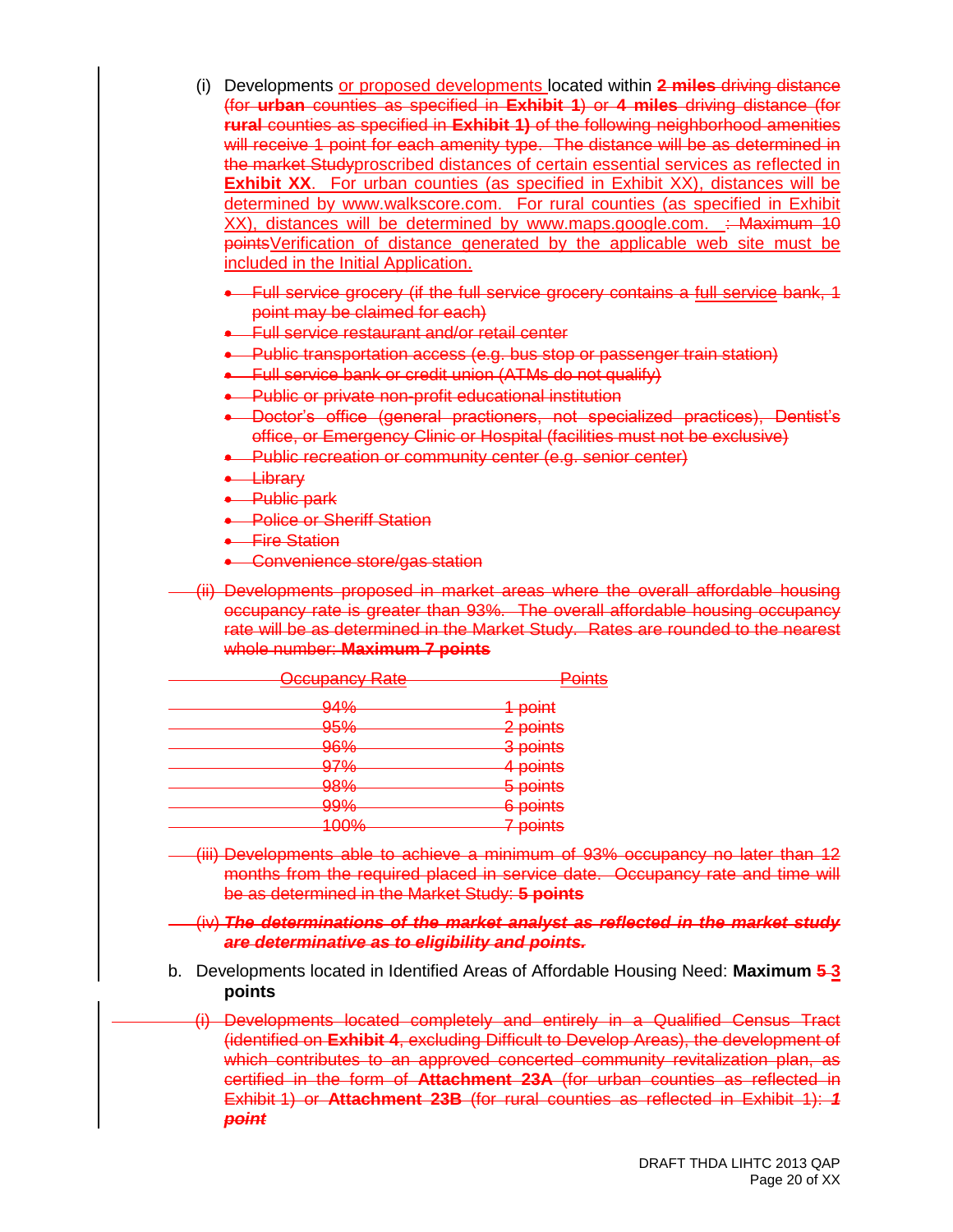

 $(i)$  Developments located completely and entirely within a census tract (other than a Qualified Census Tract) that is, itself, completely and entirely within an area covered by an approved community revitalization plan, as certified, in the form of **AttachmentAttachment XX 23** executed by the City Mayor or City Attorney if the development is located within the applicable city limits, or the County Mayor or County Attorney if the development is located within the relevant county but is outside all city limits.**A** (for urban counties as reflected in Exhibit 1) or **Attachment 23B** (for rural counties as reflected in Exhibit 1): *5 3 points*

**Points may be claimed under Part VII-B-1-b-(i) OR Part VII-B-1-b-(ii), but not both.**

# **2. Development Characteristics: Maximum 45 75 Points**

- a. New Construction Only
	- (i) Developments not involving preservation or rehabilitation that include written documentation from the appropriate local governmental authority demonstrating that current zoning and other local land use regulations permit the development as proposed or that no such regulations currently apply to the proposed development: *5 5 points*
	- (ii) Developments not involving preservation or rehabilitation designed and built to promote energy conservation by meeting the standards of the 2009 International Building Code. Certification in the form of **AttachmentAttachment XX 30** will be required following the issuance of the Reservation NoticeCarryover Allocation Agreement and prior to issuing the IRS Form 8609: *10 10 points*
	- (iii) Developments not involving preservation or rehabilitation designed and built using brick, stone, cement fiber siding, or vinyl to meet a 15-year maintenancefree exterior standard. Certification in the form of **AttachmentAttachment XX 30** will be required following the issuance of the Reservation NoticeCarryover Allocation Agreement and prior to issuing the IRS Form 8609: *10 5 points*
	- (iv) Developments not involving preservation or rehabilitation designed and built with **a minimum of 65%** of the exterior wall surfaces below the plate line covered with brick, stone, or cement fiber siding. Certification in the form of **Attachment Attachment XX 30** will be required following the issuance of the Reservation NoticeCarryover Allocation Agreement and prior to issuing the IRS Form 8609: *15 10 points*
- b. Preservation or Rehabilitation Only
	- (i) Developments involving **substantial preservation or rehabilitation** must be rehabilitated so that, upon completion of all rehabilitation as described in the Physical Needs Assessment, the major building components and systems will not require further substantial rehabilitation for a period of at least fifteen (15) years from the required placed in service date. Major building components and systems are roof structures, wall structures, floor structures, foundations, plumbing systems, central heating and air conditioning systems, electrical systems, doors and windows, parking lots, elevators, and fire/safety systems. Rehabilitation hard costs must be no less than the greater of thirty percent (30%) of building acquisition costs or twelve thousand dollars (\$12,000) per unit. Developments involving rehabilitation must be rehabilitated so that, upon completion of all rehabilitations, the following major building systems will not require further substantial rehabilitation for a period of at least fifteen (15) years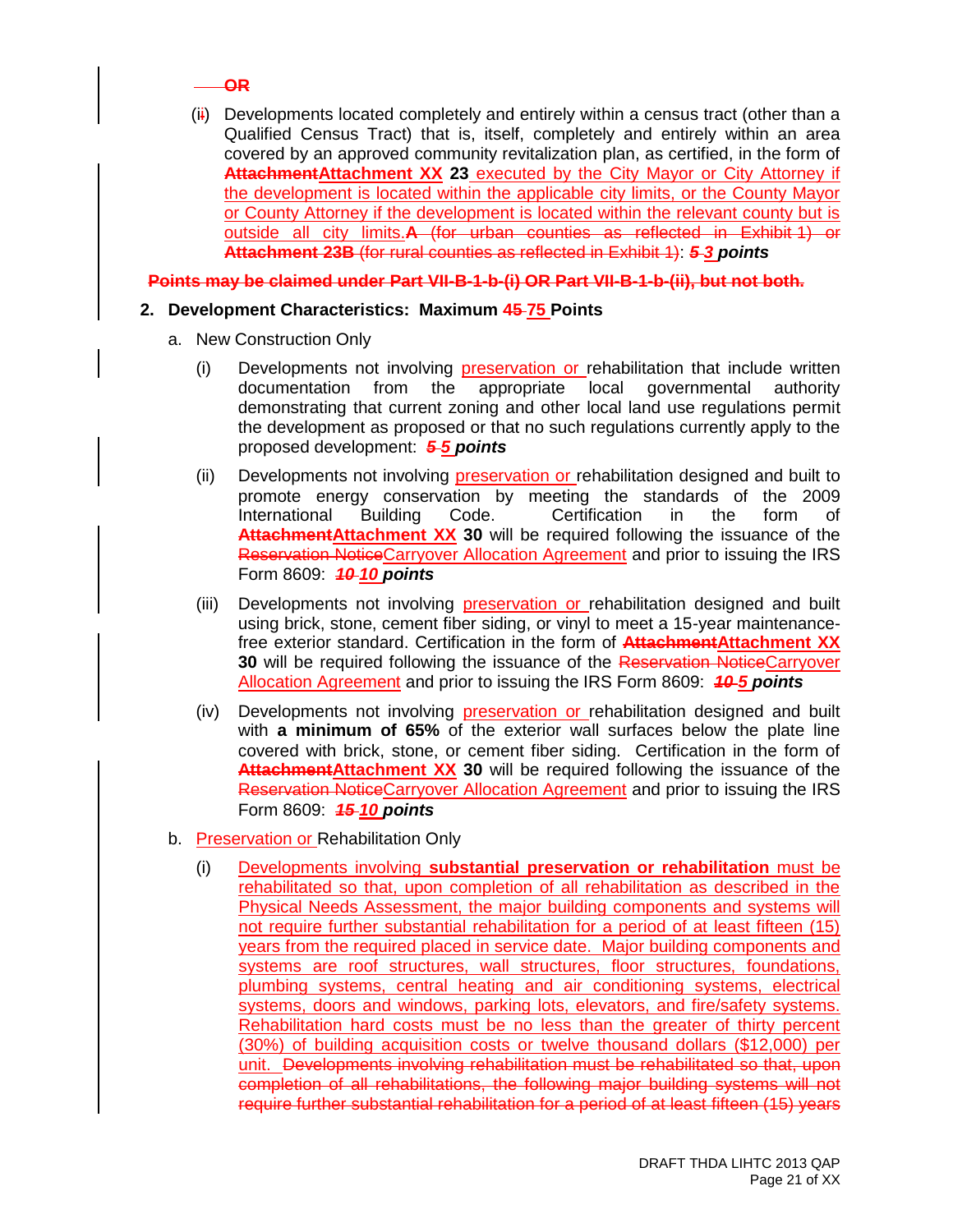from the required placed in service date. Certification in the form of **Attachment 30-XX** will be required following the issuance of the Reservation NoticeCarryover Allocation Agreement and prior to issuing the IRS Form 8609: **40 30 points**

- exterior (e.g. brick, stone, cement fiber siding, or vinyl)
- roof structures:
- wall structures:
- floor structures;
- foundations:
- plumbing systems;
- central heating and air conditioning systems;
- electrical systems:
- doors **and** windows;
- parking lots;
- elevators; and
- **e** fire/safety systems.
- (ii) Developments involving **moderate preservation or rehabilitation** must be rehabilitated so that, upon completion of all rehabilitation, rehabilitation hard costs must be no less than the greater of twenty-five percent (25%) of building acquisition cost or eight thousand dollars (\$8,000) per unit. The rehabilitation scope of work must include, at a minimum, all appliances in all units being Energy-Star compliant, and all work specified in the Physical Needs Assessment with regard to drywall, carpet, tile, interior and exterior paint, the electrical system, heating and air conditioning systems, roof, windows, interior and exterior doors, stairwells, handrails, and mailboxes. Certification in the form of **Attachment XX** will be required with the Carryover Allocation Application and prior to issuing the IRS Form 8609: **25 points**
- (iii) Developments involving **limited preservation or rehabilitation** must be rehabilitated so that, upon completion of all rehabilitation, rehabilitation hard costs must be no less than the greater of twenty percent (20%) of building acquisition cost or six thousand dollars (\$6,000) per unit. The rehabilitation scope of work must include, at a minimum, all work specified in the Physical Needs Assessment with regard to interior and exterior common areas, interior and exterior painting and/or power washing, gutters, parking areas, sidewalks, fencing, landscaping, and mailboxes. Certification in the form of **Attachment XX** will be required with the Carryover Allocation Application and prior to issuing the IRS Form 8609: **20 points**
- (iv) All rehabilitation expenditures must satisfy the requirements of Section 42(e)(3)(A)(ii) of the Code.
- $\frac{\partial u}{\partial y}$  Developments involving the use of existing housing as part of a community revitalization plan as certified, in the form of **AttachmentAttachment XX 23** executed by the City Mayor or City Attorney if the development is located within the applicable city limits, or the County Mayor or County Attorney if the development is located within the relevant county but is outside all city limits.**A** (for urban counties as reflected in Exhibit 1) or **Attachment 23B** (for rural counties as reflected in Exhibit 1): *1 3 points*
- c. Historic Nature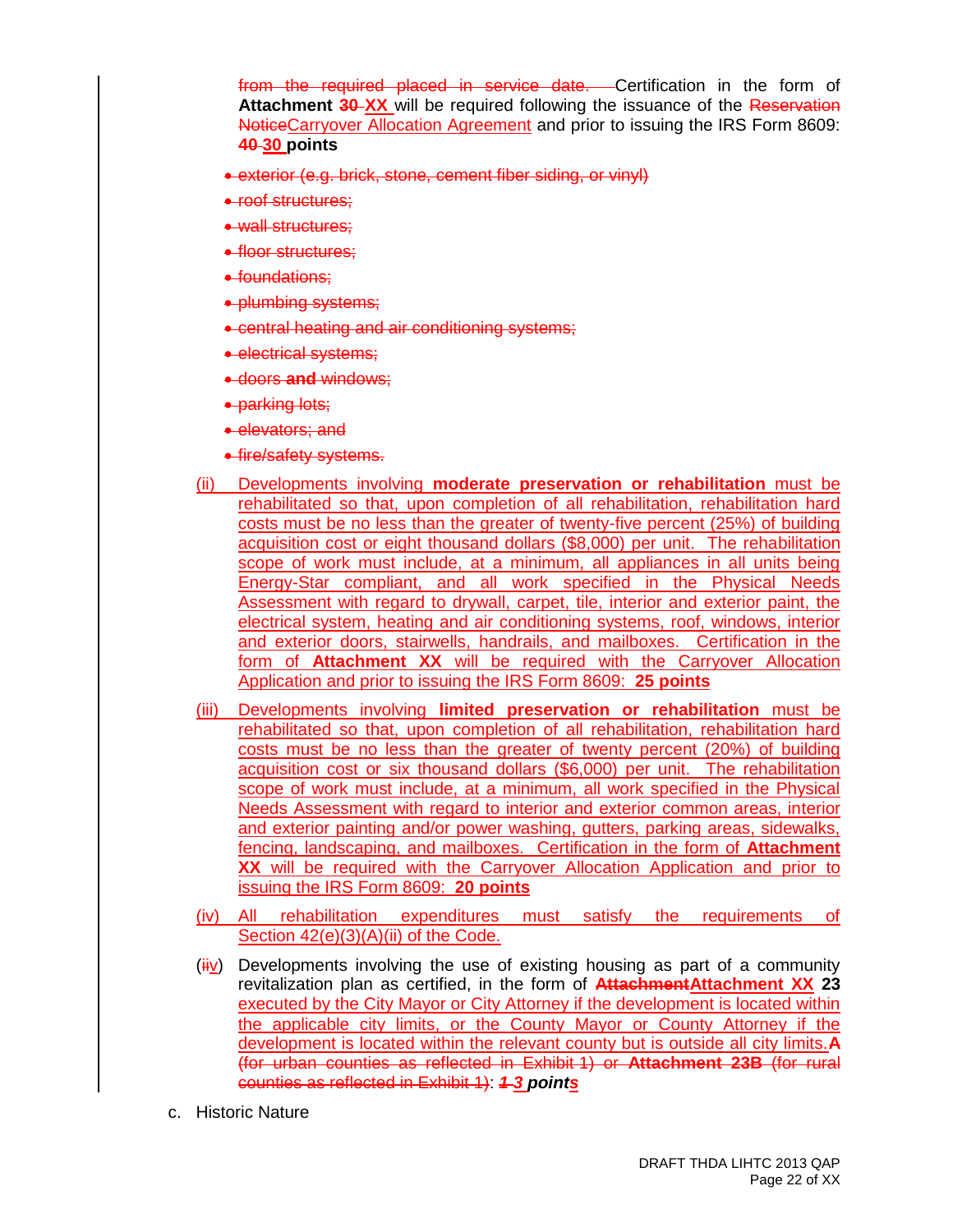Developments exclusively involving a structure (or structures) that is listed individually in the National Register of Historic Places, or is located in a registered historic district and certified by the Secretary of the Interior as being of historical significance to the district, and all proposed work will be completed in such a manner as to be eligible for historic rehabilitation tax credits. Certification in the form of **AttachmentAttachment XX 30** will be required following the issuance of the Reservation NoticeCarryover Allocation Agreement and prior to issuing the IRS Form 8609. **Developments seeking to combine historic nature and adaptive reuse will be treated as new construction**: *1 3 points*

d. Energy Efficiency

Developments utilizing the energy efficiency items below will be awarded points as indicated. Developments utilizing ENERGY STAR or equivalent compliant items in all units will be awarded 1 point per item type, up to a maximum of 5 points. Certification in the form of Attachment 30 will be required following the issuance of the Reservation NoticeCarryover Allocation Agreement and prior to issuing the IRS Form 8609: *Maximum 45 points*.

- (i) Electrical Lighting: *9 points*.
	- (a) All light fixtures in units and common areas to be initially fitted with Energy Star rated light bulbs, compact fluorescent or LED; and
	- (b) If ceiling fans are provided, the fan must be an Energy Star rated ceiling fan with light fixture and must connect to wall switches.
- (ii) Water Conservation Plumbing: *9 points.*
	- (a) Use of at least of one (1) high efficiency or dual flush toilet per unit; and
	- (b) All faucets, shower heads, and toilets must be EPA "Watersense" rated.
- (iii) HVAC Upgrades: *9 points.*
	- (a) HVAC systems, including the air handler and line sets, must be rated at 14 SEER and properly sized for the units; and
	- (b) Energy Star rated unit temperature control thermostats in each unit.
- (iv) Energy Efficient Appliances: *9 points.*
	- (a) Energy Star rated Frost free Refrigerator/Freezer in all units; and
	- (b) Energy Star rated Dishwashers in all units; and
	- (c) All other appliances provided in the unit, including in unit washers and dryers; must be Energy Star rated.
- (v) Building Construction: **9 points.**
	- (a) Use of double glazed, insulated energy efficient windows for all windows in all units; and
	- (b) Attic insulation must meet R-30 minimum value; and
	- (c) Metal-clad wood, fiberglass, or hollow metal construction exterior doors with a minimum R-11 rating in all units.

#### **Item types**

- Dishwashers (in all units)
- **Exterior doors (in all units)**
- HVAC units (in all buildings or units, as applicable)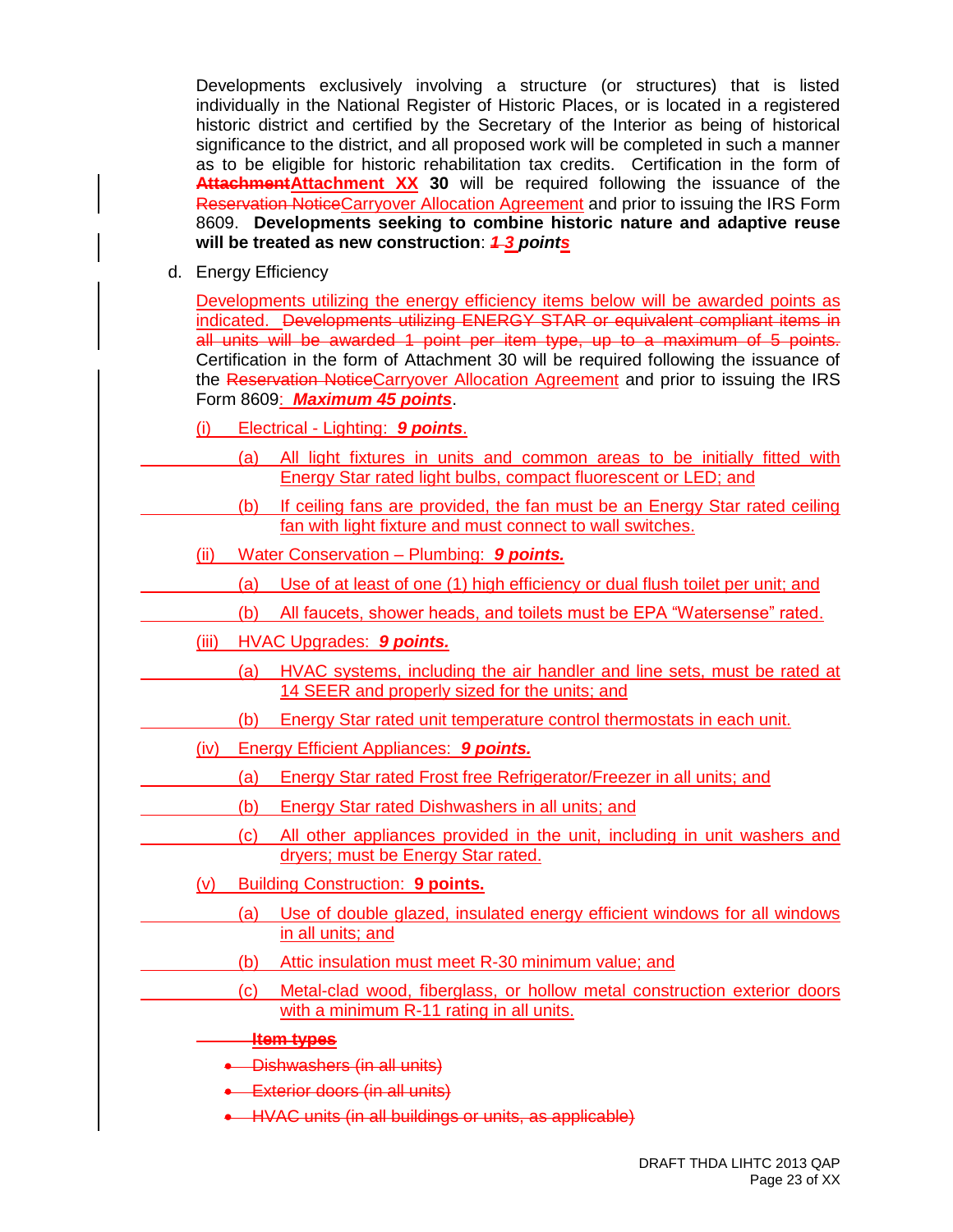- Refrigerators (in all units)
- Windows (in all units)
- e. Combination of New Construction and Rehabilitation

For developments involving a combination of new construction and rehabilitation, points will be prorated based on the percentage of units in each category.

f. Adaptive Reuse/Conversion

**Developments involving adaptive reuse/conversion will be treated as new construction.** Adaptive reuse/conversion is defined as the change in use of a major building to residential use. Without limitation, the reuse of hotels, motels, buildings formerly used for residential purposes, slabs, sheds, trailers/mobile homes, barns, garages or single-family homes are not considered to be adaptive reuse/conversion.

#### **3. Sponsor Characteristics: Maximum 47 45 Points**

- a. Points will be awarded as designated below if the described event has **NOT** occurred in Tennessee since March February 1, 2011 2012 with respect to individuals involved (either directly or indirectly) with the developer or the ownership entity (whether formed or to be formed) identified in the Initial Application: *maximum 44 21 points*
	- (i) A reservation of Tax Credits was issued and accepted for a development that the individuals identified above were involved with (either directly or indirectly) through the developer or owner, yet a Carryover Allocation was not obtained: *8 5 points*
	- (ii) A Carryover Allocation was made to a development that the individuals identified above were involved with (either directly or indirectly) through the developer or owner, yet an IRS Form 8609 will not be or was not obtained: *13 7 points*
	- (iii) An allocation of Tax Credits was made to a development that the individuals identified above were involved with (either directly or indirectly) through developer or owner, but the development failed to meet the minimum set-aside for low-income tenants as specified in the land use restrictive covenants: *23 9 points*
- b. Initial Applications will be ineligible for points referenced in Part VII-B-3-a above if, with respect to individuals involved (either directly or indirectly) with the developer, the ownership entity (whether formed or to be formed), or the consultant identified in the Initial Application, any of the following has occurred:
	- (i) any such individual has been determined, in THDA's sole discretion, to be or have been involved in any prior Initial, Carryover, or Final Application that has been determined, in THDA's sole discretion, to be in violation of the requirements of the applicable QAP regarding developer or related party issues; or
	- (ii) any such individual has been determined, in THDA's sole discretion, to be or have been involved in any prior Initial, Carryover, or Final Application that has been determined, in THDA's sole discretion, to involve a "broker" who does not remain involved in the Initial Application through placed in service; or
	- (iii) any such individual has been determined, in THDA's sole discretion, to be or have been involved in any prior Final Application that has been determined, in THDA's sole discretion, to be in violation of the requirements of the applicable QAP regarding submission of permanent financing documentation; or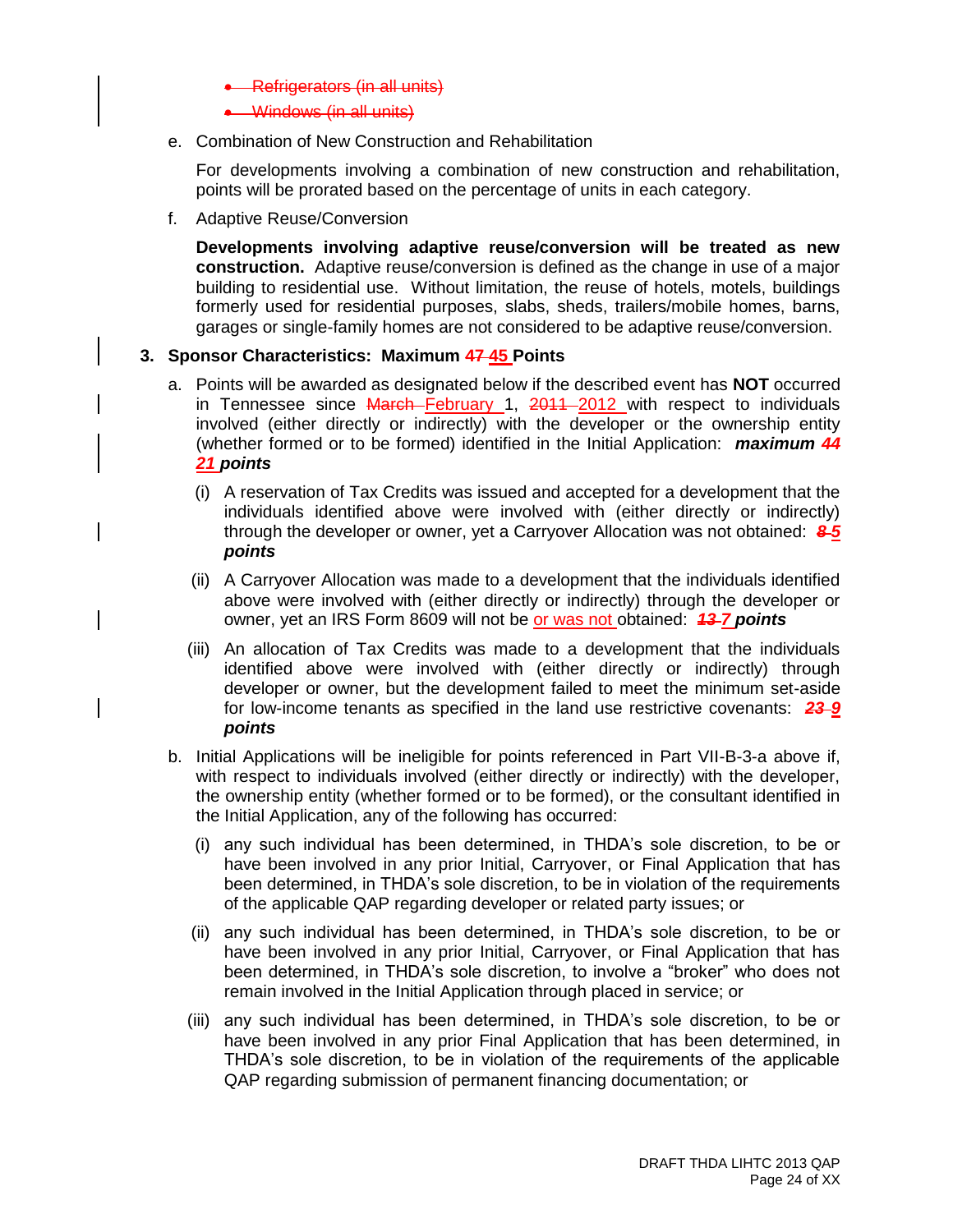- (iv) any such individual has been determined, in THDA's sole discretion, to be or to have been involved in any prior Initial, Carryover, or Final Application as a consultant, but who is a signatory or guarantor of construction financing documents, permanent financing documents, and/or equity syndication documents with respect to the development reflected in such prior Initial, Carryover, or Final Application; or
- (v) any such individual has been determined, in THDA's sole discretion, to be or have been involved in any Exchange Application that failed to satisfy the deadline for completion of construction as specified in Part XVIII-F of the 2009 QAP; or-
- (vi) any such individual has been determined, in THDA's sole discretion, to be or have been involved in any Multifamily Tax Exempt Bond Authority Application that received an allocation of bond authority but failed to meet established deadline for issuance and sale of the tax-exempt bonds. Voluntary withdrawal of a Multifamily Tax Exempt Bond Authority Application in accordance with all applicable program requirements will not cause ineligibility for points under Part VII-B-3-a above-; or
- (vii) any such individual has been determined, in THDA's sole discretion, to be or have been involved in any Section 1602 or Tax Credit Assistance Program ("TCAP") development that accepted a conditional commitment letter, but failed to meet deadlines established for the submission of documentation to THDA or failed to close on the Section 1602 or TCAP assistance or failed to achieve 100% completion of construction of the development by the relevant deadline.  $\frac{1}{2}$ (voluntary withdrawal of a Section 1602 or TCAP Application in accordance with all applicable program requirements will not cause ineligibility for points under Part VII-B-3-a above-); or
- (viii) any such individual has been determined, in THDA's sole discretion, to be or have been involved in any development for which Section 1602 or TCAP assistance closed, but is in default thereunder or for which events have occurred that with the passage of time will become a default.

Ineligibility for points as described in this Part VII-B-3-b shall be in effect during the year in which THDA identifies the circumstances causing the ineligibility and for the following calendar year.

- b. Completeness/Correctness of Initial Application: *Maximum 21 points*
	- (i) Initial Application has no issues requiring correction as determined by THDA, in its sole discretion: *21 points*
	- (ii) Initial Application has issues requiring correction, but all such issues are fully resolved prior to the issuance of the Cure Notice as determined by THDA, in its sole discretion: *14 points*
	- (iii) Initial Application has issues requiring correction reflected in the Cure Notice, but all such issues are fully resolved following review of materials timely submitted in response to the Cure Notice as determined by THDA, in its sole discretion: *7 points*
- c. Developments using HOPE VI funding as part of the development financing. **To qualify for these points, the Initial Application must include a copy of the HOPE VI Revitalization Grant Assistance Award (form HUD-1044) which identifies the Public Housing Authority receiving the HOPE VI grant and the amount of the grant**: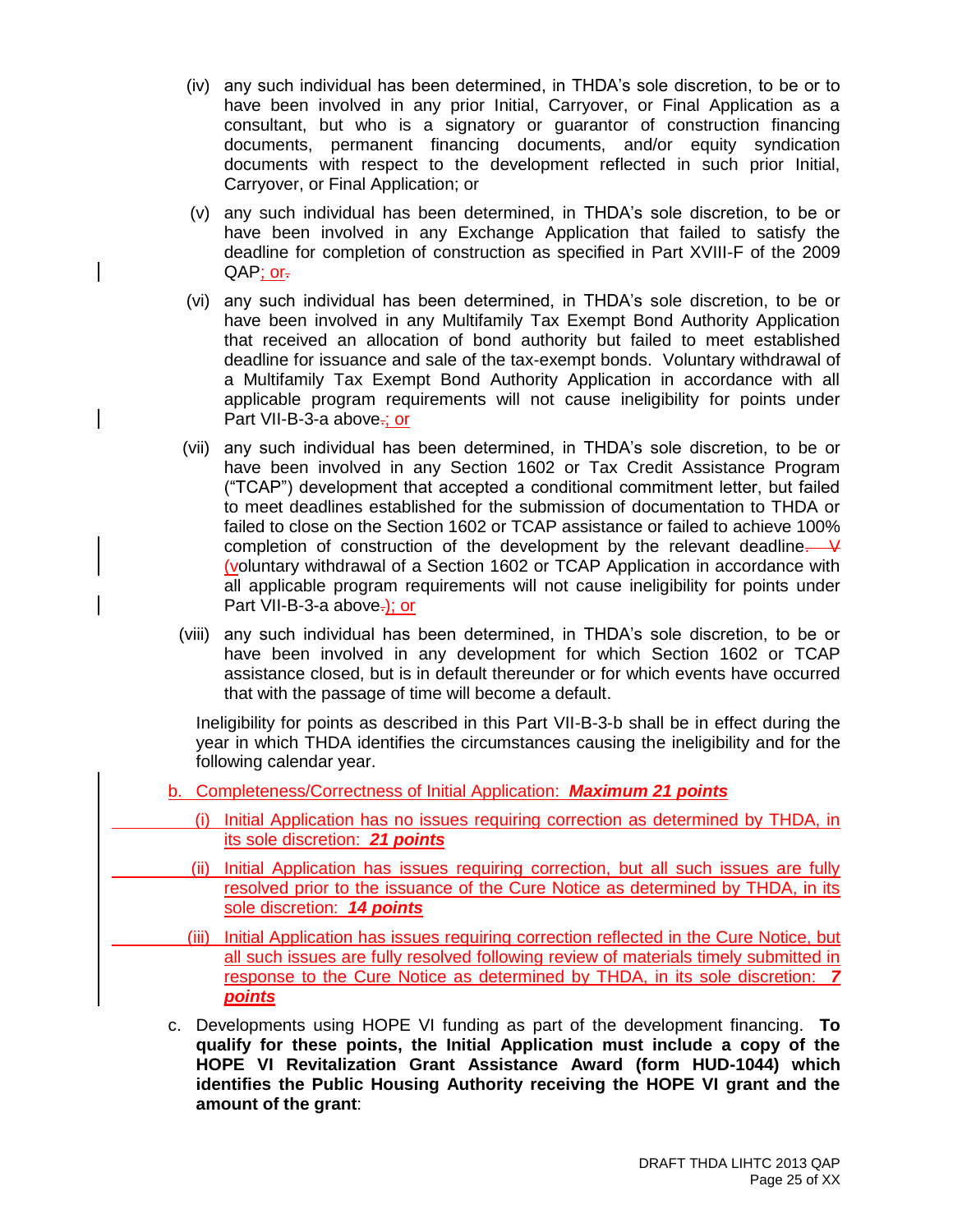# HOPE VI Funds as a Percentage of Total Financing for this Development (including tax credit syndication proceeds) Points 5% *1 1 point* 10% *2 2 points*

20% *3 3 points*

# **4. Lowest Income Preference: Maximum 27 30 Points**

Election to set aside  $a$  minimum of up to twenty ten-percent  $(4020%)$  of the units (which number shall be rounded up to the next whole unit) for households with incomes no higher than fifty percent (50%) of the area median income with rents maintained at or below 50% of area median income. Units occupied by households with Section 8 Housing Choice Vouchers count toward this requirement.: *Maximum 27 XX points*

| Percent of units | <b>Points</b>    |
|------------------|------------------|
| At least 10%     | 10 points        |
| At least 15%     | <b>20 points</b> |
| At least 20%     | 30 points        |

# **5. Extended Use Preference or Tenant Ownership: Maximum 13 XX points**

# *Choose only one below, a. OR b.*

# a. Extended Use Preference: **Maximum 13 15 Points**

A binding commitment to defer the point in time at which the written request specified in Section 42(h)(6)(I) may be given:

| Number of                               |                     |
|-----------------------------------------|---------------------|
| Years                                   | Points              |
| At least 5 years                        | <b>43-15 points</b> |
| At least 4 years, but less than 5 years | 8-10 points         |
| At least 3 years, but less than 4 years | 3-3 points          |

# *OR*

# b. Eventual Tenant Ownership: **2 5 points**

A binding commitment to offer the tenant of a single family building at the end of the fifteen-year tax credit compliance period a right of first refusal to purchase the property. The owner must provide to THDA a detailed plan with the Initial Application, specifically including how the owner will set aside a portion of the rent beginning in year two (2) of the compliance period to provide sufficient funds to the tenant at the end of the compliance period for the down payment and the closing costs to purchase the unit. The plan will be required to be updated and submitted to THDA again for approval in year 13 of the compliance period. The Restrictive Covenant Agreement will contain provisions ensuring enforcement of this provision.

# **6. Public Housing Priority: 10 12 Points**

Marketing plans, lease-up plans, and operating policies and procedures which will give a priority to persons on current Public Housing waiting lists. Initial Applications with proposed developments in areas reflected on **Exhibit 6** are eligible for these points.

# **7. Affirmatively Furthering Fair Housing: 3 15 points**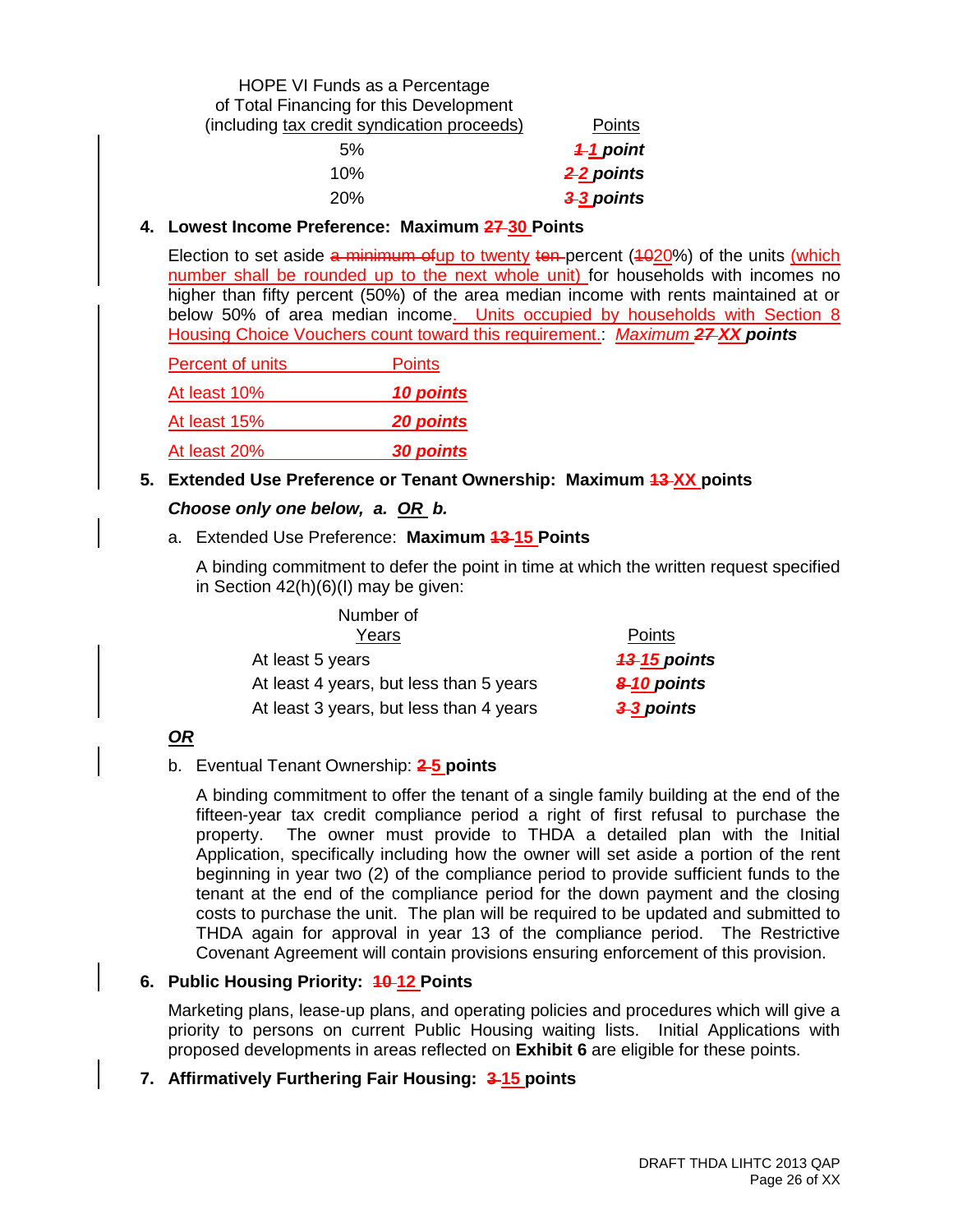The development must have and be operated in accordance with marketing plans, lease-up plans, and operating policies and procedures which are fully compliant with the THDA Affirmative Marketing Policy and Procedures.

# **8. Affirmative Marketing Plan for Households with Children:** *15 points*

The development must have and be operated in accordance with marketing plans, lease-up plans, and operating policies and procedures which are fully compliant with the THDA Affirmative Marketing Policy and Procedures. The development must also include at least 2 of the following **on-site** amenities:

- a. Appropriately sized, dedicated space with appropriate furniture and fixtures for and agreements with providers of after-school tutoring or homework help programs; or
- b. Appropriately sized computer room containing at least 1 computer with free internet access for each 50 total units; or
- Ball court separate from all parking areas; or
- Playground with permanent playground equipment.

#### **89. Tennessee Growth Policy Act: 9 15 points**

Initial Applications with proposed developments located completely and wholly in a county or municipality with a growth plan approved by the local government planning advisory committee as determined by the Tennessee Advisory Commission on Intergovernmental Relations and reflected on **Exhibit 3**. Initial Applications with proposed developments in counties not subject to the Tennessee Growth Policy Act, as shown on **Exhibit 3**, will receive these points.

#### **Part VIII: Initial Application Eligibility and Scoring Review**

# **A. Notice to Applicants**

- 1. THDA will notify each applicant when the eligibility determination and scoring of their Initial Application is complete. All applicants will be so notified on or before May 11, 2012April 12, 2013. THDA will send this notice to the contact person identified and the address specified in the Initial Application. Failure to receive any notice specified in this Part VIII will not extend deadlines or modify requirements in this Part VIII. All applicants shall immediately notify THDA, in writing, of changes in the name and/or address of the contact person specified in the Initial Application. Such notification by the applicant will not be deemed to be an amendment to the Initial Application.
- 2. If THDA determines that an Initial Application meets all of the eligibility requirements of this QAP and if the score assigned by THDA in each scoring category is the same as or higher than the score assigned by the applicant in the Initial Application, then no further action by the applicant or THDA will be taken. Applicants may not submit additional items for the purpose of increasing their scores in a particular scoring category if the THDA assigned score is the same as or higher than the score assigned by the applicant in the Initial Application. The provisions of Part VIII-B do not apply.
- 3. If THDA determines that an Initial Application does not meet one or more of the eligibility requirements of this QAP or if the score assigned by THDA in any scoring category is less than the score assigned by the applicant in the Initial Application, THDA will so notify the applicant. of items that were erroneous, missing, incomplete, or inconsistent. THDA will also notify applicants if THDA determines that (i) any two or more developments proposed in two or more Initial Applications constitute a single development for purposes of applying the development limit specified in Part IV-B or (ii) developers or related parties reflected in two or more Initial Applications constitute a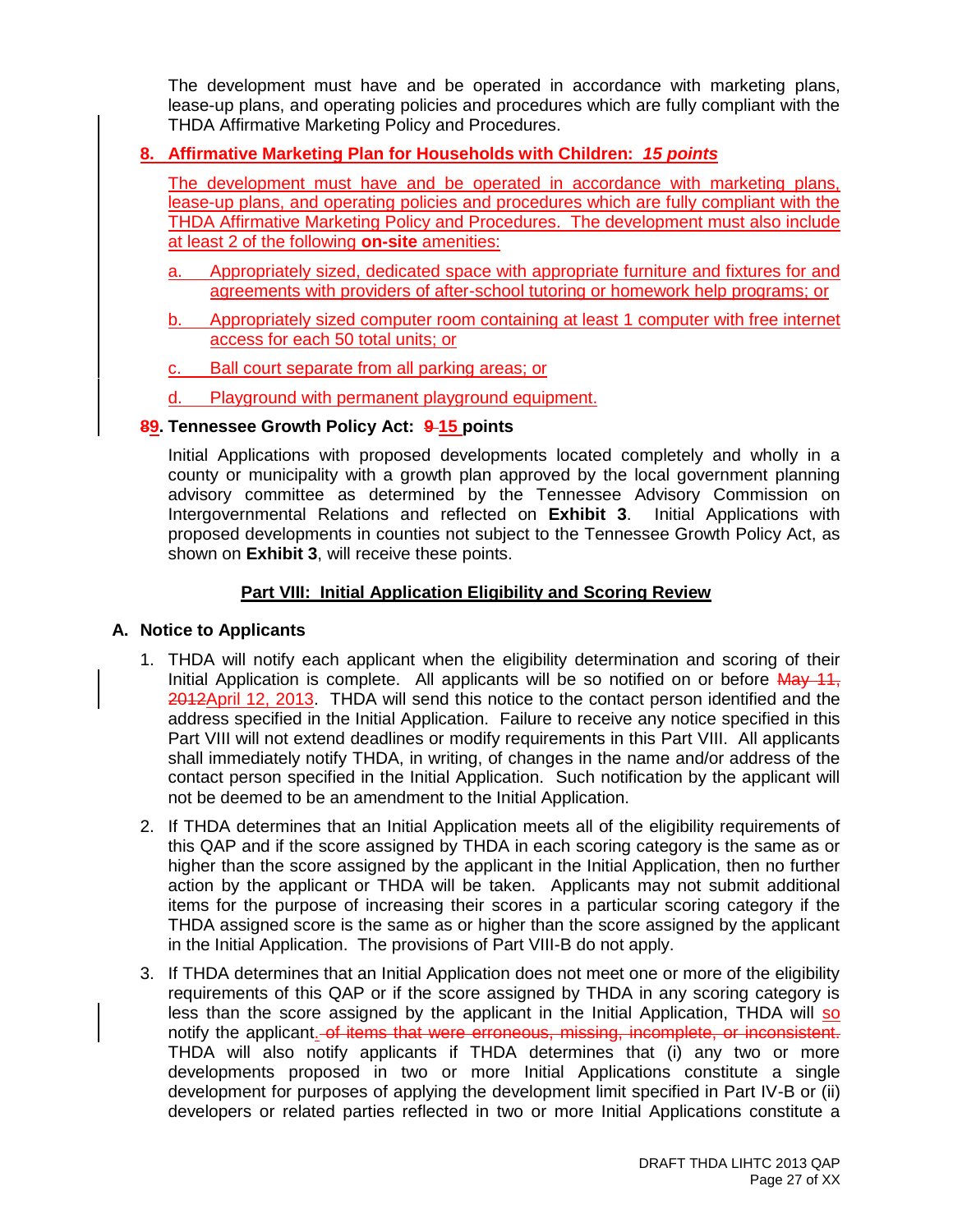single entity for purposes of applying the developer or related party limitation specified in Part IV-C. This notice to applicants from THDA is referred to herein as the "Cure Notice".

**4. No rankings or scoring summaries with respect to Initial Applications received by THDA will be available until all cure periods have expired and the review process is complete**.

# **B. Cure Period**

- 1. Applicants receiving a Cure Notice may, in compliance with the requirements of this Part VIII-B, correct erroneous items, supply missing or incomplete items and/or may clarify any inconsistencies related to the specific items identified by THDA during a cure period which shall begin on the date of the Cure Notice and shall end at 4:00 p.m. Central Time, on the date specified in the Cure Notice, which date shall be five (5) business days from the date of the Cure Notice. The Cure Notice shall specify the means and methods by which erroneous items may be corrected, missing items supplied, incomplete items completed and inconsistencies clarified. Applicants may not submit additional items for the purpose of increasing their score in a particular scoring category where the THDA assigned score is the same as or higher than the score assigned by the applicant in the Initial Application.
- 2. If additional documentation to address items specified in the Cure Notice is not submitted in accordance with the requirements contained in the Cure Notice, then the determination as to eligibility and scoring made by THDA is determinative. The review process described in Part VIII-C is not available to applicants who do not submit additional documentation in accordance with the Cure Notice (including, without limitation, the time deadlines specified therein.).
- 3. The cure provisions of this Part VIII-B **do not apply** to Initial Applications that are not submitted in accordance with the requirements of Part VI-B and -C.
- 4. THDA will review all documentation submitted in accordance with the Cure Notice for each relevant Initial Application. If THDA determines that an Initial Application, taking into account documentation submitted in accordance with the Cure Notice, meets all of the eligibility requirements of this QAP and if the score assigned by THDA in each scoring category is the same as or higher than the score assigned by the applicant in the Initial Application, then no further action by the applicant or THDA will be taken. Applicants may not submit additional items for the purpose of increasing their score in a particular scoring category where the THDA assigned score is the same as or higher than the score assigned by the applicant in the Initial Application, taking into account documentation submitted in accordance with the Cure Notice. The provisions of Part VIII-C will not apply.
- 5. If THDA determines that an Initial Application, taking into account documentation submitted in accordance with the Cure Notice, still does not meet any one of the eligibility requirements of this QAP or if the score assigned by THDA in any scoring category is still less than the score assigned by the applicant in the Initial Application, THDA will notify the applicant of the determination (the "Review Notice"). The Review Notice will specify the time period within which a request for review may be made.

# **C. Review Process**

1. Applicants who receive a Review Notice may submit, **in writing**, a request for review to the **Executive Director of THDATHDA** Executive Director. This request for review must be submitted in accordance with the Review Notice. A request for review will not be considered if no documentation was submitted or if documentation was not submitted in accordance with the Cure Notice (including, without limitation, the time deadlines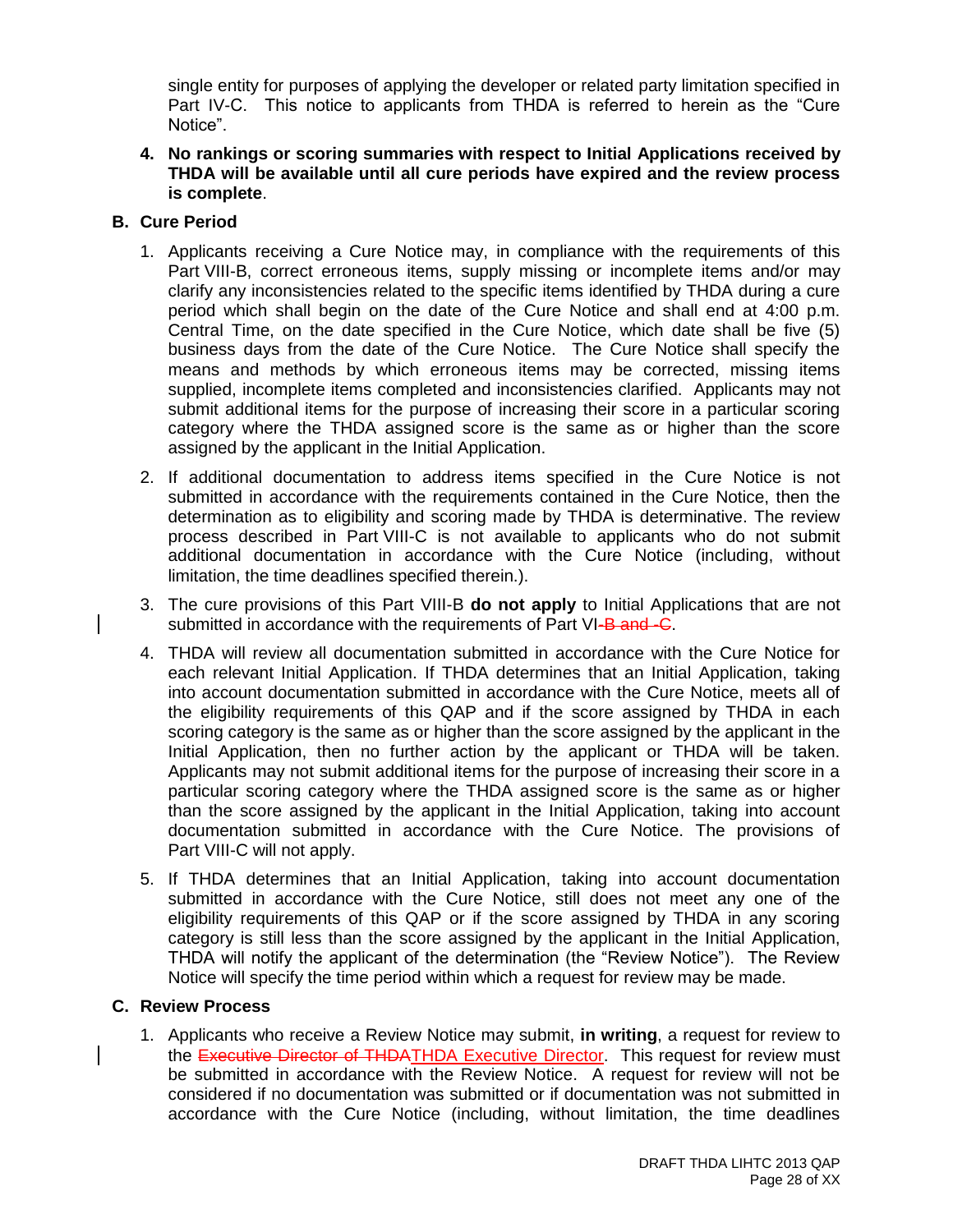therein). If no written request for review is submitted or if the written request submitted does not meet all requirements of the Review Notice or this QAP, no review will occur and the THDA determination prior to the issuance of the Review Notice will be final.

- 2. The request for review must identify the eligibility item or scoring category to be reviewed, **the information in the Initial Application OR the documentation submitted during the cure period relevant to the eligibility item or scoring category in question**, and the reason the applicant thinks that the eligibility determination or scoring was in error. The request for review must contain no more than two 8 1/2 X 11 inch pages, with print on one side of each page, typed in 12 point font or larger (or legibly hand written). Requests not meeting this format will not be considered.
- 3. No additional documentation may be submitted in connection with this request for review. No information submitted after the expiration of the relevant cure period specified in the Cure Notice for an Initial Application will be considered. Applicants may not submit additional items for the purpose of increasing their score in a particular scoring category where the THDA assigned score is the same as or higher than the score assigned by the applicant in the Initial Application, taking into account documentation submitted in accordance with the Cure Notice. Requests for review that were not submitted in accordance with the Review Notice will not be considered. The provisions of Part VIII-C-4, -5, and -6 will not apply.
- 4. The Policy and Programs Tax Credit Committee of the Board of Directors of THDA (the "Policy and Programs Tax Credit Committee") will meet in regular or special session in June, 2012May, 2013, to evaluate the Initial Application, documentation submitted during the cure period, the Review Notice, the request for review and THDA staff analysis thereof (the "Review Meeting"). The Policy and ProgramsTax Credit Committee will consider only documentation submitted in compliance with this Part VIII, regardless of whether the applicant or a representative thereof are present at the Review Meeting. The Policy and ProgramsTax Credit Committee will consider whether documentation submitted as a result of the Cure Notice, taking into account the THDA staff analysis, is sufficient to meet the requirements of this QAP or is otherwise consistent with the spirit and intent of this QAP. **Any contact with THDA Executive Director, any member of the Policy and ProgramsTax Credit Committee or any member of the THDA Board by any person or entity on behalf of any Initial Application between the date of the Review Notice and the date of the Review Meeting will be grounds for dismissal of the review request.**
- 5. Applicants or representatives thereof may contact THDA Multifamily Development staff regarding procedural matters only between the date of the Review Notice and the date of the Review Meeting, which contact, if limited as specified herein, will not constitute grounds for dismissal of a review request. Applicants or representatives thereof may, but are not required, to appear at the Review Meeting. Notice of the decision of the Policy and ProgramsTax Credit Committee will be provided to the applicant.
- 6. The final score for all Initial Applications will be determined after the Policy and ProgramsTax Credit Committee meets. By adoption of this QAP, the THDA Board of Directors specifically delegates full authority to the Policy and ProgramsTax Credit Committee to make the determinations specified in this Part VIII-C. The THDA Board of Directors will not consider requests to review decisions of the Policy and ProgramsTax Credit Committee. All decisions of the Policy and ProgramsTax Credit Committee are final. No matters with respect to eligibility under Part VII-A or with respect to scoring under Part VII-B will be considered after the date of the Review Meeting.
- **D. Final scoring Scoring and ranking Ranking of Initial Applications**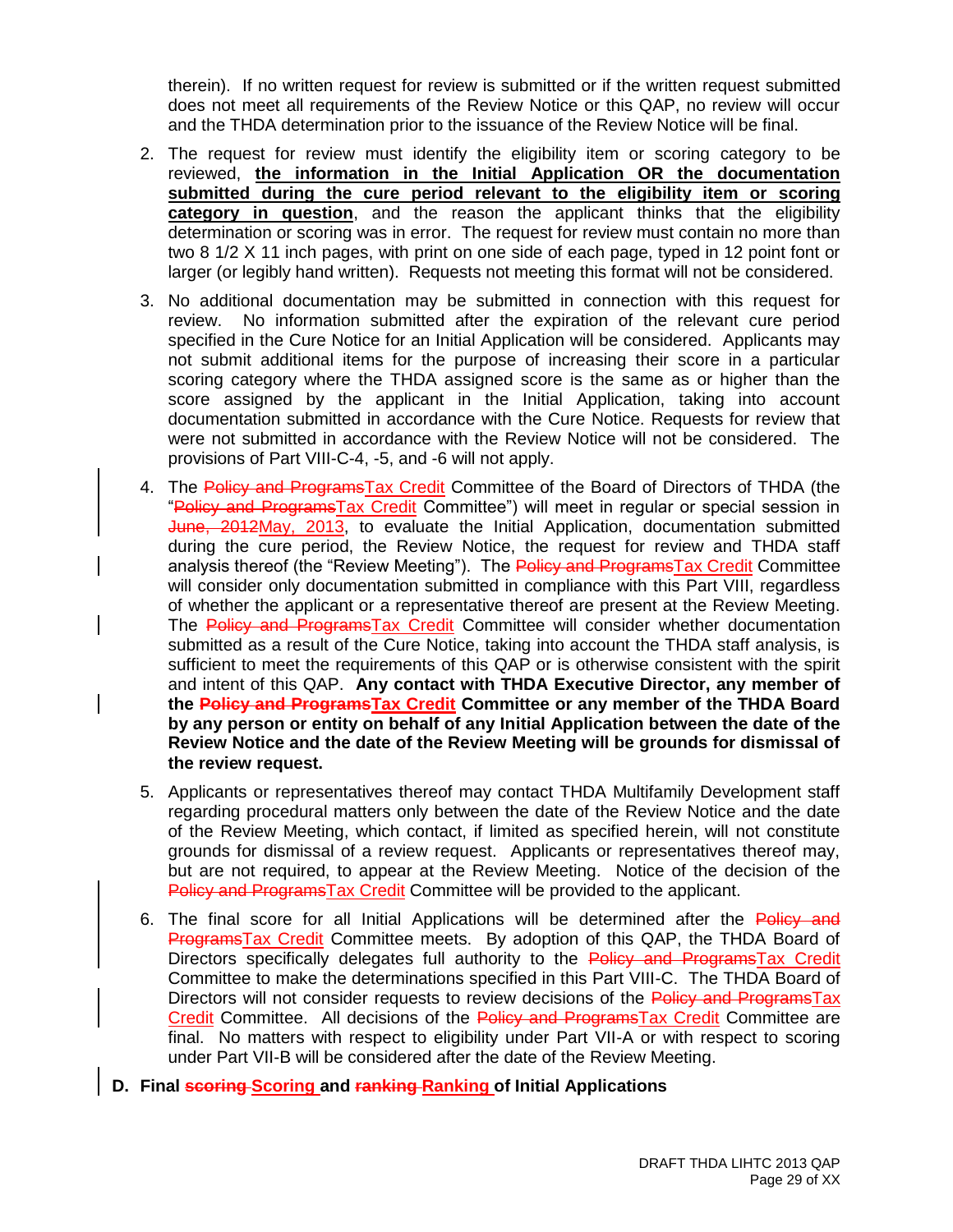After the completion of the cure period and completion of the review process set forth above, the final score for each Initial Application will be determined. Each Initial Application will be listed in order of score and such rankings will be made available to all applicants. This ranking is not confirmation of a reservation of Tax Credits. Reservations will not be made until all set-asides have been applied and all limits have been applied.

# **E. Application of Various Limits/Final Ranking**

Following the final scoring of each Initial Application, THDA will reserve the available amount of Tax Credits in the Non-Profit Set-Aside, in the Preservation Set-Aside, in the Special Housing needs Set-Aside, in the QCT and CRP Set-Aside, and in the Public Housing Authority Set-Aside, based on the final scores assigned to each Initial Application and the amount of Tax Credits determined by THDA to be appropriate, according to the following procedures and provisions:

# 1. Non-Profit Set-Aside:

- Based on the final scoring of Initial Applications, THDA will list, in ranking order, all developments qualifying for the Non-Profit Set-Aside, and will reserve Tax Credits beginning with the highest ranking Initial Application in the initial Non-Profit Set-Aside and will proceed down the ranking until the point is reached where the last complete reservation can be made. **No partial reservations of Tax Credits will be made, except pursuant to Part VIII-E-8-c-(ii).** (The limitations specified in Part IV will apply.) If there are not enough Tax Credits remaining in the initial Non-Profit Set-Aside to reserve the full amount requested for the next Non-Profit Initial Application in line, the difference between the balance remaining in the initial Non-Profit Set-Aside and the amount needed to make a full reservation will be added to the Non-Profit Set-Aside.
- b. After the initial Non-Profit Set-Aside is completely reserved, other qualified Non-Profit applications that did not receive a reservation will be included and considered, along with other applications, in the Preservation Set-Aside, the Special Housing Needs Set-Aside, QCT and CRP Set-Aside, the Public Housing Authority Set-Aside, and the general pool, as applicable.
- 2. Preservation Set-Aside
- a. For Initial Applications in the Preservation Set-Aside, THDA will list, in ranking order, qualified Initial Applications and will make reservations beginning with the highest ranking Initial Application and will proceed down the ranking until the point is reached where the last complete reservation has been made from the Set-Aside amount. **No partial reservations of Tax Credits will be made, except pursuant to Part VIII-E-8-c-(ii)**. (The limitations specified in Part IV will apply.)
- b. After the Preservation Set-Aside is completely reserved, other qualified preservation applications that have not received a reservation will be included and considered, along with other applications, the Special Housing Needs Set-Aside, QCT and CRP Set-Aside, the Public Housing Authority Set-Aside, and the general pool, as applicable.
- 3. Special Housing Needs Set-Aside
- For Initial Applications in the Special Housing Needs Set-Aside, THDA will list, in ranking order, qualified Initial Applications and will make reservations beginning with the highest ranking Initial Application and will proceed down the ranking until the point is reached where the last complete reservation has been made from the Set-Aside amount. **No partial reservations of Tax Credits will be made, except pursuant to Part VIII-E-3-c-(ii).** (The limitations specified in Part IV will apply.)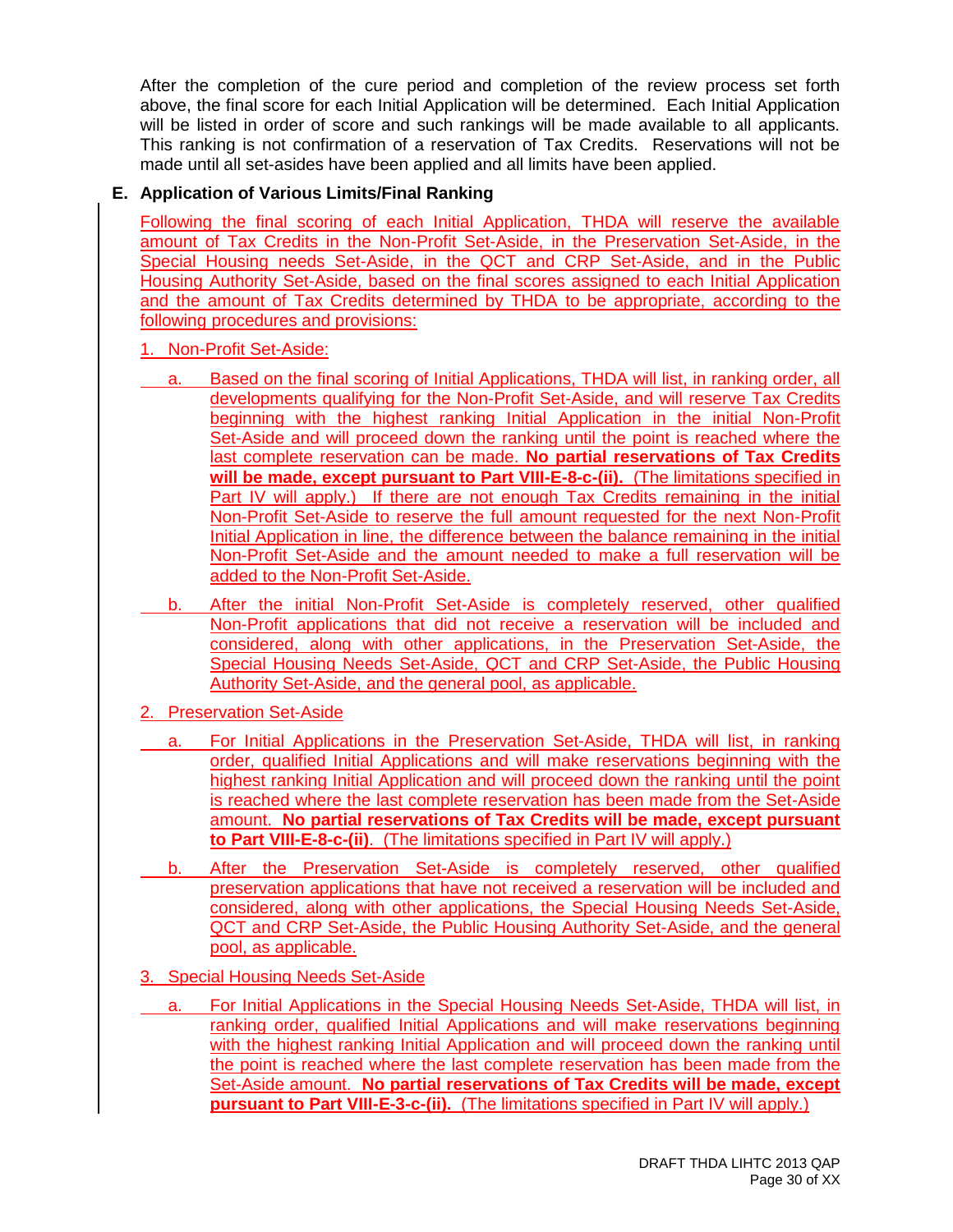- b. After the Special Housing Needs Set-Aside is completely reserved, other qualified special housing needs applications that have not received a reservation will be included and considered, along with other applications, in the QCT and CRP Set-Aside, the Public Housing Authority Set-Aside, and the general pool, as applicable.
- 4. QCT and CRP Set-Aside
- a. For Initial Applications in the QCT and CRP Set-Aside, THDA will list, in ranking order, qualified Initial Applications and will make reservations beginning with the highest ranking Initial Application and will proceed down the ranking until the point is reached where the last complete reservation has been made from the Set-Aside amount. **No partial reservations of Tax Credits will be made, except pursuant to Part VIII-E-8-c-(ii)**. (The limitations specified in Part IV will apply.)
- b. After the QCT and CRP Set-Aside is completely reserved, other qualified applications for QCT and CRP developments that have not received a reservation will be included and considered, along with other applications, in the Public Housing Authority Set-Aside, and the general pool, as applicable. The point in Part VII-B-1-b-(i), if given, will not be taken into account other than in the ranking under this Part VIII-E-4.
- 5. Public Housing Authority Set-Aside:
	- a. For Initial Applications in the Public Housing Authority Set-Aside, THDA will list, in ranking order, with priority given to qualified Initial Applications utilizing HOPE VI funds, qualified Initial Applications, and will make reservations beginning with the highest ranking Initial Application and will proceed down the ranking until the point is reached where the last complete reservation has been made from the Set-Aside amount. **No partial reservations of Tax Credits will be made, except pursuant to Part VIII-E-8-c-(ii)**. (The limitations specified in Part IV-B and -D will apply.)
- b. After the Public Housing Set-Aside is completely reserved, other qualified public housing authority applications that have not received a reservation will be included and considered, along with other applications, in the general pool, as applicable.
- 6. General Pool
- a. Any Tax Credits remaining after steps 1 through 5 above are complete will be combined with any other Tax Credits that are unallocated for any reason (from Part III-A above).
- b. Throughout the remainder of the reservations, THDA will ensure that at least ten percent (10%) of Tax Credits have been reserved to Non-Profit Initial Applications, even if a lower ranking Non-Profit Initial Application must be reserved Tax Credits before a higher-ranking other Initial Application. THDA will reserve any remaining Tax Credits to the remaining qualified Initial Applications beginning with the highest ranking Initial Application, subject to the priority for Non-Profit Initial Applications, and continuing down the list until the last complete reservation is made. **No partial reservations of Tax Credits will be made, except pursuant to Part VIII-E-8-c-(ii)**. (The limitations specified in Part IV will apply.)
- c. (i) If the steps above leave THDA with insufficient Tax Credits to make a complete reservation to the next highest ranking Initial Application, THDA will hold the Tax Credits remaining until enough Tax Credits have been recaptured or returned for a complete reservation to be made to the next highest ranking Initial Application, taking into account all applicable caps and limits. THDA will then make a complete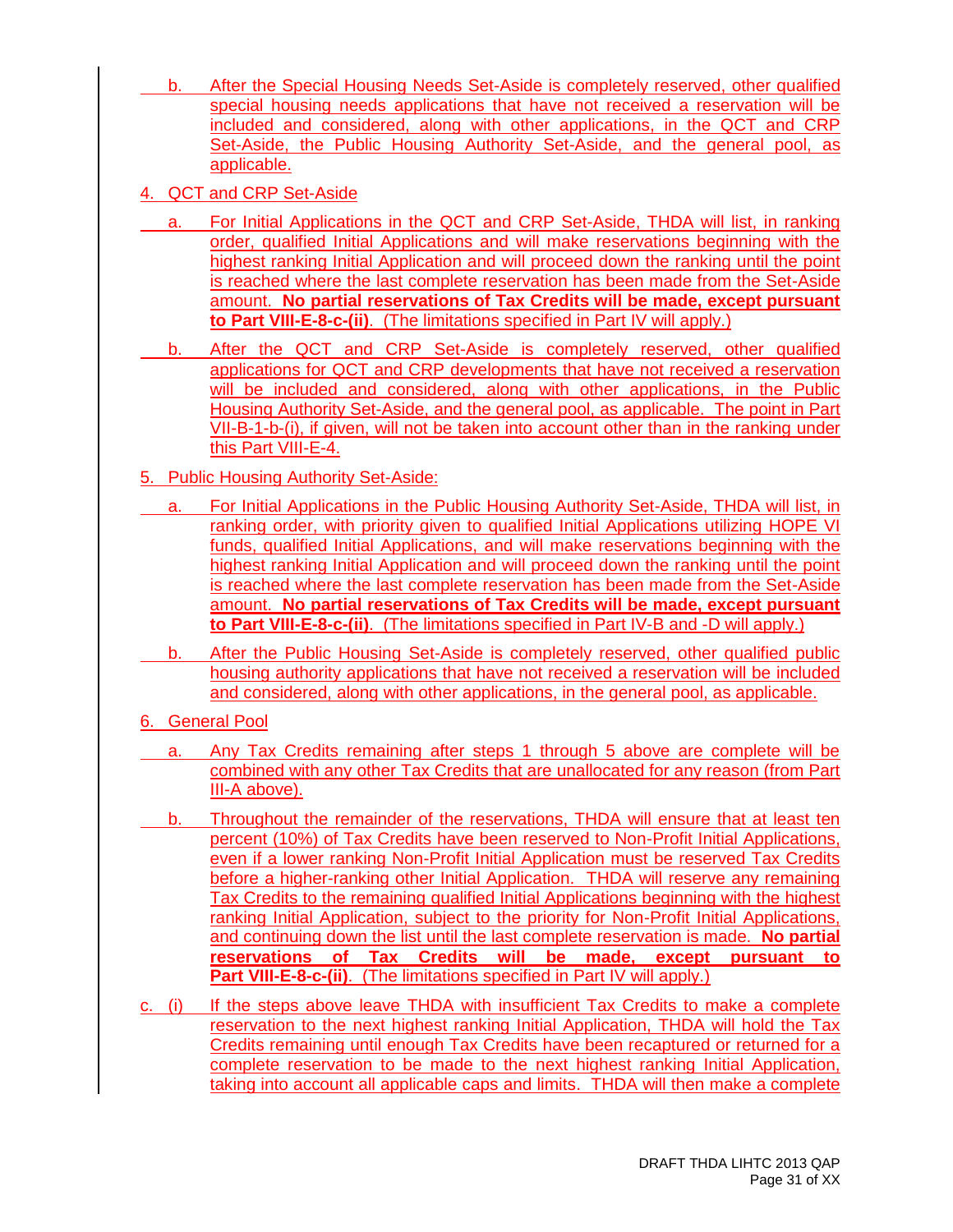reservation to the next highest ranking Initial Application (The limitations specified in Part IV will apply.)

(ii) If the Tax Credits remaining are likely to exceed one percent (1%) of the total Tax Credits available for reservation, thereby eliminating THDA from applying for Tax Credits from the National Pool in a subsequent year, then any remaining Tax Credits may be offered as a partial reservation to the next highest ranking Initial Application, taking into account all applicable caps and limits, until the Tax Credits are accepted. (The limitations in Part IV will apply.) Acceptance of a partial reservation according to this provision would not classify a development as an "existing" application in subsequent years, but any limitation on Tax Credits per development in subsequent years would apply to any such partial reservation.

# **9. Tax Credits remaining in the Non-Profit Set-Aside after all qualified Non-Profit Initial Applications have received reservations of Tax Credits cannot be reserved to other Initial Applications.**

Following the final scoring of each Initial Application, THDA will reserve Tax Credits in the Non-Profit Set-Aside if needed to comply with Section 42(h)(5), then reserve all remaining tax credits made available under this QAP to developments in the PHA Set-Aside based on the final scores assigned to each Initial Application and the amount of Tax Credits determined by THDA to be appropriate, according to the following procedures and provisions:

- 1. Non-Profit Set-Aside:
	- a. If the requirements of Section 42(h)(5) are not met with the forward allocation of 2012 Tax Credit made under Part XIX of the 2011 QAP, then, based on the final scoring of Initial Applications received under this QAP, THDA will list, in ranking order, all developments qualifying in the Non-Profit Set-Aside (as described in Part VII-A-2-a of the 2011 Qualified Allocation Plan), and will reserve Tax Credits beginning with the highest ranking Initial Application in the initial Non-Profit Set-Aside and will proceed down the ranking until the requirements of Section 42(h)(5) are met.
- 2. Public Housing Authority Set-Aside:
	- b. THDA will list, in ranking order, Initial Applications qualified pursuant to Part VII-A-2-a-(ii) and will make reservations beginning with the highest ranking Initial Application and will proceed down the ranking until the point is reached when the last complete reservation has been made from the Set-Aside amount. **No partial reservations of Tax Credits will be made, except pursuant to Part VIII-E-7-c-(ii).** (The limitations specified in Part IV-B and -D will apply.)
	- c. If any Tax Credits remain in the Public Housing Authority Set-Aside, THDA will list, in ranking order, Initial Applications qualified pursuant to Part VII-A-2-a-(i) and will make reservations beginning with the highest ranking Initial Application and will proceed down the ranking until the point is reached when the last complete reservation has been made from the Set-Aside amount. **No partial reservations of Tax Credits will be made, except pursuant to Part VIII-E-7-c-(ii).** (The limitations specified in Part IV-B and -D will apply.)
	- d. After the Public Housing Authority Set-Aside is completely reserved, other qualified applications for developments qualifying for the Public Housing Authority Set-Aside that have not received a reservation will be included and considered, along with other applications, in the general pool.
- 3. Combining Remaining Tax Credits and Remaining Applications: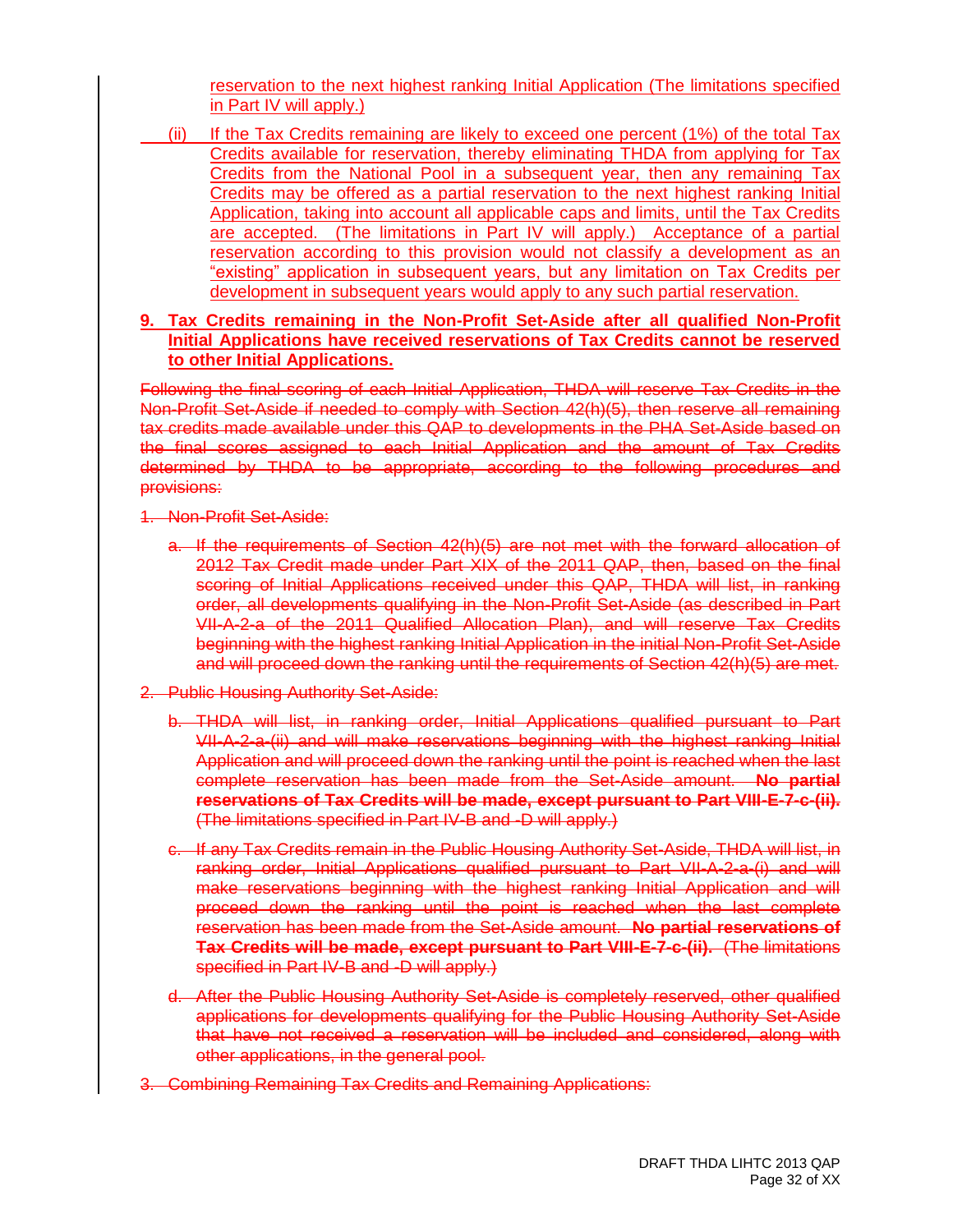- a. Any Tax Credits remaining after steps 1 and 2 above are complete will be combined with any other Tax Credits that are unallocated for any reason (from Part III-A above).
- b. All remaining qualified Initial Applications will then be listed in ranking order. **Throughout the remainder of the reservations, THDA will ensure that at least ten percent (10%) of Tax Credits have been reserved to Non-Profit Initial Applications, even if a lower ranking Non-Profit Initial Application must be reserved Tax Credits before a higher-ranking other Initial Application.** THDA will reserve any remaining Tax Credits to the remaining Initial Applications beginning with the highest ranking Initial Application, subject to the priority for Non-Profit Initial Applications, the Set-Asides described in this QAP, and the limits described in Part IV and continuing down the lists until the last complete reservation is made. **No partial reservations of Tax Credits will be made, except pursuant to Part VIII-E-3-c-(ii).** (The limitations specified in Part IV will apply.)
- c. (i) If the steps above leave THDA with insufficient Tax Credits to make a complete reservation to the next highest ranking Initial Application, THDA will hold the Tax Credits remaining until enough Tax Credits have been recaptured or returned for a complete reservation to be made. THDA will then make a complete reservation to the next highest ranking Initial Application (The limitations specified in Part IV will apply.)
	- (ii) If the Tax Credits remaining are likely to exceed one percent (1%) of the total Tax Credits available for reservation, thereby eliminating THDA from applying for Tax Credits from the National Pool in a subsequent year, then any remaining Tax Credits shall be offered as a partial reservation to the next highest ranking applicant, pursuant to this section, until the Tax Credits are accepted. (The limitations in Part IV will apply.) Acceptance of a partial reservation according to this provision would not classify a development as an "existing" application in subsequent years, but any limitation on Tax Credits per development in subsequent years would apply to any such partial reservation.
- **4. Tax Credits remaining in the Non-Profit Set-Aside after all qualified Non-Profit Initial Applications have received reservations of Tax Credits cannot be reserved to other Initial Applications.**
- 5. Tie Breaker

In the event there is a tie between two or more Initial Applications at the cutoff for receipt of a Tax Credit reservation, the Initial Application requesting the least Tax Credits per square foot of heated, low-income, residential floor space unit will be given priority. If this first tie breaker still results in a tie, the Executive Director of THDATHDA Executive Director and the Chair of THDA, or his designee Board Chair, will, in their sole discretion, determine which Initial Application will be given priority. This determination is not appealable to the THDA Board or the Tax Credit Committee of the THDA Board.

# **Part IX: Reservation of Tax Credits**

# **A. Reservation Notice**

THDA will notify, in writing, each successful applicant of an initial reservation of Tax Credits (the "Reservation Notice"). In determining the initial amount of Tax Credits to be reserved, THDA will use the costs, incomes and expenses submitted in the Initial Application, as determined by THDA to be reasonable, in THDA's sole discretion. **The final amount of Tax Credits allocated to each successful applicant may be less than, but will not be more than, the amount requested in the Initial Application, the amount specified in the**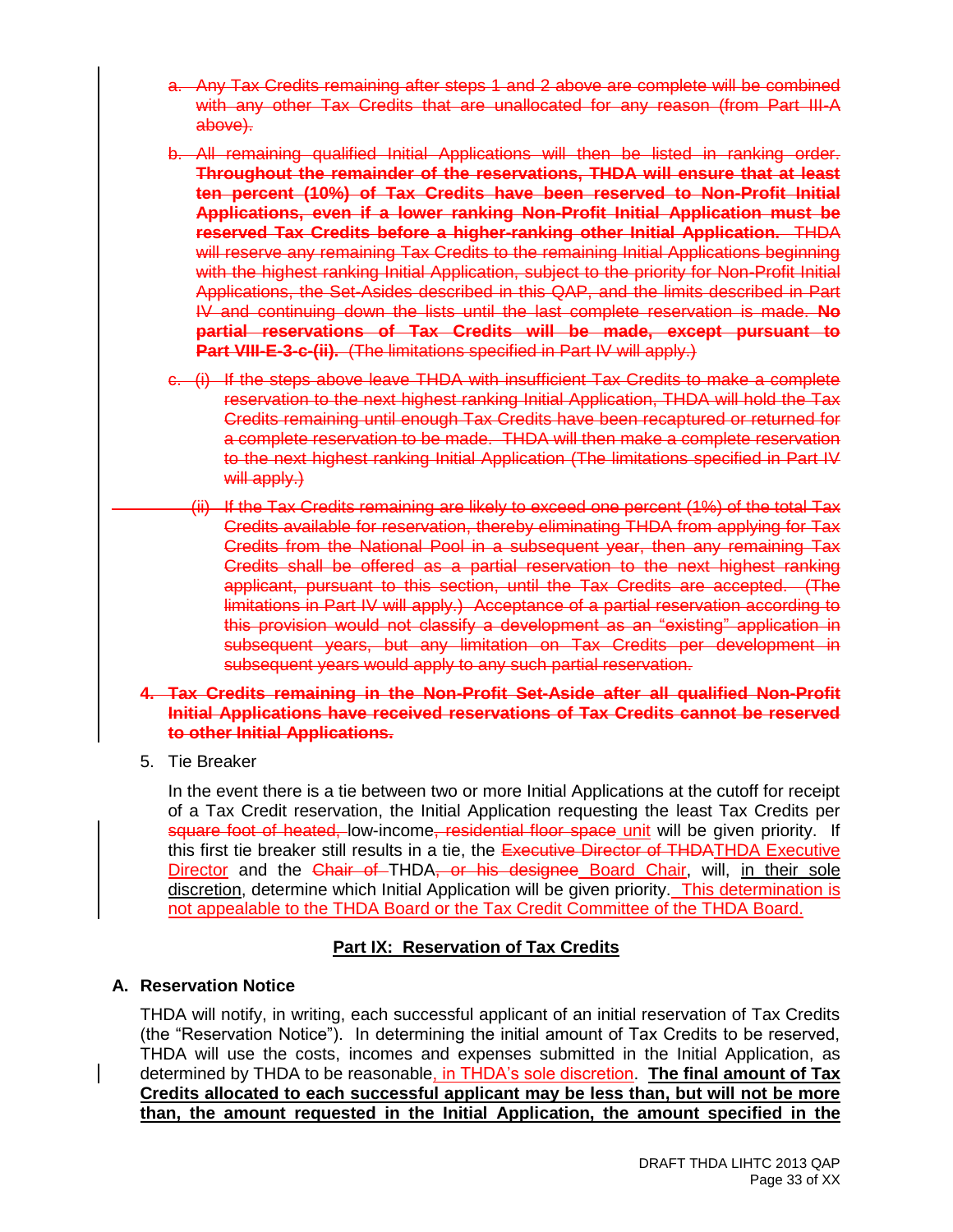**Reservation Notice or the amount reflected in a Carryover Allocation**. Allocations will be determined in connection with a Carryover Allocation and in connection with an evaluation at the time the development is placed in service, in accordance with Section 42(m)(2) and this QAP.

#### **B. Submission of Additional Information and Documentation**

The Reservation Notice will specify what additional information and documentation is required and will specify a date by which such information and documentation must be submitted to **THDA.** 

At a minimum, the applicant will be required to provide the following information and documentation, which information and documentation shall be in a form and with substance acceptable to THDA, **by the date(s) specified in the Reservation Notice**:

- 1. Firm commitment letters for construction financing and competitive state or Federal loans or grants (i.e.: AD-622 for USDA/RD [formerly FmHA]), executed as specified in the letter and otherwise in a form and with substance acceptable to THDA;
- 2. Most recent utility allowance documents (from USDA/RD [formerly FmHA], HUD, local PHA, or utility company) demonstrating the basis for calculations of utility costs for the size and type of units proposed;
- 3. Written documentation from each service provider that all necessary utilities (i.e.: electricity, gas (if proposed development utilizes gas), sewer, and water) are available at the site;
- 4. Written documentation from the appropriate local governmental authority demonstrating that current zoning and other local land use regulations permit the development as proposed or that no such regulations currently apply to the proposed development (as new construction, acquisition and rehabilitation, or rehabilitation only);
- 5. Detailed information about the syndication transaction including, without limitation, a firm commitment letter from the purchaser of the tax credits executed as specified in the Reservation Notice;
- 6. For Initial Applications subject to Part VII-A-2-b; Part VII-A-4-a-(ii), Part VII-A-4-a-(v), Part VII-A-4-a-(vi), Part VII-A-4-a-(vii), Part VII-A-4-a-(viii); Part VII-B-2-a-(ii); Part VII-B-2-a-(iii); Part VII-B-2-a-(iv); Part VII-B-2-b-(i); and/or Part VII-B-2-c, certification in the form of **Attachment 30**; and
- 7. Other information or documentation as THDA may deem necessary to fully evaluate the proposed developments and the applicant's ability to proceed.

#### **C. Status Reports**

All developments with a Reservation Notice shall provide status reports outlining progress toward completion by dates, in a form and with substance as specified by THDA in the Reservation Notice. Information requested will be development specific and may include such items as construction progress.

# **D. Recapture of Tax Credits During Reservation Period**

1. THDA will cancel a Reservation Notice for failure to fully satisfy conditions imposed in connection with the Reservation Notice and for failure to provide satisfactory information or documentation required by the Reservation Notice by the deadlines specified in the Reservation Notice. This means that the Tax Credits referred to in the Reservation Notice are not available for the development specified in the Reservation Notice and will be made available to other qualified developments. Deadlines specified in the Reservation Notice are the dates upon which Tax Credits are deemed recaptured by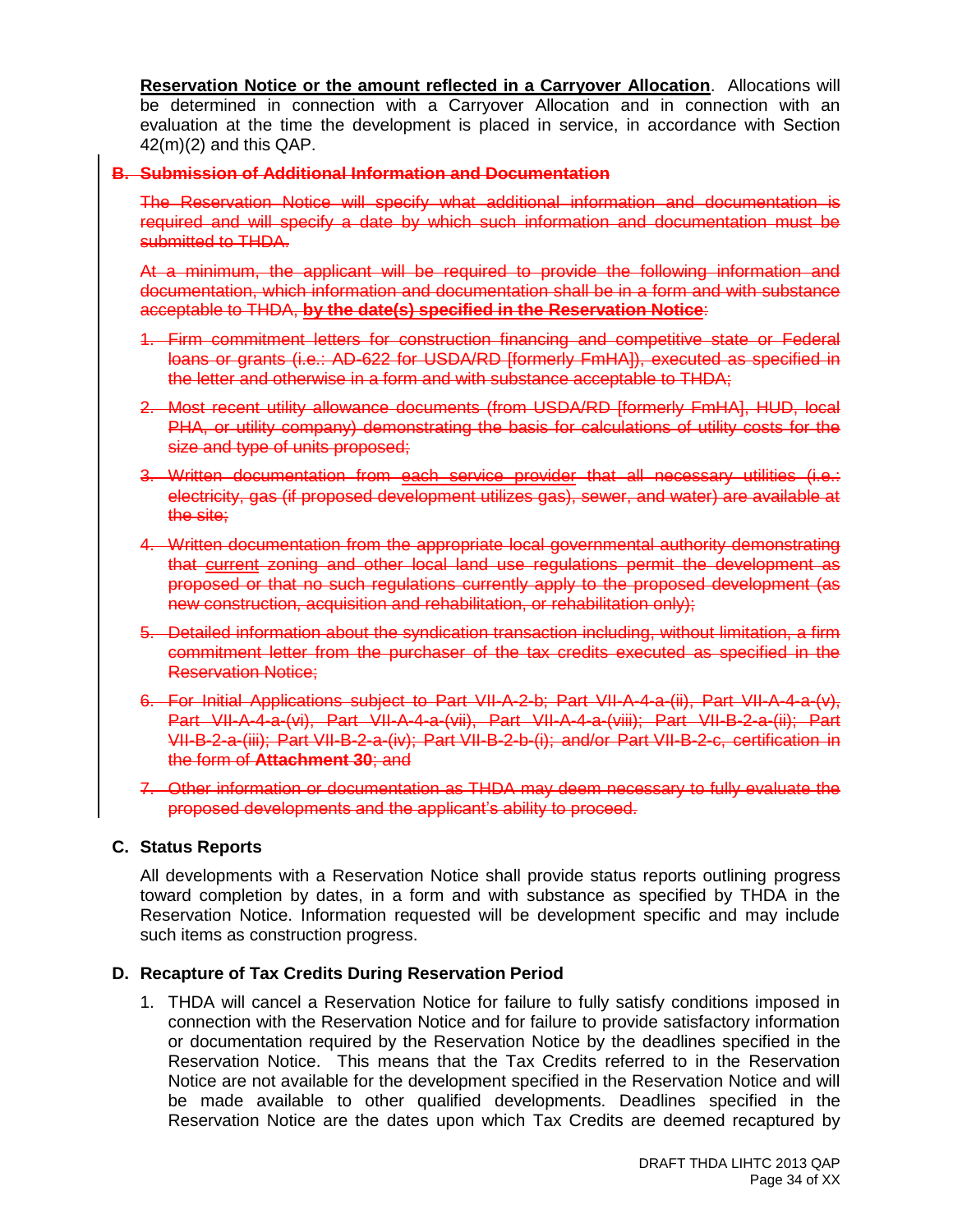THDA unless the conditions related to each deadline have been met on or before such deadline or unless an extension has been granted under Part XIV-C.

- 2. Tax credits made available through a Reservation Notice may be voluntarily returned. Any such return means Tax Credits are not available for the development referenced in the Reservation Notice.
- 3. Any Tax Credits recaptured either by cancellation of a Reservation Notice under Part IX-D-1 above or by voluntary return under Part IX-D-2 above will be reserved to the fullest extend practical to other qualified Initial Applications for Tax Credits as provided in this QAP.

#### **Part X: Carryover Allocation**

#### **A. Qualifying for a Carryover Allocation**

A development with a Reservation Notice but which will not be placed in service by December 31, 20122013, may be eligible for a Carryover Allocation. In order to qualify for a Carryover Allocation, the ownership entity identified in the Initial Application must have ownership of the property identified in the Initial Application on or before November 17, 20132014, and must have spent a minimum of ten percent (10%) of the reasonably expected basis in the development on or before November 17, 20132014.

#### **B. Submission of Additional Information and Documentation**

The Carryover Allocation Application will specify what additional information and documentation is required and will specify a date by which such information and documentation must be submitted to THDA.

At a minimum, the applicant will be required to provide the following information and documentation, which information and documentation shall be in a form and with substance acceptable to THDA, in THDA's sole discretion, **by the date(s) specified in the Carryover Allocation Application**:

- 1. Firm commitment letters for construction financing and competitive state or Federal loans or grants (i.e.: AD-622 for USDA/RD [formerly FmHA]), executed as specified in the letter and otherwise in a form and with substance acceptable to THDA;
- 2. Most recent utility allowance documents (from USDA/RD [formerly FmHA], HUD, local PHA, or utility company) demonstrating the basis for calculations of utility costs for the size and type of units proposed;
- 3. Written documentation from each service provider that all necessary utilities (i.e.: electricity, gas (if proposed development utilizes gas), sewer, and water) are available at the site;
- 4. Written documentation from the appropriate local governmental authority demonstrating that current zoning and other local land use regulations permit the development as proposed or that no such regulations currently apply to the proposed development (as new construction, acquisition and rehabilitation, or rehabilitation only);
- 5. Detailed information about the syndication transaction including, without limitation, a firm commitment letter from the purchaser of the tax credits executed as specified in the Carryover Allocation Application;
- 6. For Initial Applications subject to Part VII-A-2-b; Part VII-A-4-a-(ii), Part VII-A-4-a-(v), Part VII-A-4-a-(vi), Part VII-A-4-a-(vii), Part VII-A-4-a-(viii); Part VII-B-2-a-(ii); Part VII-B-2-a-(iii); Part VII-B-2-a-(iv); Part VII-B-2-b-(i); and/or Part VII-B-2-c, certification in the form of **Attachment XX 30**; and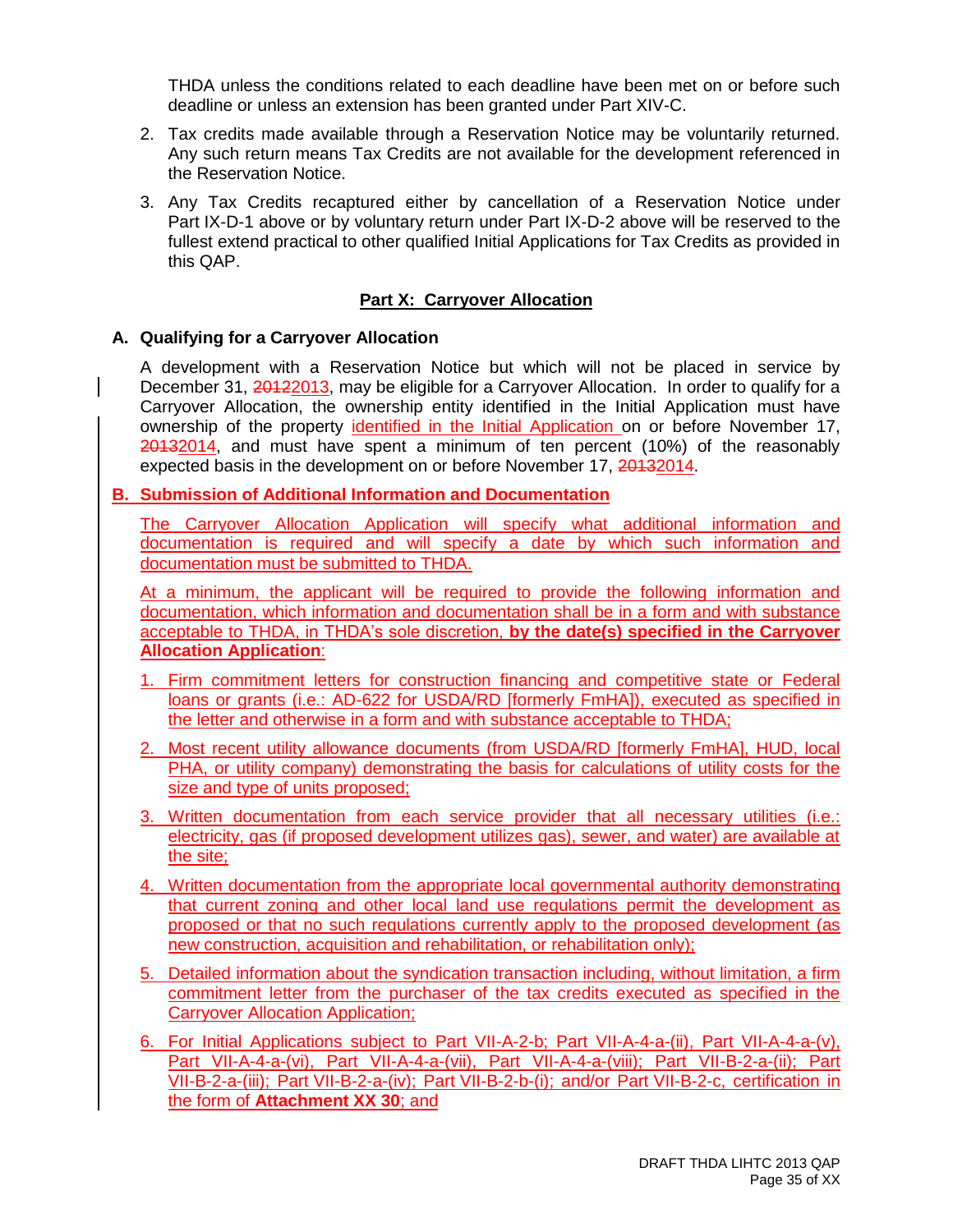7. Other information or documentation as THDA may deem necessary, in its sole discretion, to fully evaluate the proposed developments and the applicant's ability to proceed.

# **BC. Other Carryover Allocation Requirements**

- 1. To file for a Carryover Allocation, the owner must, no later than November 17 [DATE], 20122013:
	- a. Complete a Carryover Allocation Application (**Form furnished by THDA**);
	- b. Submit any other development specific materials THDA may require, in its sole discretion; and
	- c. Make an irrevocable gross rent floor election (**Form furnished by THDA**).
- 2. The owner must execute a Carryover Allocation document (**Form furnished by THDA**) no later than December 31, 20122013.
- 3. To meet the Carryover Allocation requirements, the owner must submit the Cost Certification (**Form furnished by THDA**) for the ten percent (10%) test no later than November 17[DATE], 20132014.
- 4. To meet the Carryover Allocation requirements, the owner must submit a copy of the recorded warranty deed showing ownership by the ownership entity identified in the Initial Application or a fully executed 50-year ground lease (subject to the provisions of Part VII-A-7-a-(v) of this QAP) showing the Ownership Entity as identified in the Initial Application as the lessee no later than November 17<sup>[DATE]</sup>, 20132014.

# **CD. Tax Credits Available**

The amount of Tax Credits to be allocated by a Carryover Allocation will be determined by THDA in connection with an evaluation at the time a Carryover Allocation is requested and in accordance with Section 42(m)(2). **This amount may be less than, but will not be more than, the Tax Credit amount in the Reservation Notice.**

# **DE. Status Reports**

All developments with a Carryover Allocation shall provide status reports outlining progress toward completion by dates, in a form and with substance as specified by THDA in the Carryover Allocation. Information requested will be development specific and may include such items as construction progress.

# **EF.Recapture of Tax Credits During Carryover Period**

- 1. THDA will cancel a Carryover Allocation for failure to fully satisfy conditions imposed in connection with the Carryover Allocation. This means that the Tax Credits referred to in the Carryover Allocation are not available for the development specified in the Carryover Allocation and will be made available to other qualified developments. Deadlines specified in the Carryover Allocation are the dates upon which Tax Credits are deemed recaptured by THDA unless the conditions related to each deadline have been met on or before such deadline. Such Tax Credits are recaptured by THDA, without further notice, effective as of the deadline established in the Carryover Allocation which was not met.
- 2. Tax Credits allocated by a Carryover Allocation may be voluntarily returned. Any such return means that Tax Credits are not available for the development referenced in the Carryover Allocation.
- 3. Any Tax Credits recaptured either by cancellation of a Carryover Allocation under Part X-E-1 above or by voluntary return under Part X-E-2 above will be made available as follows: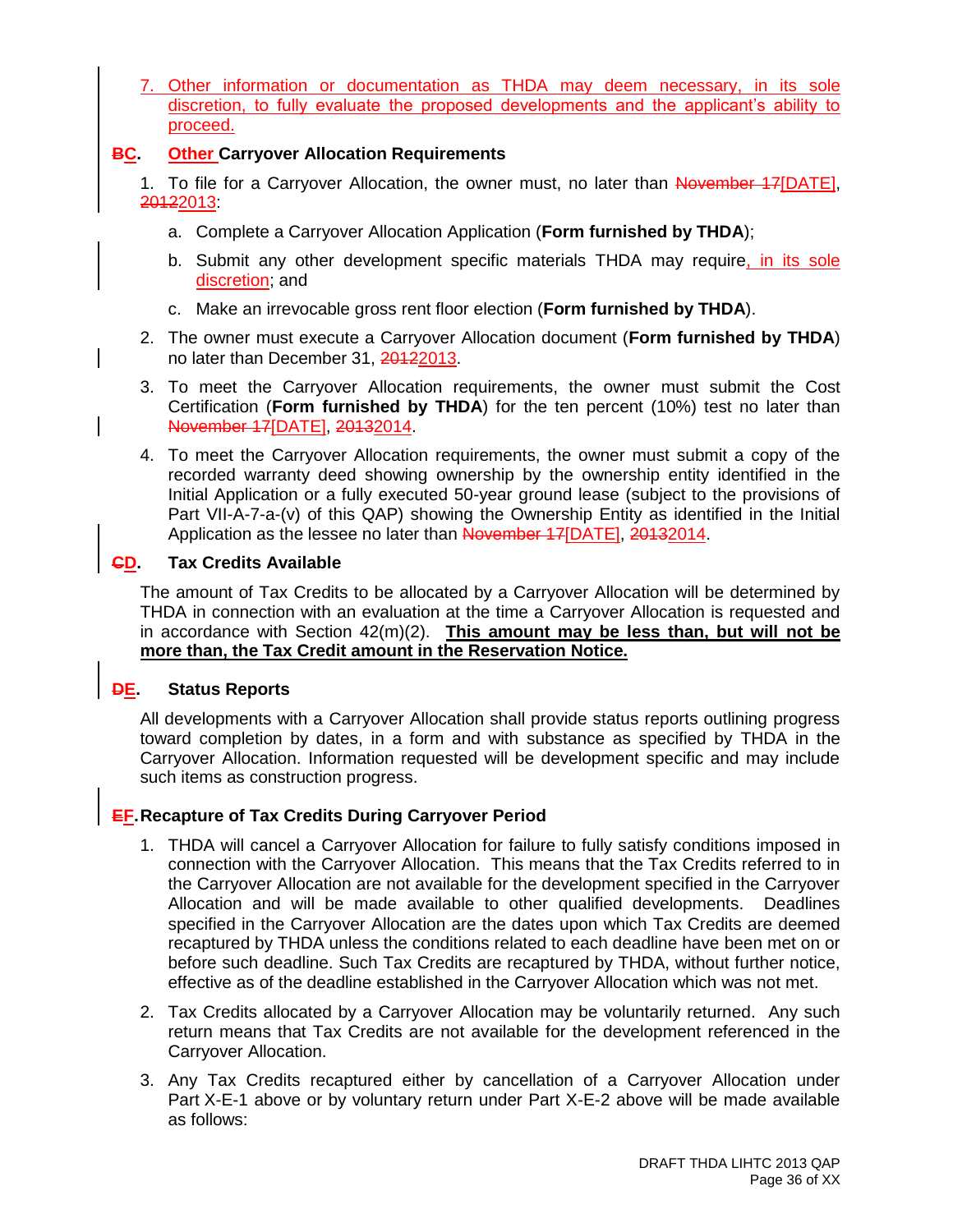- a. Any Tax Credits returned before October 1, 20122013, will be reserved to other qualified Initial Applications for Tax Credits as provided in this QAP;
- b. Any Tax Credits returned on or after October 1, 20122013, will be reserved pursuant to a QAP for 20132014, if available.

# **Part XI: Placed In Service**

#### **A. Placed In Service Requirements**

- 1. After all units in a development are placed in service, THDA will make a final allocation of Tax Credits and will issue IRS Form(s) 8609 only after receipt of the following, in a form and with substance satisfactory to THDA, in its sole discretion:
	- a. Final Application **(Form furnished by THDA)**;
	- b. Applicant's Verification Form for each building in the development **(Form furnished by THDA)**;
	- c. Final Cost Certification of actual costs, incomes and expenses, including actual syndication proceeds, from an independent CPA licensed in Tennessee **(Form furnished by THDA)**;
	- d. Original Recorded Land Use Restrictive Covenants **(Form furnished by THDA)**;
	- e. Copy of the recorded warranty deed indicating ownership by the ownership entity identified in the Initial Application;
	- f. Certifications as may be required under Part VII-A and Part VII-B of this QAP;
	- g. Certificate of Occupancy for each building or, if the jurisdiction in which the development is located does not issue Certificates of Occupancy for the type of development involved, a letter from an authorized official of the local jurisdiction stating that the jurisdiction does not issue Certificates of Occupancy;
	- h. Required Compliance Monitoring Fee;
	- i. Verification from THDA Program Compliance Division of THDA Owner's Compliance Training attendance in accordance with Part XIII-K of this QAP; and
	- j. Other documentation as THDA may reasonably require.
- 2. THDA must receive a copy of the promissory note and recorded deed of trust for permanent financing of the development within fifteen (15) business days of the date of recording of the deed of trust. Failure to provide such documentation shall be deemed an event of noncompliance hereunder. THDA reserves the right to issue revised IRS Form(s) 8609 following receipt of the copy of the promissory note and recorded deed of trust if the terms of the promissory note and/or deed of trust vary from the terms specified in the Final Application.

# **B. Tax Credits Available**

The amount of Tax Credits allocated when a development is placed in service will be determined by THDA based on an evaluation of the above required information and documentation and in accordance with Section 42(m). **This amount may be less than, but will not be more than, the amount reserved in the Reservation Notice or allocated in the Carryover Allocation**. **THDA reserves the right to make adjustments in the amount of Tax Credits finally allocated based on the information submitted and Section 42 requirements.**

# **Part XII: Developments to be Financed With Tax Exempt Bonds**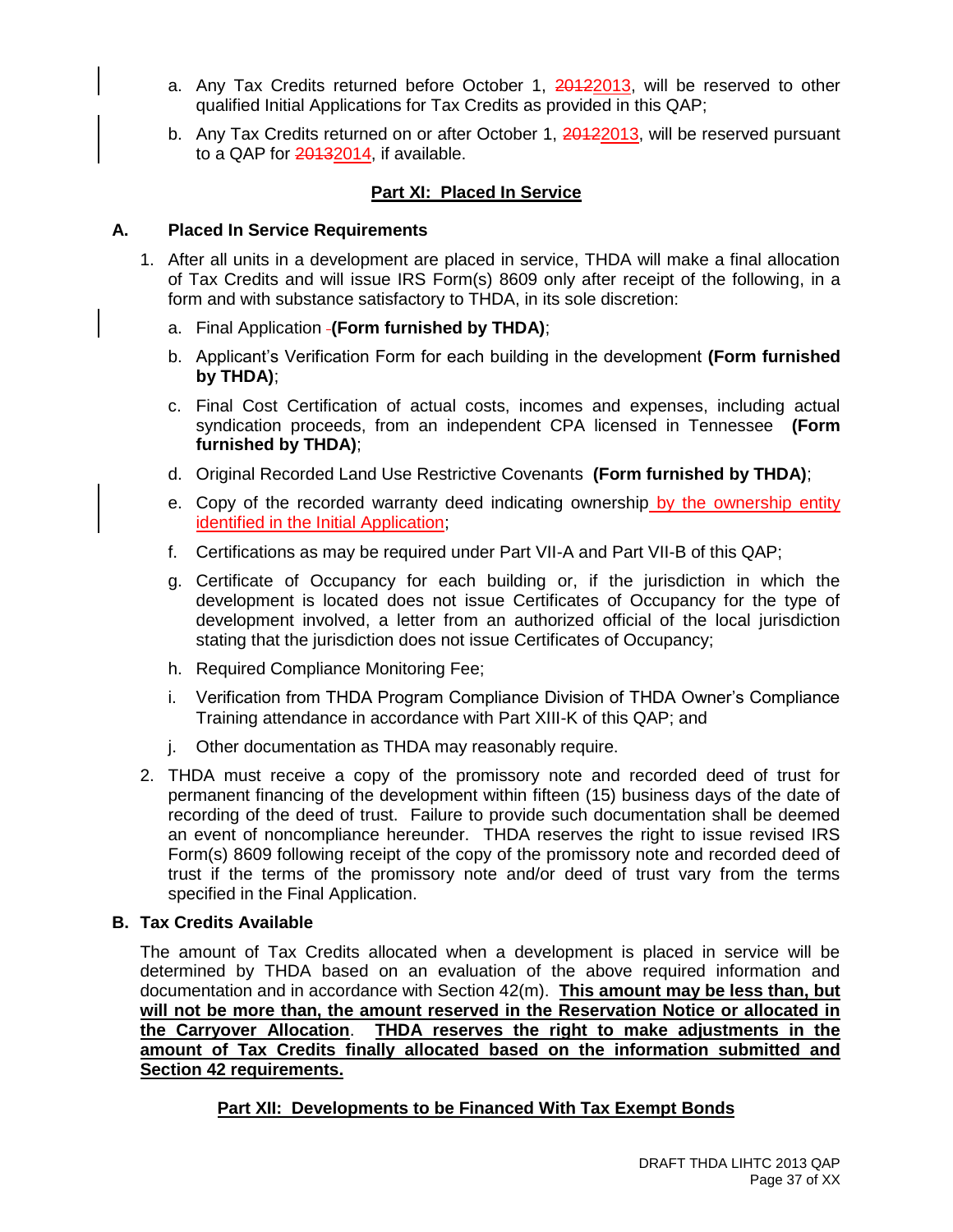A development financed with tax-exempt bonds may be eligible for an allocation of Tax Credits outside the competitive process described in this QAP. The development must meet the following conditions:

- A. If fifty percent (50%) or more of the aggregate basis of a development is financed with taxexempt bonds, the development is eligible to apply for Tax Credits outside the competitive allocation process described in this QAP. If less than fifty percent (50%) of the aggregate basis of a development is financed with tax-exempt bonds, the competitive allocation process described in this QAP applies. Either counsel or a Certified Public Accountant licensed in Tennessee must certify to THDA that this financing requirement is met.
- **B. Developments which are not subject to the competitive allocation process must, nevertheless, make application for Tax Credits to THDA in accordance with the terms of the THDA tax-exempt bond Commitment Letter based on bonds issued as a result of an allocation of 2012 2013 volume cap by THDA. All such developments must meet all eligibility requirements of this QAP. THDA will, in its sole discretion, determine the appropriate amount of Tax Credits to be allocated, and will issue a Reservation Notice. In determining the initial amount of Tax Credits to be reserved, THDA will use the costs, incomes and expenses submitted in the Initial Application, as determined by THDA to be reasonable. The final amount of Tax Credits allocated may be less than the amount specified in the Reservation Notice. Allocations will be determined in connection with an evaluation at the time the development is placed in service, in accordance with Section 42(m)(2) and this QAP. Any such allocation of Tax Credits will not count against the limits on Tax Credits by county or by developer specified in Part IV. All requirements of Section 42 and this QAP apply to such developments.**
- C. Initial Applications for developments pursuant to this Part XII will be subject to the eligibility requirements in Part VII-A and to the minimum scoring requirements in Part VII-B.
- D. Developments receiving Tax Credits pursuant to this Part XII will be subject to all fees and compliance requirements and procedures as described in this QAP.
- E. Initial Applications for developments pursuant to this Part XII may be submitted to THDA outside the initial application deadlines stated in this QAP.
- F. If a development or proposed development is the subject of a pending competitive Tax Credit Initial Application and becomes the subject of a Multifamily Tax Exempt Bond Authority Application, the issuance of a bond Commitment Letter by THDA shall constitute the withdrawal of the competitive Tax Credit Initial Application.
- G. Initial Applications for noncompetitive Tax Credit for developments that have received an allocation of Multifamily Tax-Exempt Bond Authority in 2001 or later will not be considered prior to October 1, 2012.

# **Part XIII: Compliance Monitoring**

Compliance monitoring procedures apply to all buildings placed in service in Tennessee which have received Tax Credits allocated under Section 42. The current compliance monitoring procedures and requirements are as follows:

- A. Owners must certify annually (Owner's Annual Certification of Compliance) under penalty of perjury that:
	- 1. The development meets the minimum requirements of the appropriately selected test (i.e. 40/60 or 20/50) per Section 42(g)(1);
	- 2. There was no change in the applicable fraction (as defined in Section  $42(c)(1)(B)$ ) of any building in the development;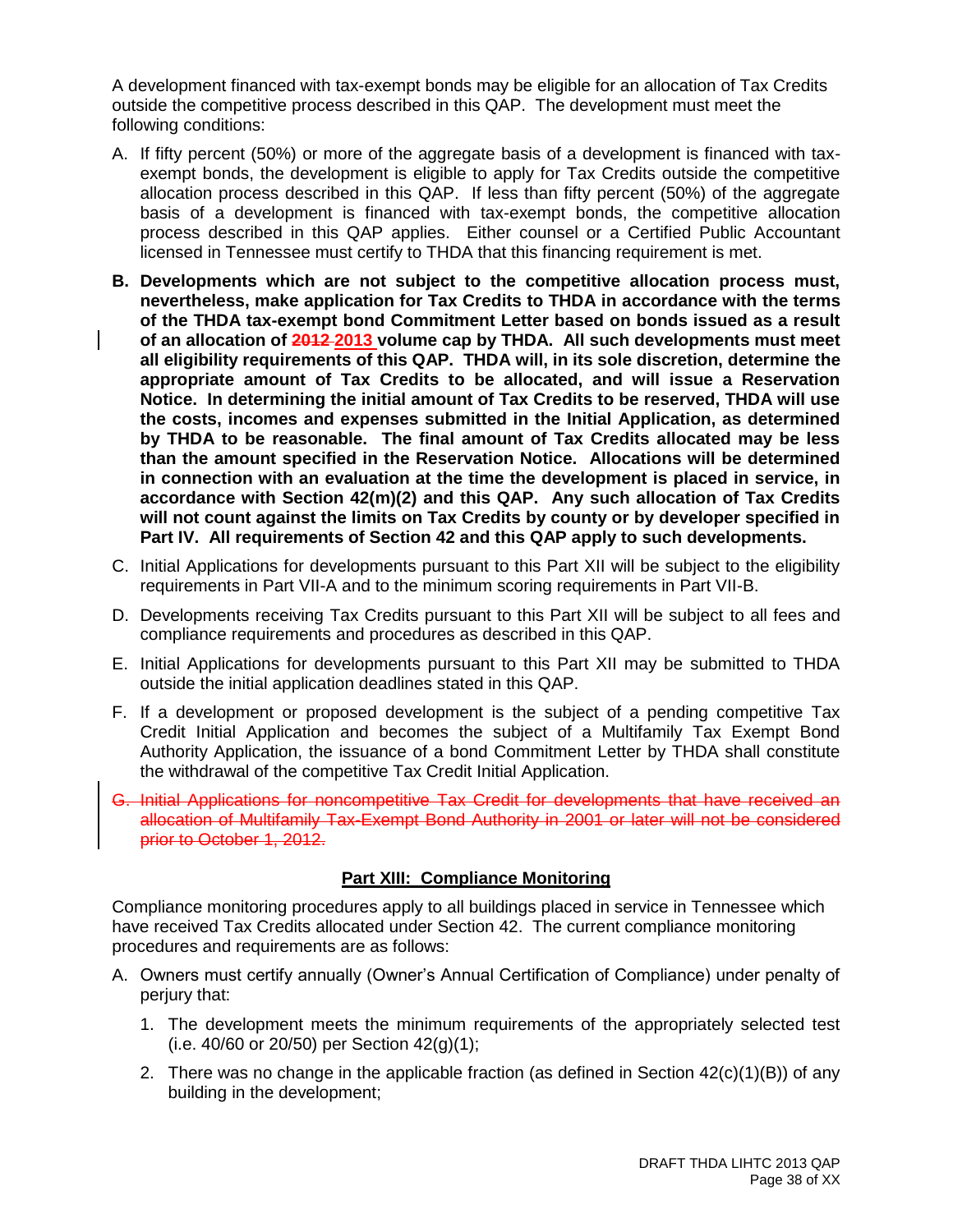- 3. The owner has received an annual income certification from each low-income resident and has documentation to certify that tenant income has not increased above 140% of the income limitation required under Section  $42(q)(2)(D)(ii)$ ;
- 4. Each low-income unit is rent restricted under Section 42(g)(2);
- 5. All units in the project were for use by the general public, including the requirement that no finding of discrimination under the Fair Housing Act, 42 U.S.C. 3601-3619, occurred for the project.
- 6. Each building in the development is suitable for occupancy, taking into account local health, safety, and building codes (or other habitability standards) and the state or local government unit responsible for making local, health, safety, or building code inspections did not issue a violation report for any building or low-income unit in the project;
- 7. There has been no change in the eligible basis (as defined in Section 42(d)) of any building in the development;
- 8. All resident facilities included in the eligible basis under Section 42(d) of any building in the development, such as a swimming pool, other recreational facilities, and parking areas, are provided on a comparable basis without charge to all residents of the development;
- 9. If a low-income unit has been vacant during the year, reasonable efforts have been made to rent that unit to residents having a qualifying income and while the unit has been vacant no units of comparable or smaller size have been rented to residents not having a qualifying income;
- 10. If the income of residents of a low-income unit in the development increased above the limit allowed in Section  $42(g)(2)(D)(ii)$ , the next available unit of a comparable or smaller size was rented to residents having a qualifying income;
- 11. An extended low-income housing commitment, as described in Section 42(h)(6), was in effect, including the requirement under Section 42(h)(6)(B)(iv) that an owner cannot refuse to lease a unit in the project to an applicant because the applicants holds a voucher under Section 8 of the United States Housing Act of 1937, 42 U.S.C. 1437f;
- 12. All low-income units in the project were used on a non-transient basis (except for transitional housing for the homeless provided under Section 42 (i)(3)(B)(iii) or singleroom occupant units rented on a month-by-month basis under Section 42(i)(3)(B)(iv)).
- 13. If the owner received its credit allocation from the portion of the state ceiling set-aside for a project involving "qualified non-profit organizations" under Section 42(h)(5), that its non-profit entity materially participated in the on-going operation of the development within the meaning of Section 469(h);
- 14. If the building is financed by USDA/RD (formerly FmHA) under the Section 515 program, the owner certifies that the building complies with the requirements for USDA/RD assistance.
- B. THDA will conduct yearly on-site inspections of no less than 33% of developments receiving Tax Credits. We will review at least 20% of the prior year's tenant files for adherence to Section 42 occupancy and rent restrictions. We will conduct physical inspections of 20% of the units at every development to evaluate the suitability of the development for occupancy, taking into account local, health, safety, and building codes (or other habitability standards).
- C. As a part of the site inspection, a review will be conducted of the owner's marketing efforts to attract special needs populations and Section 8 applicants as outlined in the extended low-income housing commitment.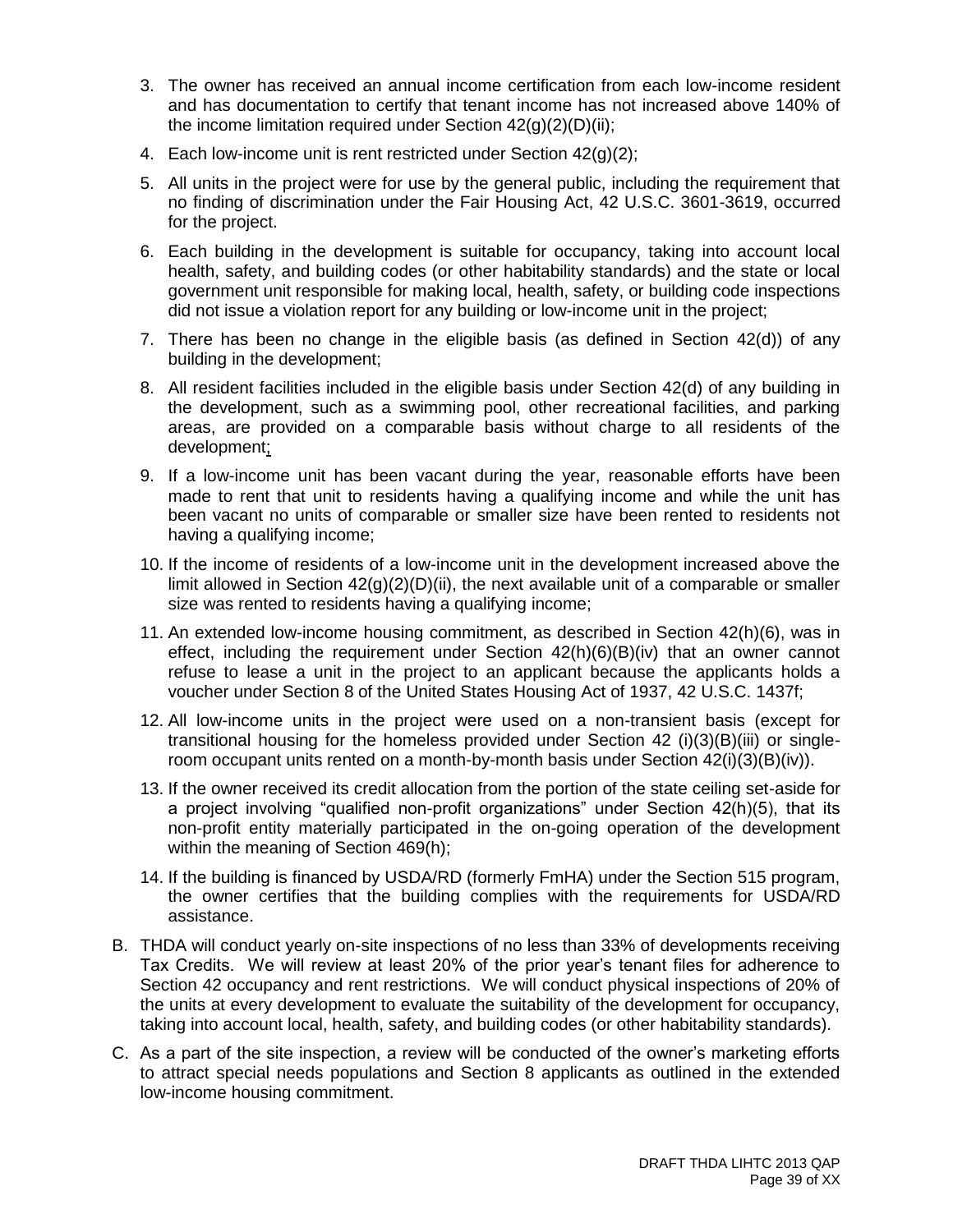- D. Developments which may be, but are not required to be, exempt from annual on-site file reviews and physical inspections are those developments financed by the USDA/RD Section 515 loan program.
- E. THDA will charge fees to cover the administrative expenses of monitoring compliance and other expenses incurred in carrying out its duties as the Housing Credit Agency including but not limited to reasonable fees for legal and professional services.
- F. Owners will be allowed a 90-day correction period to provide missing documentation or to correct noncompliance. This correction period begins the earlier of the date notification specifying the missing documentation or the noncompliance is mailed, or the date of the inspection at which the missing documentation or the noncompliance is noted. An extension of up to 90 days may be requested in writing and may be granted by THDA if it is determined that there are extreme circumstances beyond the control of the owner.
- G. THDA will notify the Internal Revenue Service of an owner's noncompliance or failure to certify compliance no later than 45 days after the end of the time allowed for correction, whether or not the noncompliance or failure to certify compliance is corrected. THDA will notify the Internal Revenue Service by filing form 8823 Low-Income Housing Credit Agencies Report of Noncompliance.
- H. THDA has the right to inspect any low-income development during the compliance period including but not limited to on-site inspections and review of all records relating to compliance with Section 42 requirements. THDA may require copies of the tenant certifications and supporting documentation to be forwarded to THDA.
- I. Awareness of Section 42 provisions and compliance with requirements of Section 42 are the responsibility of the owner of the building for which the Tax Credits are allocated. THDA's monitoring of compliance with Section 42 does not make THDA or the State of Tennessee liable for an owner's noncompliance.
- J. THDA shall be entitled to amend the compliance monitoring provisions of this QAP and its Tax Credit Program as required by applicable federal statutes or regulations as amended, from time-to-time. Such amendment is expressly permitted by this QAP, and the making of such amendment will not require further public hearings. THDA, in accordance with Section 42, may impose additional requirements at its discretion in order to fulfill the objectives of its housing initiatives.
- K. Owners shall attend Owner's compliance training sessions provided by THDA within the 12 months prior to the submission of the Final Application for a development. Only attendees who are listed on **AttachmentAttachment XX 4: Development Owner** or who are an employee of the development owner may meet this requirement. Development owners shall provide notice to THDA at least three (3) business days prior to the date of the Owner's compliance training session identifying the proposed attendee. Failure to provide such notice shall cause any attendee to not meet this requirement. THDA reserves the right to disallow any proposed attendee. THDA may, under extraordinary circumstances, extend the deadline, but will not issue the final allocating document (IRS form 8609) until such training has been completed.
- L. Owners or their management staff shall attend Manager's compliance training sessions provided by THDA after the final allocation and during the compliance period if it is determined that noncompliance exists which could be corrected by a better understanding of the requirements.
- M. Owners shall maintain tenant records within Tennessee.
- N. Owners shall submit annual compliance monitoring reports via THDA's internet reporting application.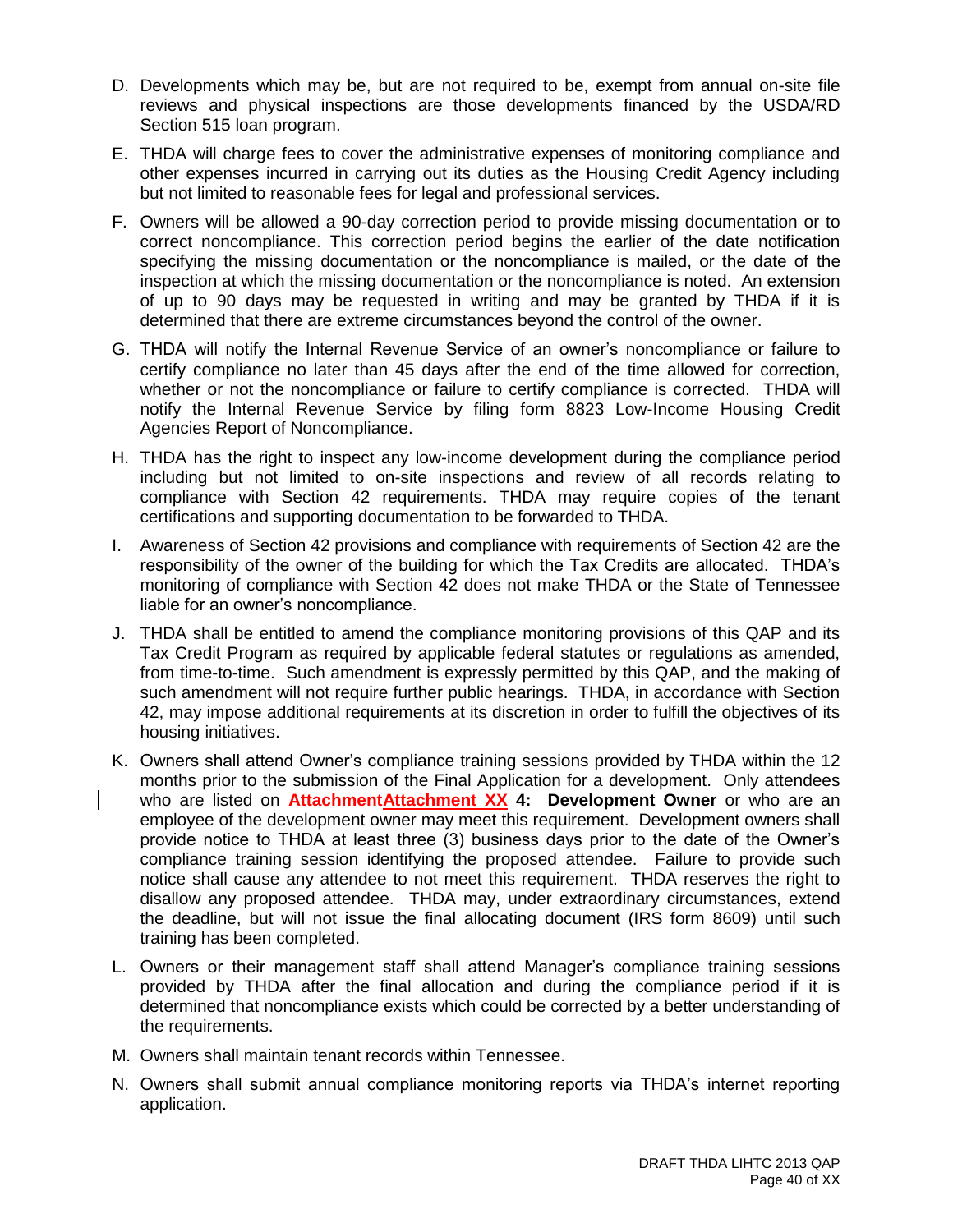- O. Owners shall submit, not less than annually, information concerning the race, ethnicity, family composition, age, income, use of rental assistance under Section 8(o) of the United States Housing Act of 1937 or other similar assistance, disability status, and monthly rental payments of households residing in the development in a form and with substance as THDA may require.
- P. Any development receiving an allocation of Tax Credit must be managed by a management company/agent that has a current, valid, certification from the THDA Certified Property Manager/Agent Program as described in **Exhibit XX**.

# **Part XIV: Amendments/Modifications/Deadlines**

# **A. QAP Amendments**

THDA may amend any part of this QAP following public notice and approval by the THDA Board of Directors.

# **B. Modifications**

- 1. Eligibility for Tax Credits and reservations of Tax Credits are based solely on the information contained in the Initial Application, including without limitation, elections made or points claimed in the Initial Application.
- 2. Modifications to an Initial Application will not be considered or approved after the Initial Application Deadline but before the issuance and acceptance of a Reservation Notice, except for changes or modifications identified by THDA during the Initial Application Cure Period and Review Process, which changes or modifications may be made only in accordance with the requirements of Part VIII-B.
- 3. Subject to Part XIV-B-2 above, THDA will consider other changes or amendments, including, without limitation, site changes, ownership changes, developer changes or other changes, only after a Reservation Notice has been issued by THDA and executed by the proper party as identified in the Initial Application and only after the Initial Application Cure Period and Review Process is complete. In addition, THDA will not consider proposed changes or modifications unless all requirements contained in the Reservation Notice, including the payment of the Reservation Fee, are met to THDA's sole satisfaction and a Modification Fee as specified in Part XV-C is received by THDA.
- 4. Once a Carryover Allocation Agreement is issued by THDA, no further changes or modifications, including, without limitation, site changes, ownership changes, developer changes or other changes that would affect eligibility or scoring of the Initial Application are permitted until after all units in the development as proposed in the Initial Application are placed in service.
- 5. Modifications permitted under this Part XIV-B may be made only with the express written approval of THDA, which approval may be granted or withheld at THDA's sole discretion.

# **C. Deadlines/Extension of Deadlines**

- 1. No extensions or changes to timetables stated in this QAP, in any Reservation Notice, in any Carryover Allocation, in any Placed in Service documentation, or in any other documentation distributed or sent by THDA may be made without the express written approval of THDA, which approval may be granted or withheld at THDA's sole discretion.
- 2. Due to the competitive nature of the Tax Credit reservation and allocation process, time is of the essence of this QAP.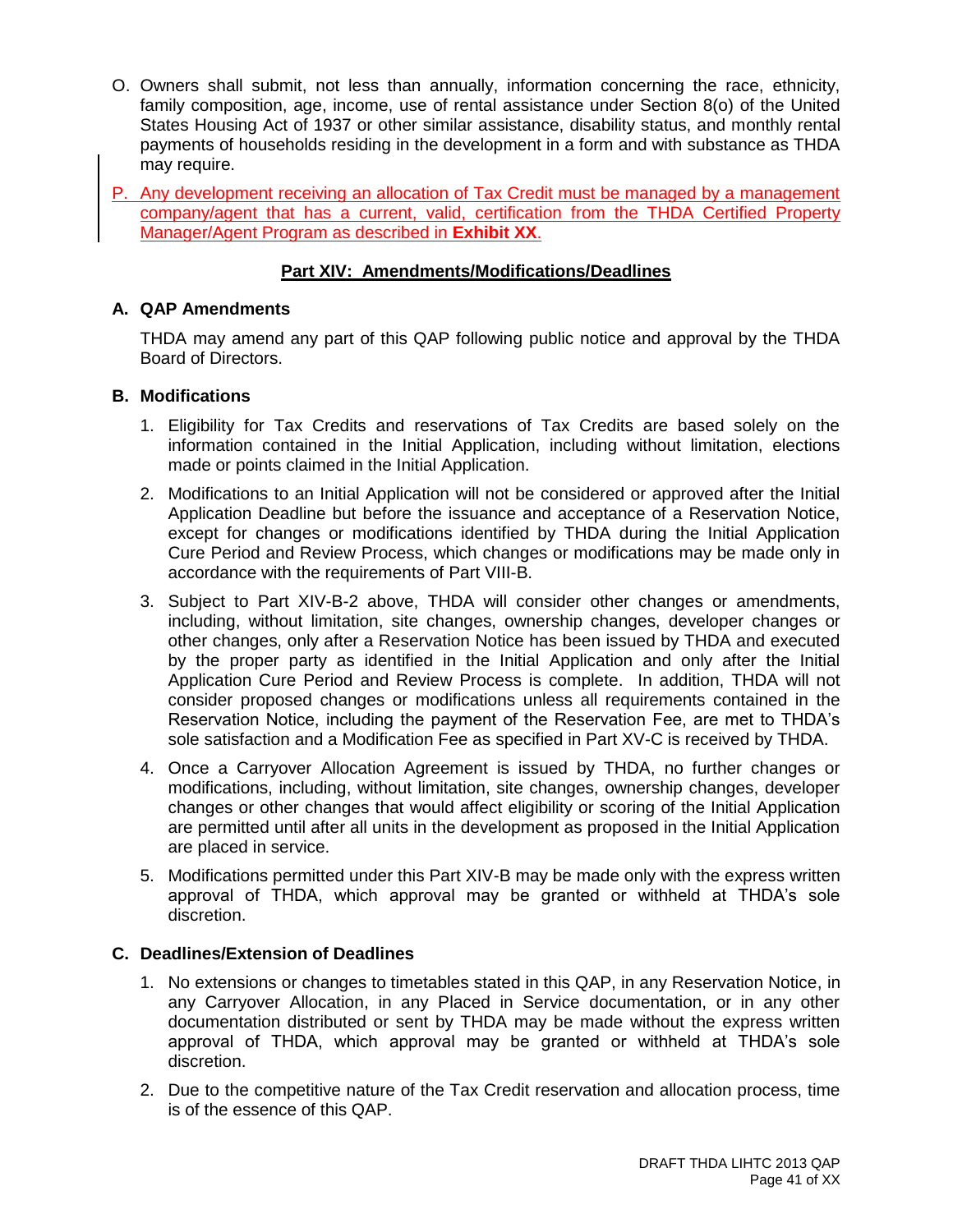3. Deadlines established in Section 42 cannot be waived or extended**.**

#### 4. **Tax Credits will be recaptured if there is a failure to meet requirements by established deadlines.**

- 5. No person or entity shall be entitled to rely on any waiver or extension previously granted for the purpose of obtaining subsequent waivers or extensions.
- 6. Process for Requesting Extension of a Deadline

An extension of deadlines established in the Reservation Notice, the Carryover Allocation Agreement, or in any other THDA documentation may be requested, **in writing,** in a form and with substance satisfactory to THDA in its sole discretion. Any such deadline extension request shall be submitted to the Executive Director of THDATHDA Executive Director on or before the deadline for which an extension is requested, together with a fee in an amount as specified in Part XV-G. Deadline extension requests will not be considered if they are not received by THDA on or before on or before the deadline for which an extension is requested or if the appropriate fee is not included with such a request. In the sole discretion of the Executive Director, such requests may be granted if the applicant documents good cause for the request and demonstrates that new deadlines can be met, provided, however, requests for extension of the deadline to accept a Reservation Notice shall also be subject to Part XIV-C-7. Deadlines established in Section 42 cannot be waived or extended.

7. THDA may, in its sole discretion, grant a single extension of no more than ten (10) business days to the deadline to provide supporting information in response to a Reservation Notice. No other extensions may be granted. The requirements of this Part XIV-C shall apply to an extension request and no such extension will be approved unless the Reservation Notice has been accepted and the reservation fee has been paid on or before the original deadline.

# **Part XV: PROGRAM FEES**

# **A. Application Fee**

| <b>Number Of Units</b> | <b>Application Fee</b> |
|------------------------|------------------------|
| 1-4                    | \$300                  |
| $5 - 50$               | \$1,200                |
| 51-100                 | \$1,700                |
| $101+$                 | \$30 per unit          |

The Application Fee must be submitted with the Initial Application, and is **not refundable**, except as provided in Part VII-A-5-c.

#### **B. Reservation Fee**

- 1. A Reservation Fee equal to 5.0% of the total annual Tax Credit amount approved by THDA is due by the date specified in the Reservation Notice.
- 2. **The Reservation Fee is not refundable**.

#### **C. Modification Fee**

1. A modification fee in an amount equal to the greater of \$500 or one half of one percent (0.5%) of the total amount of Tax Credits specified in the Reservation Notice must be received by THDA prior to any evaluation of proposed modifications or changes as specified in Part XIV-B.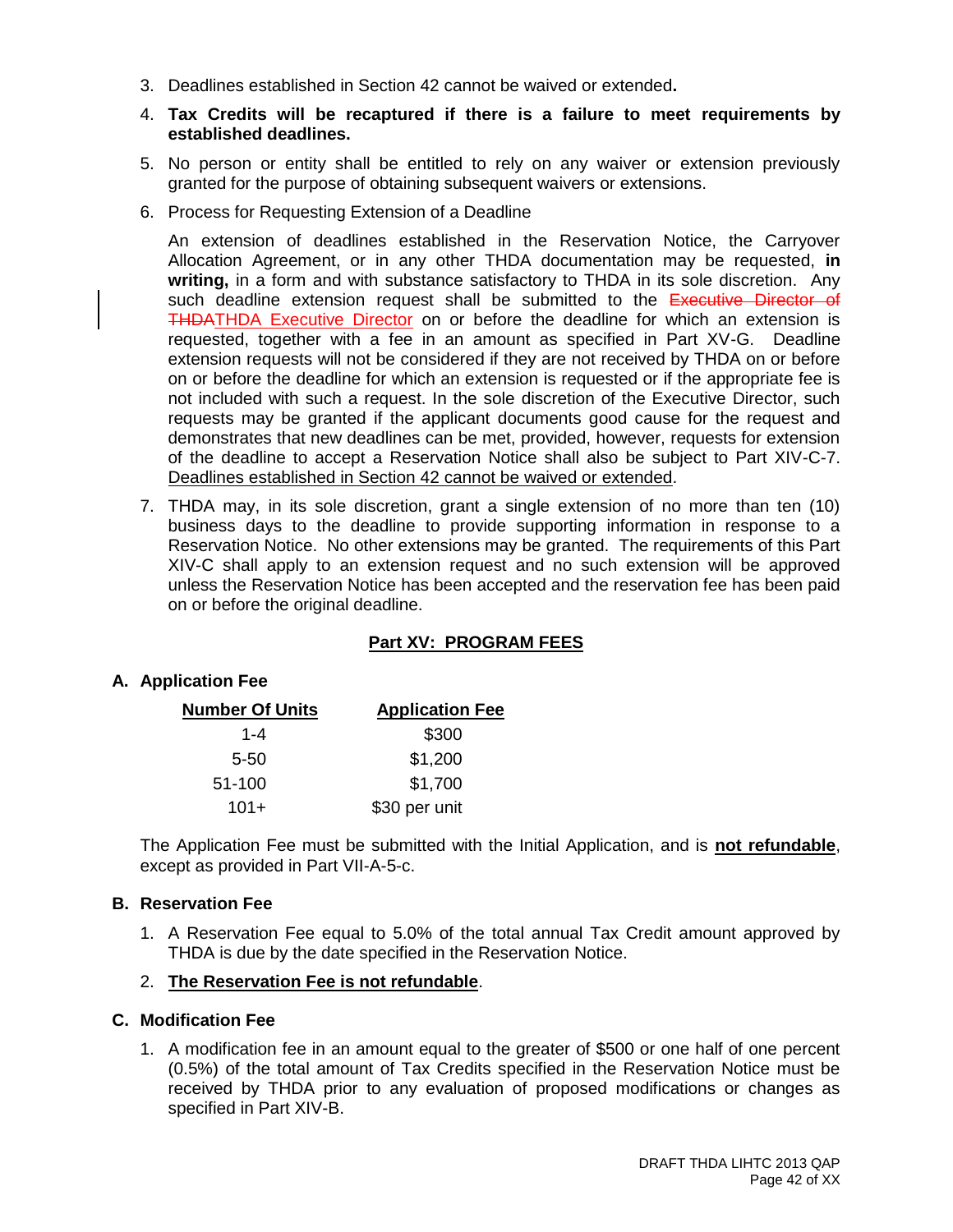- 2. Payment of this fee does not guarantee approval of proposed changes or modifications.
- 3. Only proposed changes or modifications that meet the requirements of Part XIV-B, as determined by THDA in its sole discretion, may be approved.
- 4. Subsidy Layering Review required or requested after submission of the Initial Application will be deemed a modification under this Part XV-C and under Part XIV-B.

# **D. Fee to Amend IRS Form(s) 8609**

An amendment fee in an amount equal to \$50 per IRS Form(s) 8609 to be amended, with a minimum fee of \$250, must be received by THDA prior to the release of the Owner's copies of amended IRS Form(s) 8609, if amended IRS Form(s) 8609 are requested by the Owner and THDA, in its sole discretion, determines that the previously generated IRS Form(s) 8609 for the development were generated in accordance with information provided to THDA by the Owner.

# **E. Monitoring Fee**

- 1. When the development is placed in service, a compliance Monitoring Fee is due to THDA, payable in the form of a certified check (this fee also applies to USDA/RD [formerly FmHA] developments). The Monitoring Fee must be delivered to THDA prior to the release of IRS form 8609 for the development. The Monitoring Fees for developments receiving Tax Credits according to this Plan are as follows: \$400 per unit
- 2. Owners seeking to correct non-compliance will be charged additional fees to cover additional costs which may be incurred by staff to correct the non-compliance issue.
	- a. Reinspection of a file: \$200
	- b. Reinspection of a property:
		- (i) Standard mileage rate in effect by the State of Tennessee at the time of the reinspection from Nashville to the property and back to Nashville;
		- (ii) applicable state allowed per-diem for one staff person;
		- (iii) Lodging expenses as allowed under State of Tennessee travel regulations; and
		- (iv) Any other expenses incurred by THDA relating to the property reinspection.
	- c. Fees will be due to THDA prior to issuance of reinspection findings.
- **3. At any time following the fifth year of monitoring for each development, THDA will evaluate the need for an additional Monitoring Fee. THDA may, at its sole discretion, charge a single additional Monitoring Fee not greater than the initial Monitoring Fee stated above. THDA will charge this additional Monitoring Fee only if the costs of monitoring for Tax Credit compliance, in the aggregate, appear likely to exceed the aggregate amount of initial Monitoring Fees collected. A decision by THDA to charge any such additional fee shall not constitute an amendment to this Plan.**

# **F. Late Fee for Failing to Submit Timely Compliance Certification Forms**

Owners failing to submit the required Owner's Annual Certification of Compliance forms and supporting documentation by the date required by THDA will be charged a late fee of \$100 per month, for each month, or portion of a month, until the Certification and supporting documentation is received and considered satisfactory by THDA, or until an IRS Form 8823 is filed with the Internal Revenue Service. This fee will be due upon submission of the forms required. Receipt of Certification without the applicable late fee will be considered incomplete.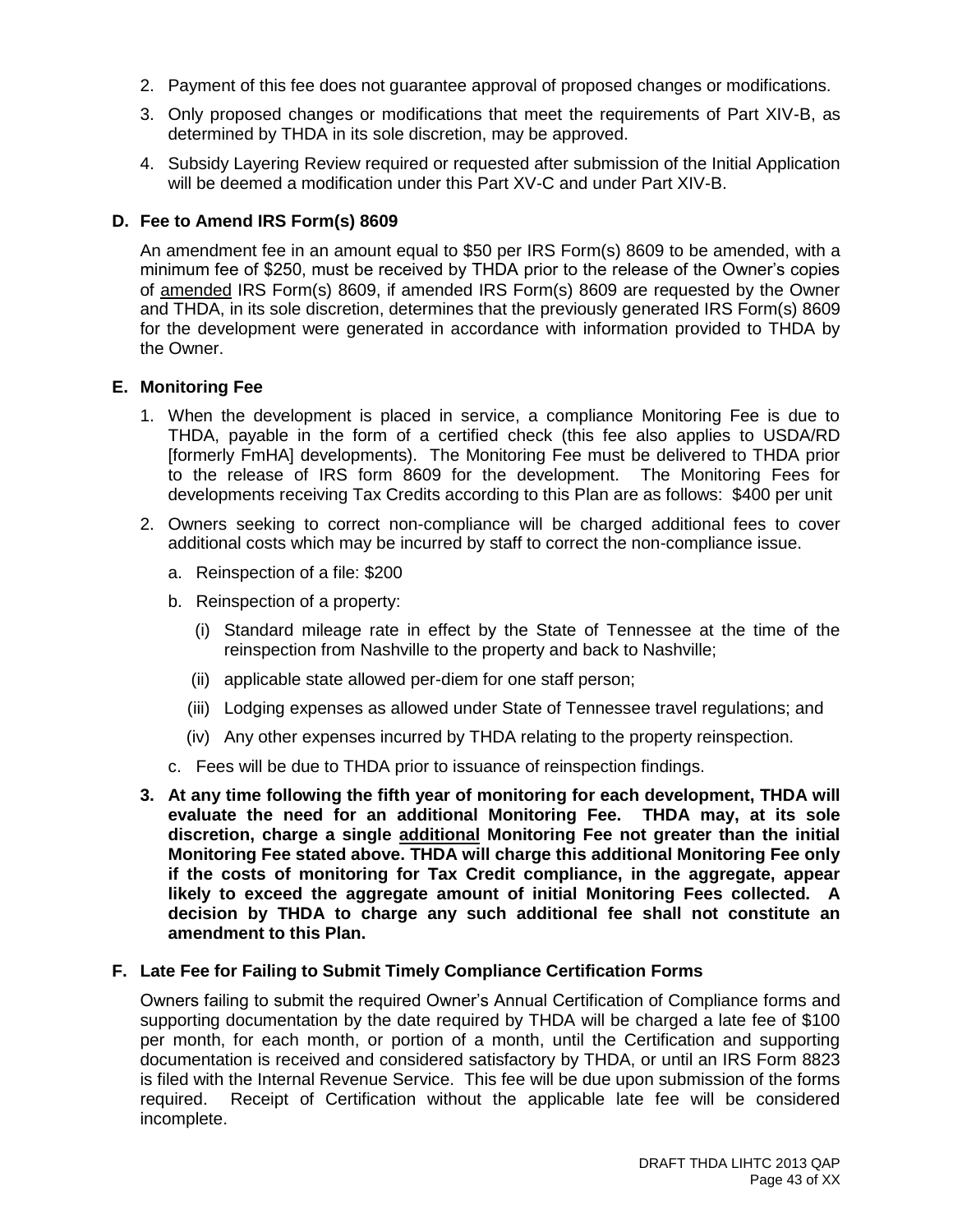#### **G. Deadline Extension Fee**

Deadlines established in this QAP, in a Reservation Notice, in a Carryover Allocation Agreement, or in other documentation from THDA may be extended only as specified in Part XIV-C. and only with the prior written approval of THDA, which approval may be withheld in THDA's sole discretion. A deadline extension request must be submitted in accordance with Part XIV-C-6. and must be accompanied by a fee in the amount of \$500.00 for each such request. This deadline extension fee applies to the deadlines established for the following items:

Deadline to provide supporting information in response to a Reservation Notice

**Carryover ApplicationCarryover Allocation Application deadline** 

Carryover 10% test certification

Placed in Service Application deadline

Other deadlines established in THDA documentation

# **PART XVI: MISCELLANEOUS PROVISIONS**

#### **A. Cost Certifications, Physical Needs Assessment, and Appraisals**

Cost certifications, physical needs assessments, and appraisals must be completed by independent and unrelated third parties with **no** interest in any application or development except for an agreement to be paid reasonable fees for preparing the cost certification, physical needs assessment or appraisal. Persons or companies who serve or who have served as consultants or advisors to any parties identified in the Initial Application or related parties will not be considered to be independent. THDA will not accept cost certifications, physical needs assessments and appraisals prepared by parties THDA has determined, in its sole discretion, are not independent.

#### **B. Document Review**

- 1. THDA will review and evaluate only those materials submitted in compliance with the requirements of this QAP. THDA will not evaluate any materials submitted outside the deadlines established for submission of such materials and will assume no obligation to request additional information from applicants for any purpose. THDA may require additional information and /or documentation if THDA, in its sole discretion, determines that additional information and /or documentation is necessary for clarification and /or explanation. Review by THDA of documents submitted with Initial Applications or other documents submitted in connection with Tax Credits reserved or allocated under this QAP is for THDA's own purposes and is not for the purpose of advising, certifying, representing or warranting to others as to the feasibility or viability of any proposed development.
- 2. THDA makes no representations or warranties to applicants, developers, owners or anyone else as to compliance with Section 42, Treasury regulations, or any other laws or regulations applying to Tax Credits or Tax Credit developments or as to the feasibility or viability of any proposed Tax Credit development.

# **C. No THDA Liability**

No member, officer, agent, or employee of THDA shall have any personal liability with respect to any matters arising out of, or in relation to, Tax Credits reserved or allocated under this QAP or the monitoring of properties which have received Tax Credits.

#### **D. Enforcement**

In the event THDA seeks enforcement of the representation and warranties made by virtue of the submission of an Initial Application for Tax Credits or any other matter connected with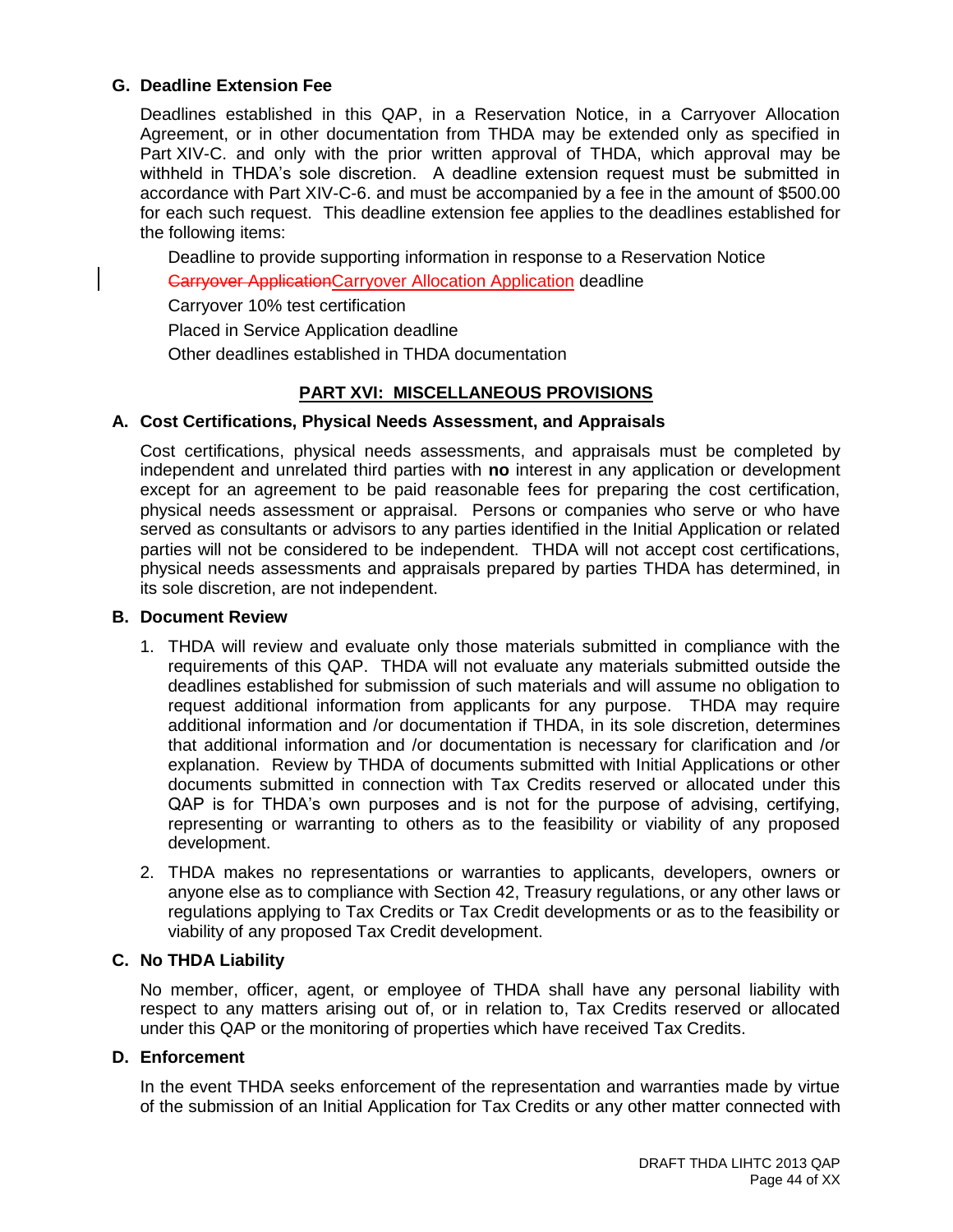any reservation, allocation or monitoring of Tax Credits, THDA shall be entitled to recover all damages, costs, expenses and fees, including without limitation, court costs, attorney's fees and staff time, from the applicant or any other party connected with Tax Credits reserved or allocated under this QAP.

#### **E. False Statements**

- 1. Tennessee Code Annotated, Section 13-23-133, makes it a Class E felony for any person to knowingly make, utter, or publish a false statement of substance or aid or abet another person in making, uttering, or publishing a false statement of substance for the purpose of influencing THDA to allow participation in the Tax Credit Program. Any and all statements contained in any materials, including without limitation, an Initial Application and any other applications, documents, letters, opinions, or certifications, submitted to THDA in connection with Tax Credits reserved or allocated under this QAP or otherwise made by an applicant or other person connected in any way with Tax Credits reserved or allocated under this QAP are statements of substance made for the purpose of influencing THDA to allow participation in the Tax Credit Program.
- 2. By submitting any materials, including without limitation, an Initial Application and any other applications, documents, letters, opinions, or certifications, to THDA in an effort to obtain Tax Credits, the applicant and all parties connected with the development proposed in the Initial Application acknowledge and agree (1) they are entering into a contract with THDA; and (2) they intend for THDA to rely on and seek enforcement of these representations with respect to any reservation or allocation of Tax Credits by any and all means available, including specific performance of all such representations and warranties; and (3) they are knowingly making, uttering or publishing or aiding and abetting others in making, uttering or publishing statements of substance for the purpose of influencing THDA to allow participation in the Tax Credit program.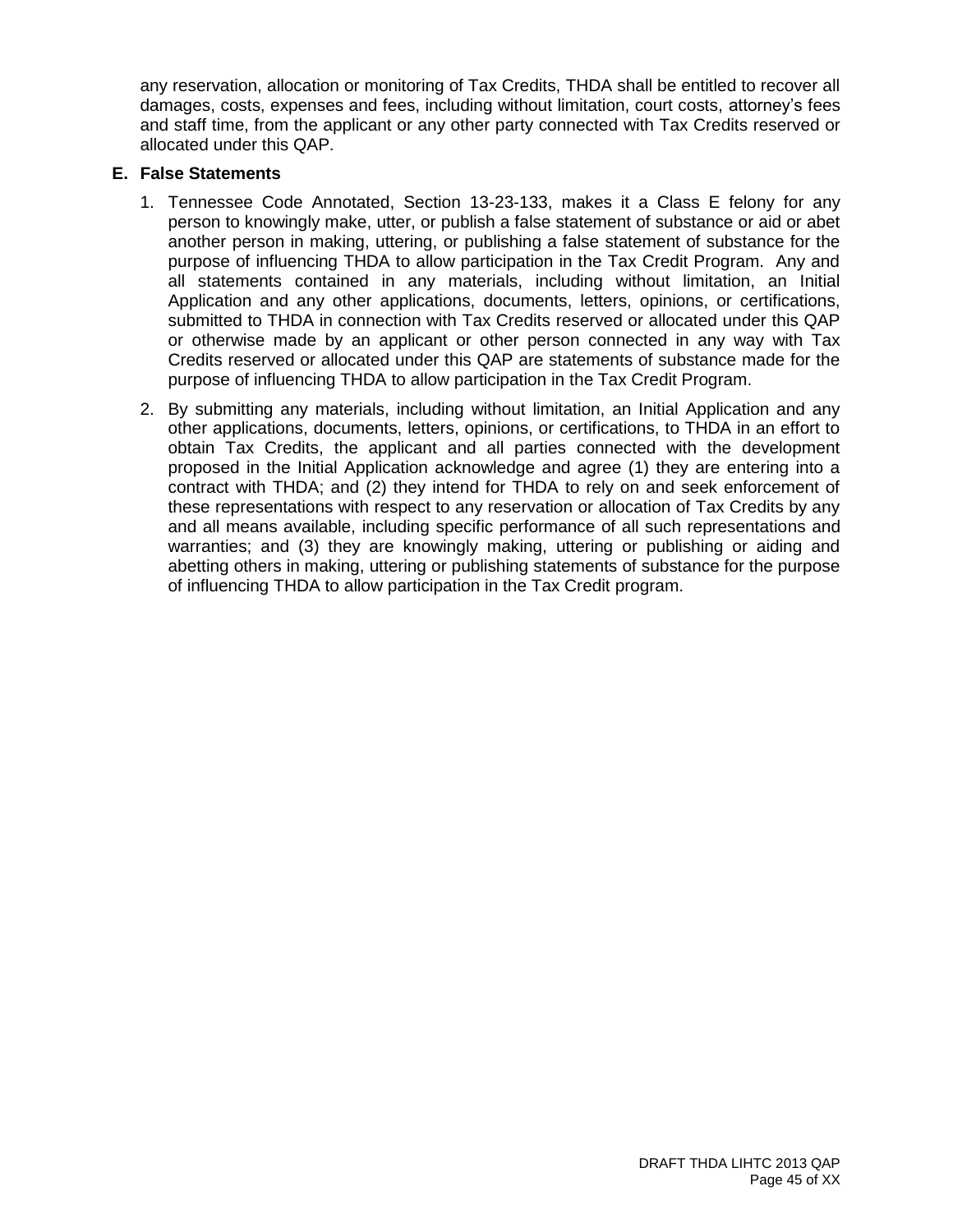# **Part XVII: Adoption and Approval by the Governor**

I, Bill Haslam, the Governor of the State of Tennessee, do hereby designate Tennessee Housing Development Agency to be the housing credit agency for this State and do hereby signify my adoption and approval of this Qualified Allocation Plan as the Governor's plan for the distribution of Tax Credits in this State in 20122013, in conformance with Section 42 of the Internal Revenue Code of 1986, as amended.

\_\_\_\_\_\_\_\_\_\_\_\_\_\_\_\_\_\_\_\_\_\_\_\_\_\_\_\_\_\_\_\_\_\_\_ \_\_\_\_\_\_\_\_\_\_\_\_\_\_\_\_\_\_\_\_

**Bill Haslam, Governor Date** 

 $\overline{\phantom{a}}$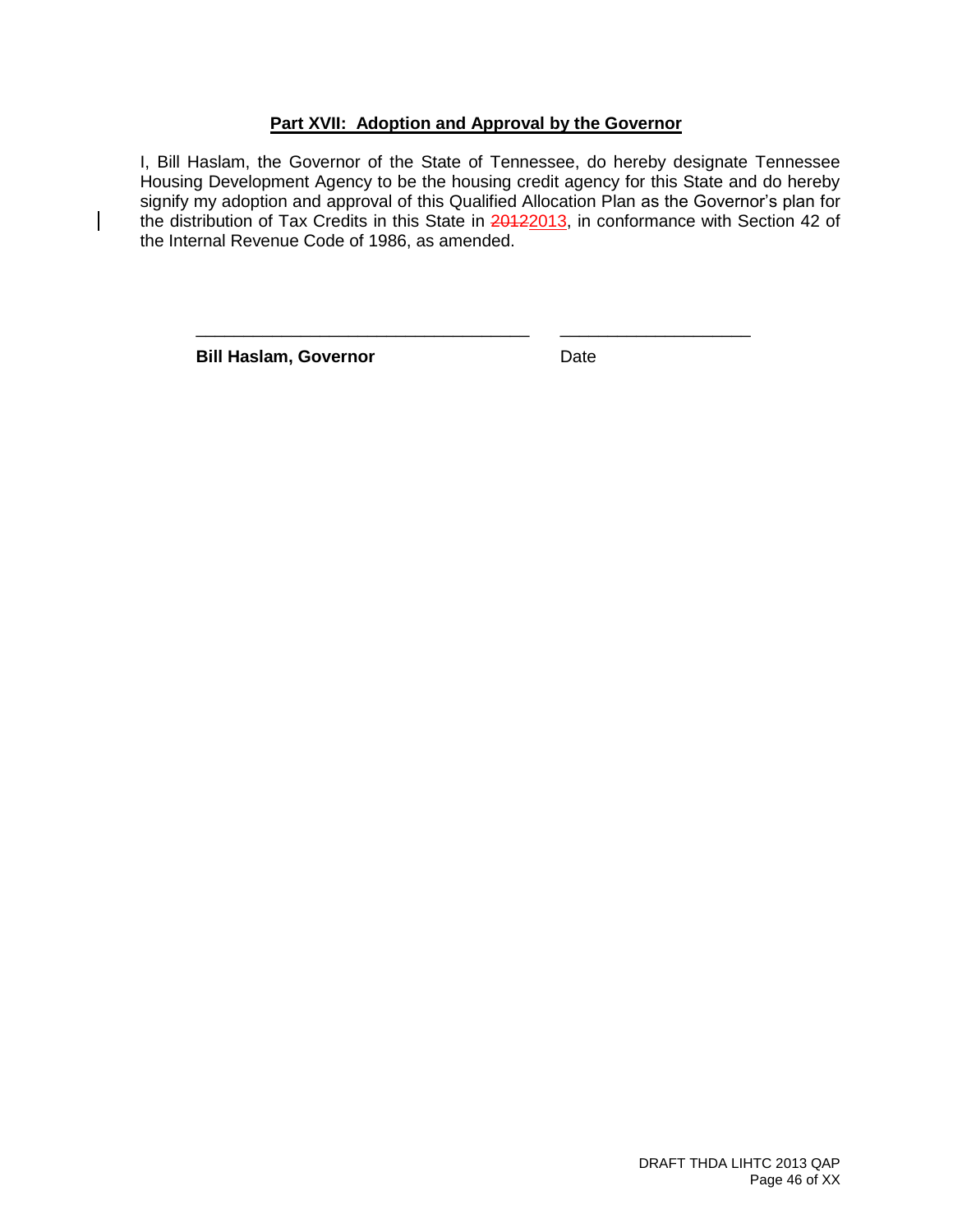# **DRAFT 2013 LIHTC EXHIBIT XX**

# **PROXIMITY TO ESSENTIAL SERVICES**

**For urban counties as specified in Exhibit 1: The distance will be determined using [www.Walkscore.com.](http://www.walkscore.com/) To claim points, please print out the walk score distance and provide it as supporting documentation for each characteristic claimed.**

**For rural counties as specified in Exhibit 1: The distance will be determined using [www.maps.Google.com.](http://www.maps.google.com/) To claim points, derive the distance by taking the measurement from the point closest to the site entrance to the point closest to the neighborhood characteristic entrance. Please print out the Google map distance and provide it as supporting documentation for each characteristic claimed.** 

| <b>Neighborhood Characteristic Defined</b>                                                                                                                                                                                                                                                                                                                                                                                                                                                                                                                                                                                           | <b>Distance</b>         |              | <b>Points Awarded</b> |                     |  |
|--------------------------------------------------------------------------------------------------------------------------------------------------------------------------------------------------------------------------------------------------------------------------------------------------------------------------------------------------------------------------------------------------------------------------------------------------------------------------------------------------------------------------------------------------------------------------------------------------------------------------------------|-------------------------|--------------|-----------------------|---------------------|--|
| Maximum Points Available: 75 points                                                                                                                                                                                                                                                                                                                                                                                                                                                                                                                                                                                                  | Urban                   | <b>Rural</b> | <b>Essential</b>      | <b>Nonessential</b> |  |
| <b>Full service grocery</b> must be open and available<br>to the general public and operate during regular<br>business hours, its major retail function selling a<br>full range of groceries including meats, produce,<br>dairy products and household supplies, e.g. Kroger,<br>Publix, Jitney Jungle, Food City, Bi-Lo, Wal-Mart Super<br>Center, Super Kmart, Super Target, Trader Joe's, The<br>Fresh Market, Ingle's Market, IGA, Stop and Shop,<br>Food Lion, Save-A-Lot, Harris Teeter, Whole Foods,<br>Piggly Wiggly, Lowes Foods, etc. (if the grocery<br>contains a full service bank, 1 point may be<br>claimed for each) | 1 mile                  | 5<br>miles   | 6                     | 3                   |  |
| <b>Pharmacy or Drug Store</b> must be open and<br>available to the general public and operate during<br>regular business hours, its major retail function<br>a full range of medical,<br>health<br>selling<br>or<br>prescription supplies, such as CVS, Walgreens, Rite<br>Aid, HealthSaver, or an independent pharmacy that<br>requires a pharmacist on site to be licensed to prepare<br>prescriptions, etc.                                                                                                                                                                                                                       | 1 mile                  | 5<br>miles   | 6                     | 3                   |  |
| Full service restaurant and /or retail center                                                                                                                                                                                                                                                                                                                                                                                                                                                                                                                                                                                        | $\overline{2}$<br>miles | 10<br>miles  | N/A                   | $\overline{3}$      |  |
| Stand-alone shopping stores which must be<br>open and available to the general public and<br>operate during regular business hours, its major<br>retail function selling a full range of sundries, such<br>as Big Lot's, Dollar General, Dollar Tree, Everything's a<br>Dollar, Family Dollar, Kmart, Roses, Target, Walmart,<br>etc.                                                                                                                                                                                                                                                                                                | $\mathbf{2}$<br>miles   | 10<br>miles  | N/A                   | 3                   |  |